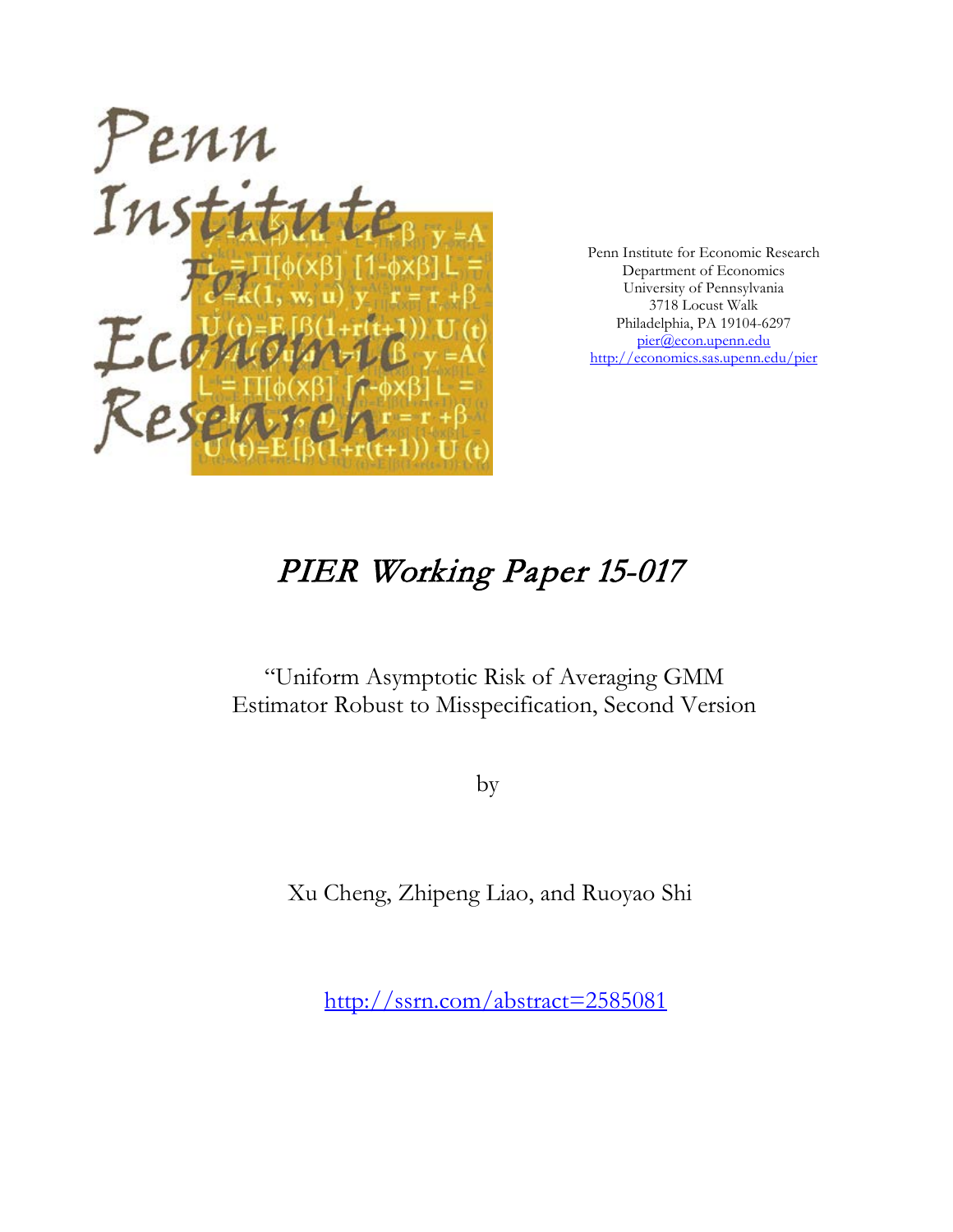# Uniform Asymptotic Risk of Averaging GMM

Estimator Robust to Misspecification\*

 $Xu$  Cheng<sup>†</sup> Zhipeng Liao<sup>‡</sup> Ruoyao Shi<sup>§</sup>

First Version: August 2013; This Version: March, 2015

#### Abstract

This paper studies the averaging generalized method of moments (GMM) estimator that combines a conservative GMM estimator based on valid moment conditions and an aggressive GMM estimator based on both valid and possibly misspecified moment conditions, where the weight is the sample analog of an infeasible optimal weight. It is an alternative to pre-test estimators that switch between the conservative and agressive estimators based on model specification tests. This averaging estimator is robust in the sense that it uniformly dominates the conservative estimator by reducing the risk under any degree of misspecification, whereas the pre-test estimators reduce the risk in parts of the parameter space and increase it in other parts.

To establish uniform dominance of one estimator over another, we establish asymptotic theories on uniform approximations of the finite-sample risk differences between two estimators. These asymptotic results are developed along drifting sequences of data generating processes (DGPs) that model various degrees of local misspecification as well as global misspecification. Extending seminal results on the James-Stein estimator, the uniform dominance is established in non-Gaussian semiparametric nonlinear models. The proposed averaging estimator is applied to estimate the human capital production function in a life-cycle labor supply model.

Keywords: Finite-Sample Risk, Generalized Shrinkage Estimator, GMM, Misspecification, Model Averaging, Uniform Approximation

We thank Donald Andrews, Denis Chetverikov, Patrik Guggenberger, Jinyong Hahn, Jia Li, Rosa Matzkin, Hyunsik Roger Moon, Ulrich Mueller, Joris Pinkse, Frank Schorfheide, Shuyang Sheng, and seminar participants at Brown University, Duke University, University of Pennsylvania, Pennsylvania State University, University of California Los Angeles, Yale University, and 2014 New York Area Econometrics Colloquium for helpful comments.

<sup>&</sup>lt;sup>†</sup>Department of Economics, University of Pennsylvania, 3718 Locust Walk, Philadelphia, PA 19104, USA. Email: xucheng@econ.upenn.edu

<sup>&</sup>lt;sup>‡</sup>Department of Economics, UCLA,8379 Bunche Hall, Mail Stop: 147703, Los Angeles, CA 90095. Email: zhipeng.liao@econ.ucla.edu

 $\S$ Department of Economics, UCLA, Mail Stop: 147703, Los Angeles, CA 90095. Email: shiruoyao@ucla.edu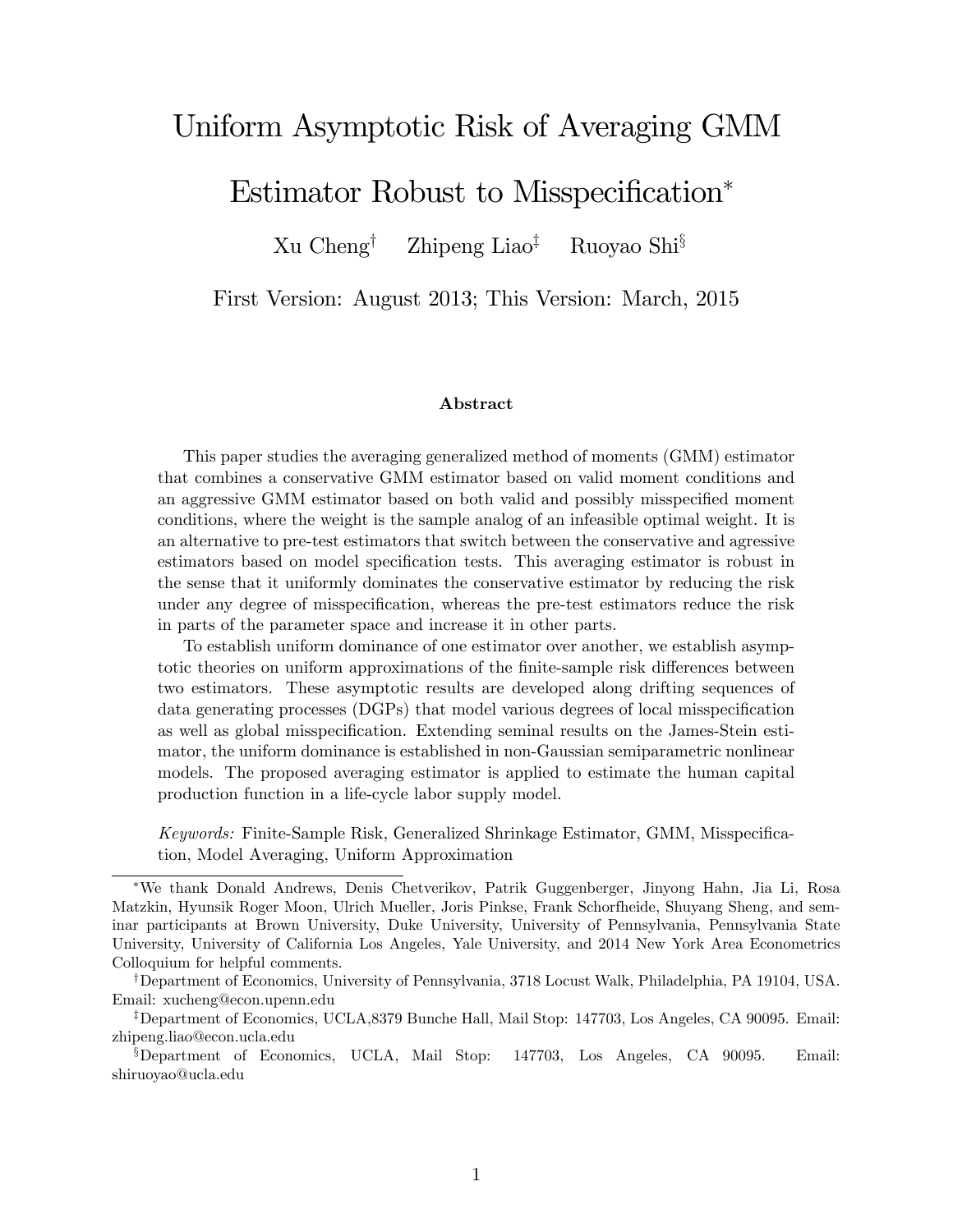### 1 Introduction

Economic theories often imply optimality conditions that take the form of moment conditions. Without requiring a full specification of the model, the generalized method of moments (GMM) estimator (Hansen, 1982) is one of the most popular methods for estimating moment-based models in economics and finance (see, e.g., Cochrane, 2001; Arellano, 2003; Hall, 2005; and Singleton, 2006 for discussions of GMM and a wide array of applications).

Properties of the GMM estimator rely on the quality of the moment conditions. While it is appealing to use more moment restrictions for a more efficient estimator, the validity of some moment conditions may be subject to empirical examination. Various specification tests and model selection criteria are available for testing the validity of moment conditions. However, such data-dependent decisions on model specification do not always improve the estimator. For example, consider the comparison between a pre-test GMM estimator that only uses some additional moment restrictions if a specification test (e.g., the  $J$ -test) suggests their validity and a conservative GMM estimator that never uses these additional moment restrictions. Measured by the mean squared error (MSE), this pre-test estimator does better than the conservative estimator in parts of the parameter space and worse than the latter in other parts of the parameter space. Post-model-selection estimators also exhibit this type of non-uniform behavior (Leeb and Pötscher, 2008).

This paper aims to *uniformly* reduce the risk of a GMM estimator by utilizing potentially misspecified moment restrictions with data-dependent averaging. Instead of using tests or model-selection criteria to switch between the "conservative" estimator that never uses additional moments and the "aggressive" estimator that always uses additional moments, we consider an averaging estimator that combines the two with a smooth data-dependent weight. The averaging weight is derived as the sample analog of an infeasible optimal weight. This paper establishes "uniform dominance" in the sense that in large sample the risk of this averaging estimator is smaller than or equal to that of the conservative estimator for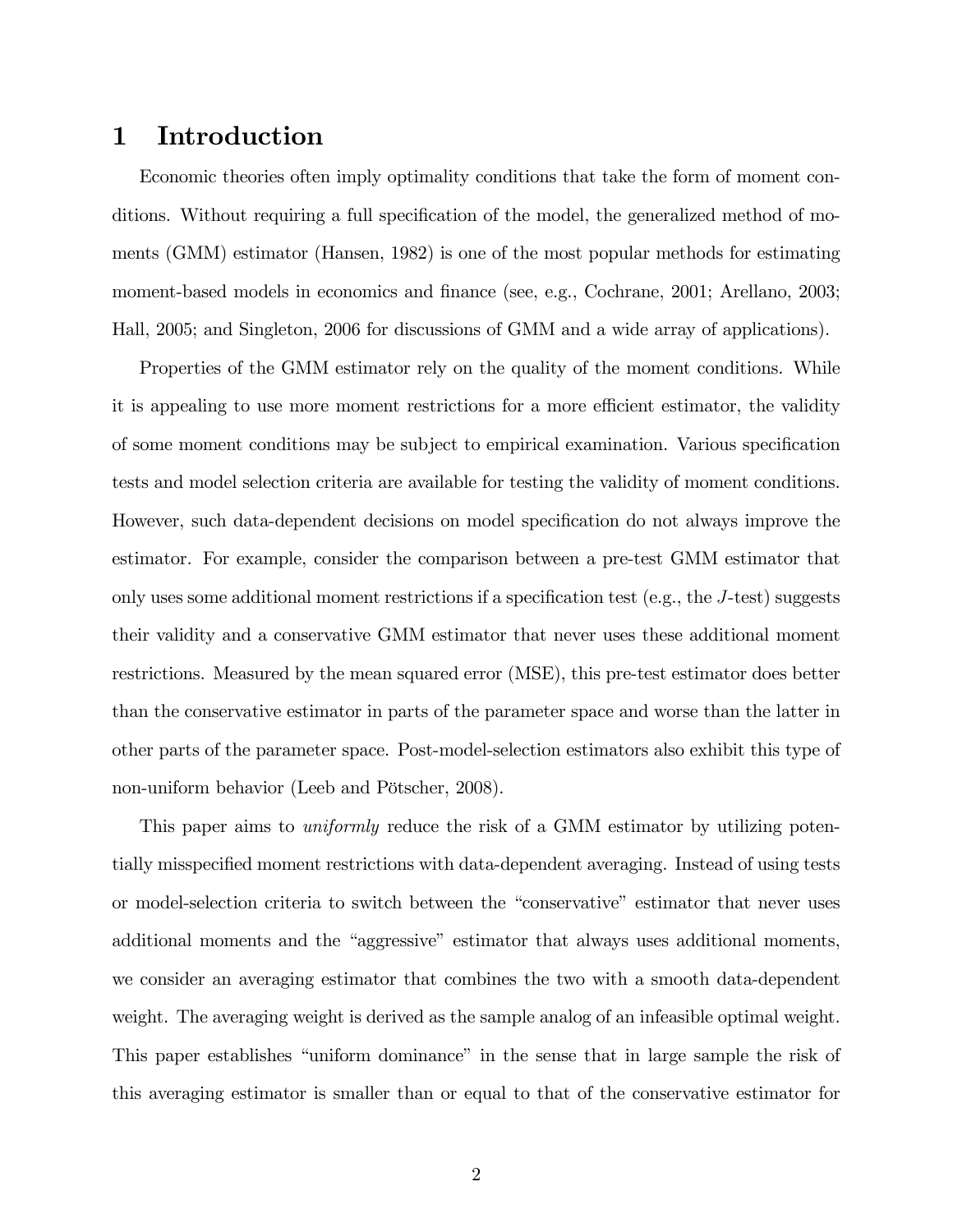any DGP in a given parameter space and the former is strictly smaller than the latter for some DGPs. For DGPs in this parameter space, the additional moment conditions may be correctly specified or misspecified to any degrees. The uniform dominance result insures the averaging estimator against any efficiency loss, even if the additional moments are misspecified and the degree of misspecification is unknown.

To establish uniform dominance of one estimator over another, the paper provides new asymptotic theories on uniform approximations of the finite-sample risk differences between two estimators. These results are developed along drifting sequences of DGPs with different degrees of misspecification. This class of DGPs include the crucial  $n^{-1/2}$  local sequences that are considered by Hjort and Claeskens (2003), Saleh (2006), Hansen (2014a,b), DiTraglia (2014) for various averaging estimators, as well as some more distant sequences. The theoretical results glue all sequences together and show that they are sufficient to provide a uniform approximation of the finite-sample risk differences. The proof uses the techniques developed in Andrews and Guggenberger (2010) and Andrews, Cheng, and Guggenberger (2011) for uniformly valid tests and applies them to uniform risk comparison in moment-based models.

This uniform dominance result is related to the Stein's phenomenon (Stein, 1956) in parametric models. The James-Stein (JS) estimator (James and Stein, 1961) is shown to dominate the maximum likelihood estimator in exact normal sampling. Hansen (2014a) considers local asymptotic analysis of the JS-type averaging estimator in general parametric models and substantially extends its application in econometrics. The present paper focuses on the uniformity issue and studies the Stein's phenomenon in non-Gaussian semiparametric nonlinear models. The weight we suggest is different from a JS-type extension for semiparametric models. We find the suggested weight compares favorably to the latter in finite-sample experiments.

The estimator proposed in this paper is a frequentist model averaging (FMA) estimator. FMA estimators have received much attention in recent years. Buckland, Burnham, and Augustin (1997) and Burnham and Anderson (2002) suggest model averaging weights based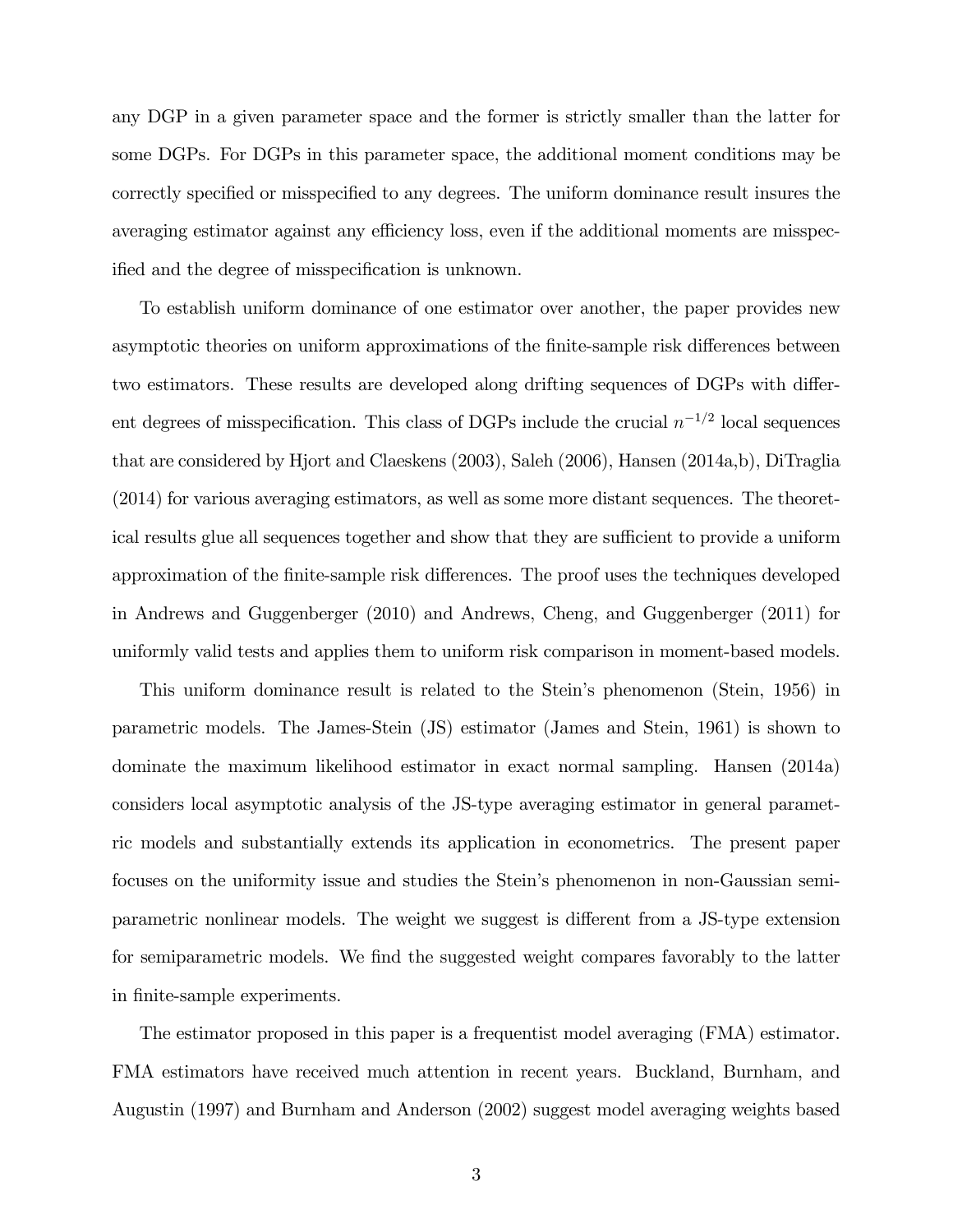on the AIC or BIC scores. The risk properties of similar estimators was examined by Leung and Barron (2006). Yang (2001) and Yuan and Yang (2005) propose a mixing estimator. Hjort and Claeskens (2003) study the asymptotic distribution and asymptotic risk of the FMA estimator in locally misspecified parametric models. The results of Hjort and Claeskens  $(2003)$  are extended to the Cox's proportional hazards models by Hjort and Claeskens  $(2006)$ , general semi-parametric models by Claeskens and Carroll (2007), and generalized additive partially linear models by Zhang and Liang (2011). Hansen (2007, 2008) and Wan et al.  $(2010)$  study the FMA estimator with the Mallows' averaging weight. Liang et al.  $(2011)$ introduce a general random weight that includes smoothed AIC, smoothed BIC, and many other weights as special cases. Hansen and Racine (2012) investigate the FMA estimator with the cross-validation averaging weight. Cheng and Hansen (2014) study FMA estimators in factor-augmented regressions. Our paper contributes to this literature by studying the uniform asymptotic risk of the FMA estimator in moment-based semiparametric models and providing an asymptotic framework to show uniform dominance.

The rest of the paper is organized as follows. Section [2](#page-4-0) introduces the model and the averaging estimator. Section [3](#page-7-0) establishes some general results on the asymptotic risk and the uniform dominance of one estimator over another. Section [4](#page-13-0) defines the averaging estimator and uses the general results in Section [3](#page-7-0) to show that the averaging GMM estimator uniformly dominates the conservative estimator. Section [5](#page-21-0) investigates the Önite sample performance of our averaging estimator in simulation experiments. Section [6](#page-23-0) applies the averaging estimator to estimate the human capital production function in a life-cycle labor supply model. Section [7](#page-26-0) concludes. Proofs and technical arguments are given in the Appendix.

### <span id="page-4-0"></span>2 Model and Averaging Estimator

The observations  $\{W_i \in \mathbb{R}^{d_W} : i = 1, ..., n\}$  are i.i.d. or stationary with joint distribution  $F_0 \in \mathcal{F}$ . For some known functions  $g_1(\cdot, \theta) \in \mathbb{R}^{r_1}$  and  $g^*(\cdot, \theta) \in \mathbb{R}^{r^*}$ , we consider estimation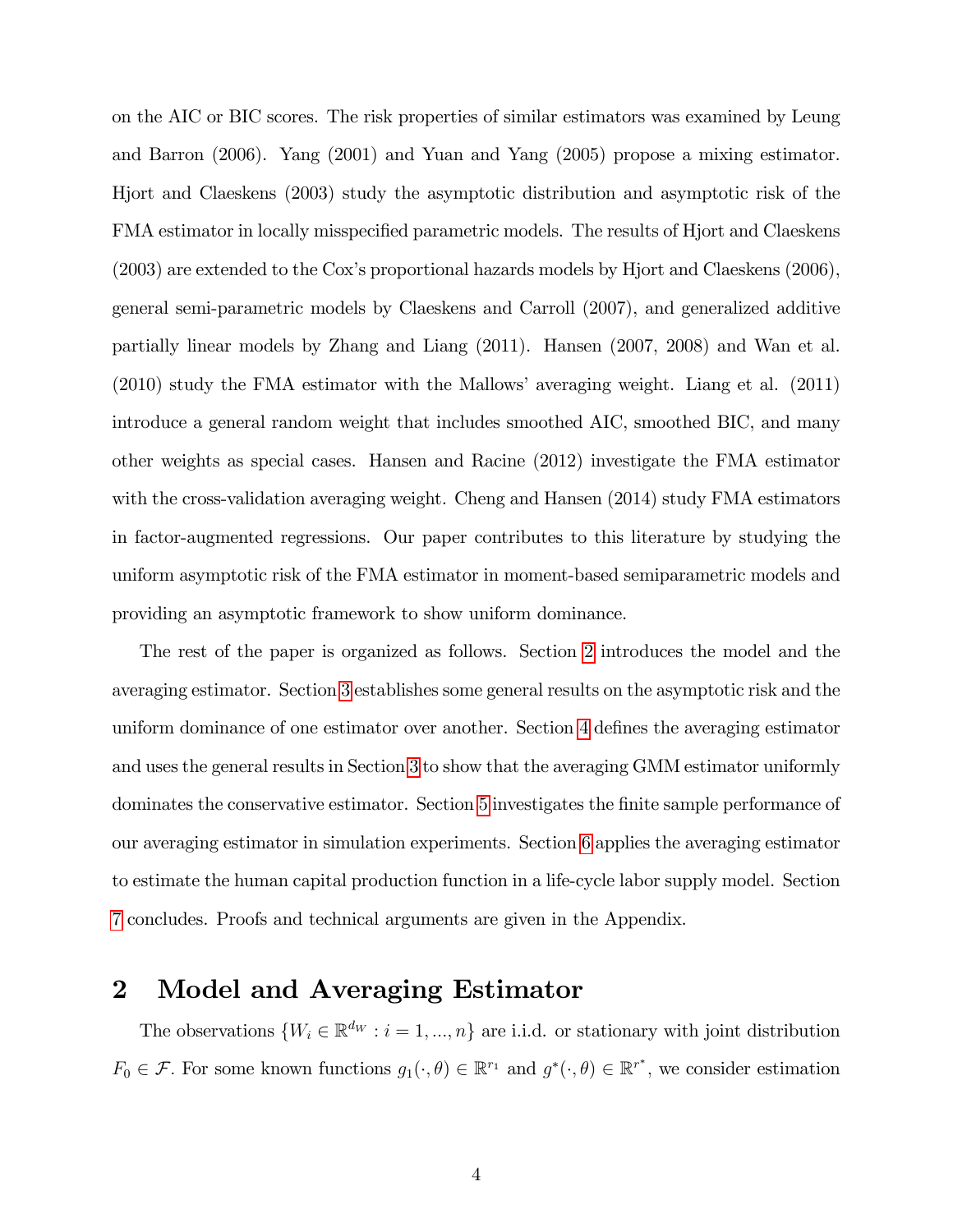of a finite-dimensional parameter  $\theta_0 \in \Theta \subset \mathbb{R}^{d_{\theta}}$  that satisfies the moment conditions

<span id="page-5-0"></span>
$$
\mathbb{E}_{F_0}\left[g_1(W_i,\theta_0)\right] = \mathbf{0}_{r_1},\tag{2.1}
$$

$$
\mathbb{E}_{F_0}\left[g^*(W_i, \theta_0)\right] = \delta_0,\tag{2.2}
$$

where  $\mathbf{0}_{r_1}$  denotes a  $r_1 \times 1$  zero vector, the slackness parameter  $\delta_0$  is unknown and  $\mathbb{E}_F[\cdot]$ denotes the expectation taken with respect to the DGP  $F$ . We assume that the moment conditions in [\(2.1\)](#page-5-0) uniquely identify  $\theta_0$  for any  $F_0 \in \mathcal{F}$ . Although a consistent estimator of  $\theta_0$  follows from the moment conditions in [\(2.1\)](#page-5-0), it is desirable to explore the information in  $(2.2)$  to improve efficiency.

Because  $\delta_0$  is unknown, a data-dependent decision typically is made to switch between the "conservative" estimator that only uses  $(2.1)$ , and the "aggressive" estimator that uses the moment conditions in both [\(2.1\)](#page-5-0) and [\(2.2\)](#page-5-0) with  $\delta_0$  imposed to be  $\mathbf{0}_{r^*}$ . Write

$$
g_2(W, \theta) = (g_1(W, \theta)', g^*(W, \theta)')' \in \mathbb{R}^{r_2}.
$$
 (2.3)

The conservative  $\widehat{\theta}_1$  and the aggressive GMM estimators  $\widehat{\theta}_2$  are defined by

<span id="page-5-2"></span>
$$
\widehat{\theta}_k \equiv \underset{\theta \in \Theta}{\arg \min} \left[ n^{-1} \sum_{i=1}^n g_k(W_i, \theta) \right]' \mathcal{W}_{k,n} \left[ n^{-1} \sum_{i=1}^n g_k(W_i, \theta) \right]
$$
(2.4)

for  $k = 1, 2$ , where  $W_{k,n}$  is a  $r_k \times r_k$  matrix defined as

$$
\mathcal{W}_{k,n} = \left( n^{-1} \sum_{i=1}^{n} g_k(Z_i, \widetilde{\theta}_1) g_k(Z_i, \widetilde{\theta}_1)' - \overline{g}_{k,n}(Z, \widetilde{\theta}_1) \overline{g}_{k,n}(Z, \widetilde{\theta}_1)' \right)^{-1}
$$

where  $\overline{g}_{k,n}(Z,\widetilde{\theta}_1) = n^{-1} \sum_{i=1}^n g_k(Z_i,\widetilde{\theta}_1)$  and  $\widetilde{\theta}_1$  is a preliminary consistent GMM estimator based on  $g_1(Z_i, \theta)$  and the identity weighting matrix.

Below is a linear IV example to illustrate the above general notations.

Example 2.1. Consider the structural equations

$$
Y = X_1' \theta_1 + X_2' \theta_2 + u,\tag{2.5}
$$

<span id="page-5-1"></span>;

$$
X_1 = \Pi_0 X_2 + \Pi_1 Z_1 + \Pi_2 Z_2 + v,\tag{2.6}
$$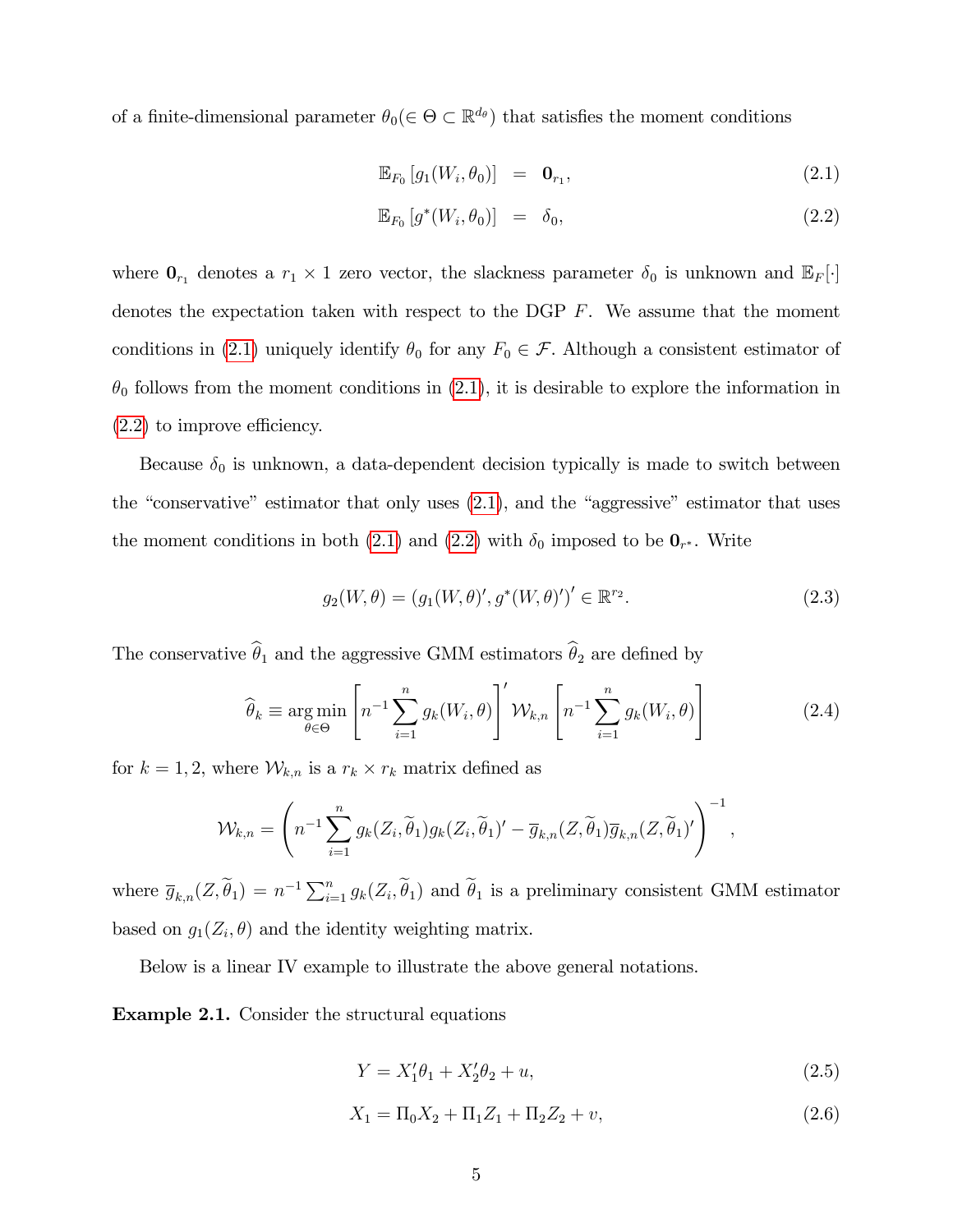where Y is a scalar response variable,  $X_1$  is a vector of endogenous regressors,  $X_2$  is a vector of exogenous regressors,  $Z_1$  and  $Z_2$  are vectors of instrumental variables (IVs hereafter), u and v are residual terms. We are interested in the coefficients  $\theta = (\theta'_1, \theta'_2)'$ . The coefficients  $\Pi_j$  (j = 0, 1, 2) are nuisance parameters. Let  $F_0$  denote the joint distribution of  $W =$  $(Y, X'_1, X'_2, Z'_1, Z'_2)'.$ 

In the structural equation  $(2.5)$ ,  $X_1$  is endogenous in the sense that each element of  $\mathbb{E}_{F_0}[X_1u]$  is non-zero and  $X_2$  is exogenous in the sense that  $\mathbb{E}_{F_0}[X_2u] = \mathbf{0}_{d_{x_2}}$ . To identify  $\theta$ , suppose we have valid IVs  $Z_1$  that satisfy the exogenous condition  $\mathbb{E}_{F_0}[Z_1u] = \mathbf{0}_{d_{z_1}}$ . The number of valid IVs  $Z_1$  is no smaller than the number of endogenous variables  $X_1$ . We also have additional IVs  $Z_2$ , but their validity is uncertain, i.e.,  $\mathbb{E}_{F_0}[Z_2u] = \delta_0$  and  $\delta_0$  may not be a zero vector. In this example,

$$
g_1(W, \theta) = ((Y - X_1'\theta_1 - X_2'\theta_2)X_2', (Y - X_1'\theta_1 - X_2'\theta_2)Z_1')',
$$
\n(2.7)

$$
g^*(W, \theta) = (Y_1 - X_1' \theta_1 - X_2' \theta_2) Z_2.
$$
 (2.8)

GMM estimators  $\hat{\theta}_1$  and  $\hat{\theta}_2$  follow from [\(2.4\)](#page-5-2).

Many estimators considered in the literature fall in the class

$$
\widehat{\theta}(\widetilde{\omega}) = (1 - \widetilde{\omega})\widehat{\theta}_1 + \widetilde{\omega}\widehat{\theta}_2 \tag{2.9}
$$

where  $\tilde{\omega} \in R$  could be deterministic or random. A pre-test estimator takes the form  $\theta(\tilde{\omega}_{\alpha,p}),$ where  $\tilde{\omega}_{\alpha,p} = 1\{T_n \leq c_\alpha\}$  for some test statistic  $T_n$  with the critical value  $c_\alpha$  at the significance level  $\alpha$ . Post-model selection estimator also follows this binary decision rule and allows  $c_{\alpha}$ to change with the sample size. For averaging estimators,  $\tilde{\omega}$  typically is data-dependent and not restricted to 0 or 1 (see, e.g., Hjort and Claeskens, 2003 and Hansen, 2007).

Although various data-dependent choices of  $\tilde{\omega}$  in the literature all aim to improve upon  $\hat{\theta}_1$  by exploring the information in [\(2.2\)](#page-5-0), it remains to establish an asymptotic framework to show one estimator dominates the other *uniformly*. Uniformity is important because  $\tilde{\omega}$  is data-dependent and the finite-sample risk of  $\widehat{\theta}(\widetilde{\omega})$  is sensitive to the degree of misspecifica-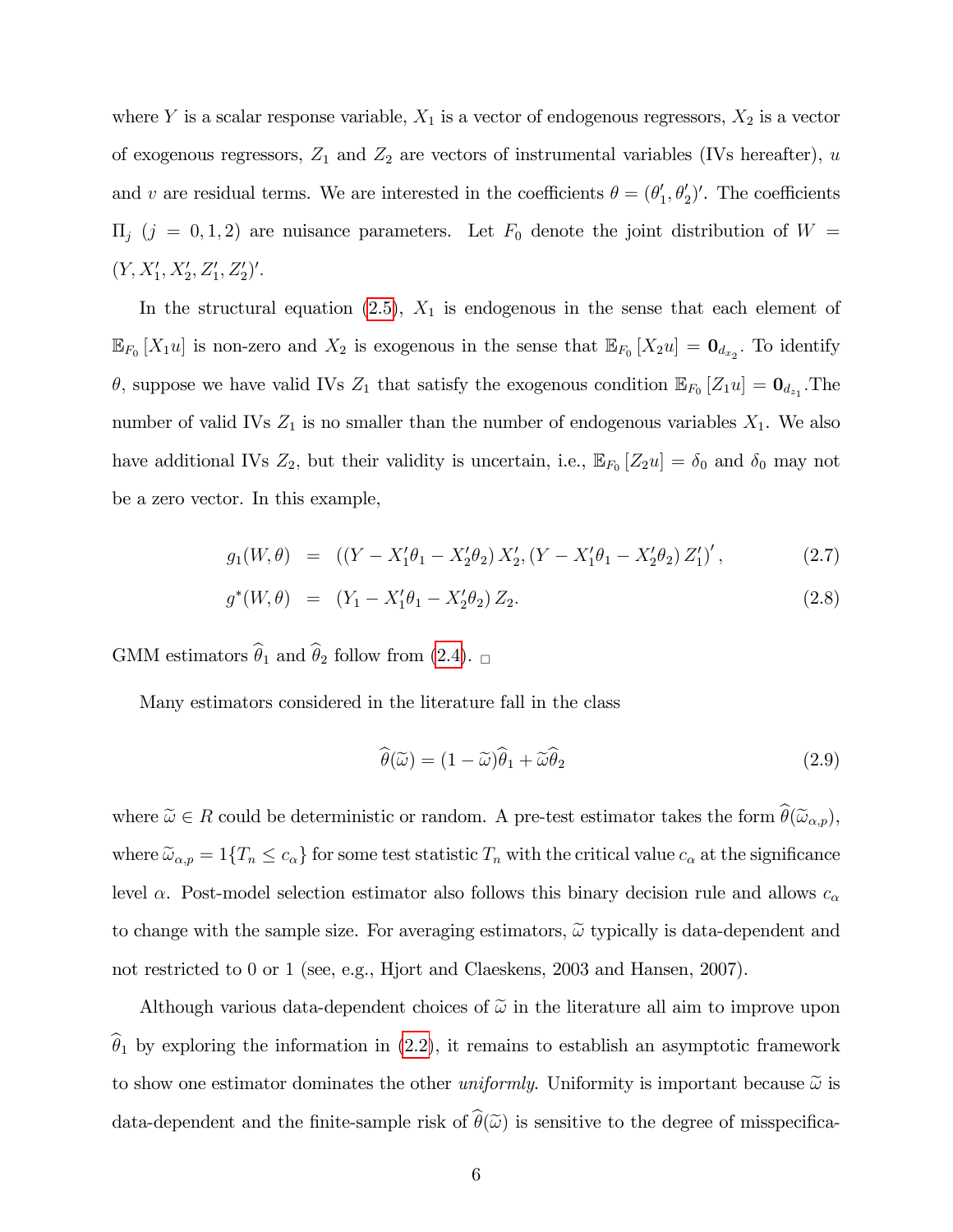tion measured by  $\delta_0$ . In a pointwise asymptotic framework where the DGP is fixed as the sample size increases, a pre-test estimator has smaller asymptotic risk than the conservative estimator  $\hat{\theta}_1$ . However, it does not dominates  $\hat{\theta}_1$  uniformly over all the DGPs. As such, we first establish some general asymptotic results that enable one to evaluate the uniform asymptotic risk of an estimator and the risk differences between two estimators over a class of distributions. These uniform asymptotic results aim to provide good approximations to the finite-sample properties.

# <span id="page-7-0"></span>3 Asymptotic Risk and Risk Differences

Let  $\theta \in \Theta$  be the generic notation of an estimator of  $\theta_0$ . Let  $\ell(\cdot) : \Theta \to \mathbb{R}_+ \cup \{\infty\}$  be a generic loss function. The finite-sample and asymptotic risks of  $\widehat{\theta}$  are defined as

<span id="page-7-1"></span>
$$
R_n(\widehat{\theta}) \equiv \sup_{F \in \mathcal{F}} \mathbb{E}_F[\ell(\widehat{\theta})] \text{ and } AsyR(\widehat{\theta}) \equiv \limsup_{n \to \infty} R_n(\widehat{\theta}), \tag{3.1}
$$

respectively. The asymptotic risk builds the uniformity over  $F \in \mathcal{F}$  into the definition by taking  $\sup_{F \in \mathcal{F}} \phi$  before lim  $\sup_{n \to \infty}$ . This uniform asymptotic risk is different from a pointwise asymptotic risk which is either obtained under a fixed DGP or a particular sequence of drifting DGP. It is comparable to the asymptotic size of a test, which is the limit of the finite-sample size defined as the supremum of the finite-sample rejection probabilities.

To compare two estimators  $\widehat{\theta}$  and  $\widetilde{\theta}$ , we consider the finite-sample and asymptotic minimal and maximal risk difference (RD):

$$
\underline{RD}_n(\widehat{\theta}, \widetilde{\theta}) \equiv \inf_{F \in \mathcal{F}} \mathbb{E}_F[\ell(\widehat{\theta}) - \ell(\widetilde{\theta})], \quad Asy\underline{RD}(\widehat{\theta}, \widetilde{\theta}) \equiv \liminf_{n \to \infty} \underline{RD}_n,
$$
\n
$$
\overline{RD}_n(\widehat{\theta}, \widetilde{\theta}) \equiv \sup_{F \in \mathcal{F}} \mathbb{E}_F[\ell(\widehat{\theta}) - \ell(\widetilde{\theta})], \quad Asy\overline{RD}(\widehat{\theta}, \widetilde{\theta}) \equiv \limsup_{n \to \infty} \overline{RD}_n.
$$
\n(3.2)

The objects of interest are the finite-sample risk differences, approximated by their asymptotic counterparts. One estimator  $\widehat{\theta}$  uniformly dominates the other estimator  $\widetilde{\theta}$  if

<span id="page-7-3"></span><span id="page-7-2"></span>
$$
Asy\underline{RD}(\widehat{\theta}, \widehat{\theta}) < 0 \text{ and } Asy\overline{RD}(\widehat{\theta}, \widehat{\theta}) \le 0. \tag{3.3}
$$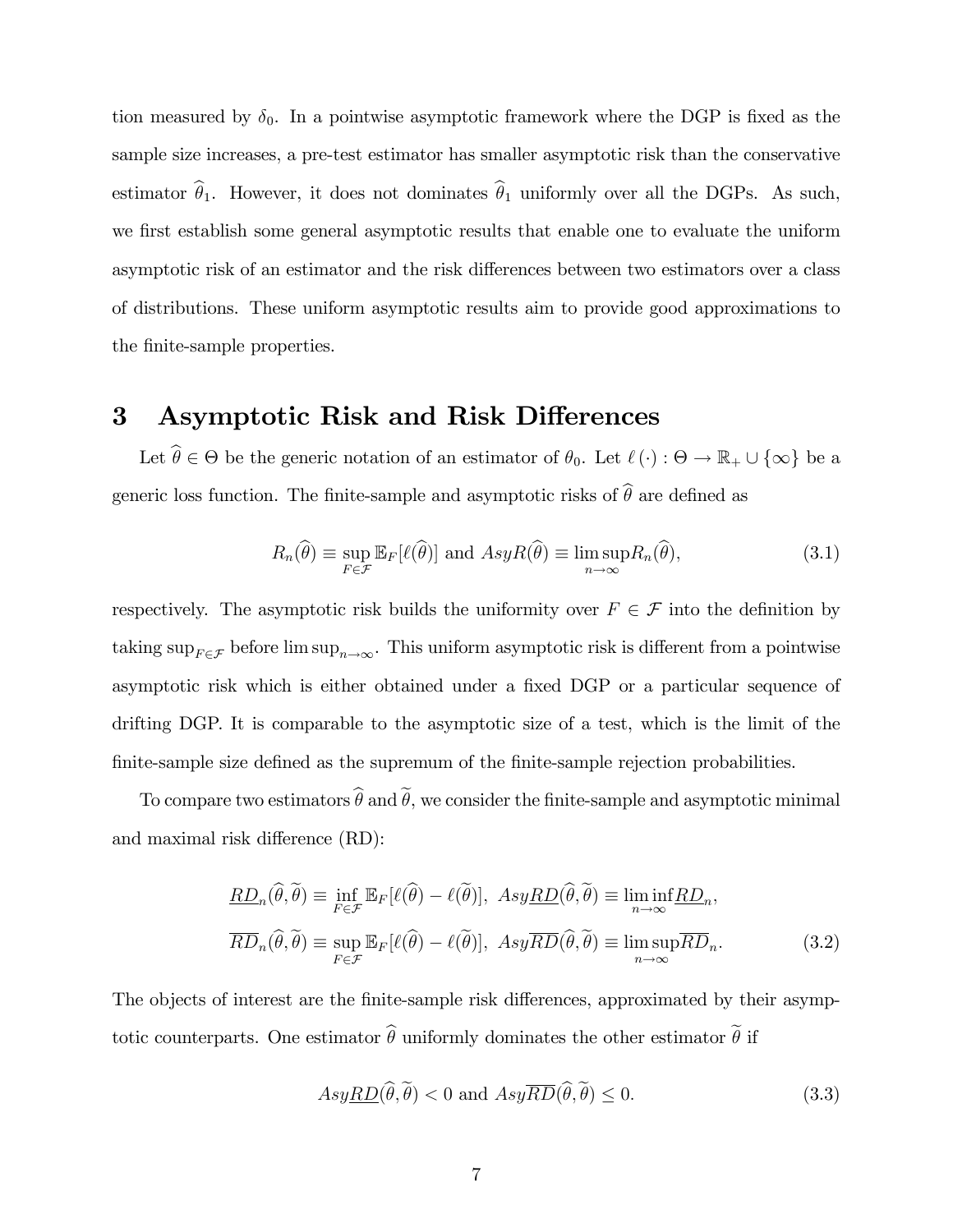In [\(3.1\)](#page-7-1) and [\(3.2\)](#page-7-2), the uniformity over  $F \in \mathcal{F}$  is crucial for the asymptotic results to give a good approximation to their finite-sample counterparts. The value of  $F$  at which the supremum or the infimum are attained often varies with the sample size. Therefore, to determine the asymptotic risk of an estimator and to show one estimator dominates another, one has to derive the asymptotic distributions of these estimators under various sequences  ${F_n}$ . In the subsection below, we provide a sufficiently large class of sequences  ${F_n}$  such that the pointwise limits along these sequences can combine to represent the uniform asymptotic risk and risk differences.<sup>[1](#page-8-0)</sup>

### 3.1 A sufficient class of sequences

Let  $\theta(F) \in \Theta$  be the unique value of  $\theta$  satisfying  $\mathbb{E}_F [g_1(W, \theta(F))] = \mathbf{0}_{r_1}$ . Define

$$
\delta(F) \equiv \mathbb{E}_F \left[ g^*(W, \theta(F)) \right],\tag{3.4}
$$

which measures the slackness of the additional moments for any F. For  $k = 1$  and 2, we define the Jacobian and the variance-covariance matrices of the moment functions by

$$
G_k(F) \equiv \mathbb{E}_F \left[ g_{k,\theta}(W,\theta(F)) \right], \text{ where } g_{k,\theta}(W,\theta) \equiv \frac{g_k(W,\theta)}{\partial \theta'},
$$
  

$$
\Omega_k(F) \equiv \lim_{n \to \infty} \text{Var}_F \left[ n^{-1/2} \sum_{i=1}^n g_k(W_i,\theta(F)) \right].
$$
 (3.5)

Note that  $G_1(F) = S_1 G_2(F)$  and  $\Omega_1(F) = S_1 \Omega_2(F) S_1'$ , where  $S_1$  is a selector matrix that selects  $g_1(W, \theta)$  out of  $g_2(W, \theta)$ . For the averaging GMM estimator studied below, let

$$
v(F) \equiv (\text{vec}[G_2(F)]', \text{vech}[\Omega_2(F)]', M_2(\theta; F)')',
$$
\n(3.6)

where  $M_2(\cdot; F) \equiv \mathbb{E}_F[g_2(W, \cdot)]$  is the moment function indexed by  $\theta$  for any F, vec ( $\cdot$ ) denotes vectorization, and vech  $(\cdot)$  denotes the half vectorization of a symmetric matrix.

**Example 2.1.** (Cont.) In this example,  $\theta(F) = (\theta'_{1}(F), \theta'_{2}(F))'$  is the solution to the linear

<span id="page-8-0"></span><sup>&</sup>lt;sup>1</sup>The metric on  $\mathcal F$  induces weak convergence of the bivariate distributions  $(Z_i, Z_j)$  for all  $i, j \ge 1$ , such as the Kolmogorov metric or the Prokhorov metric.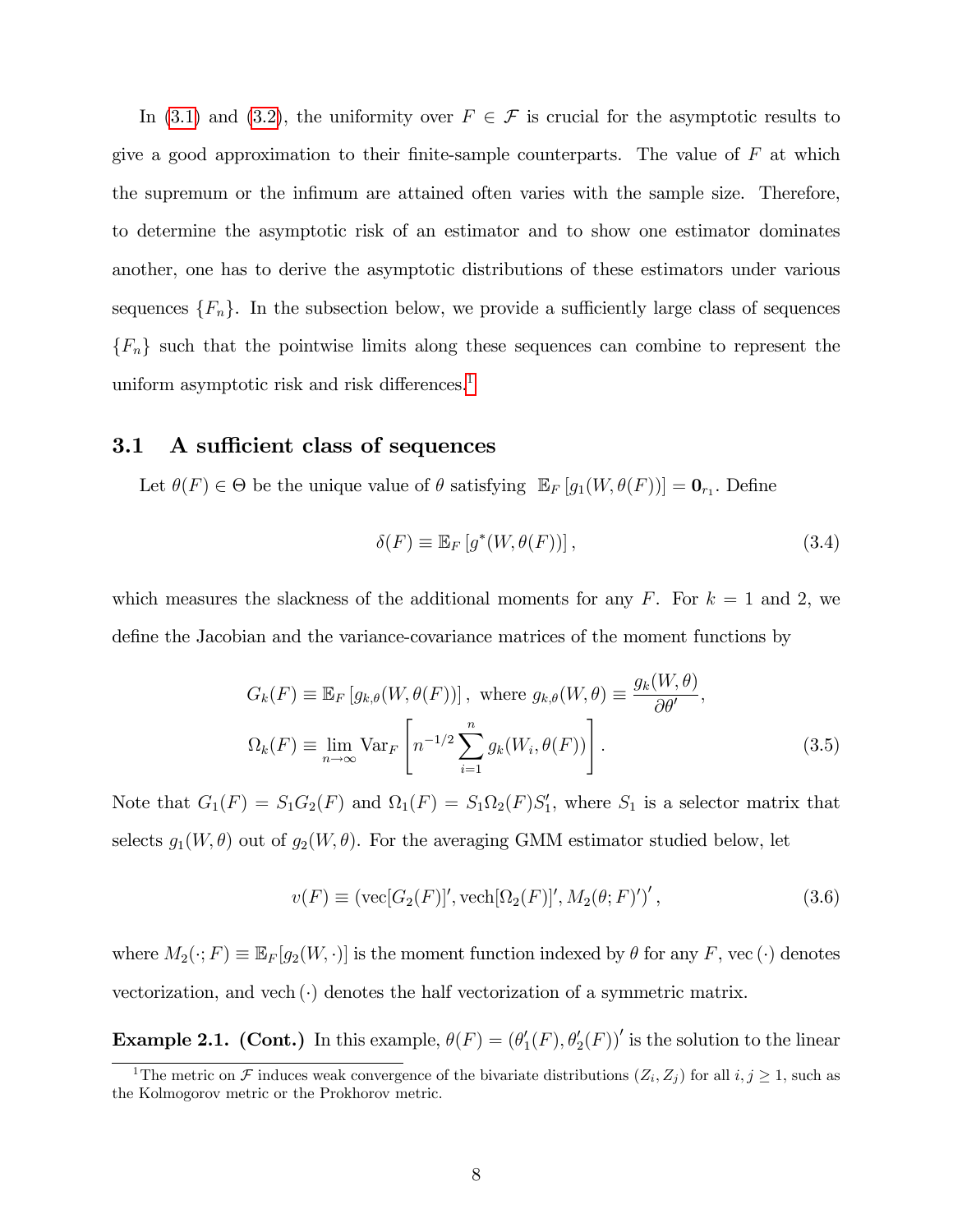equations

$$
\mathbf{0}_{r_1} = \mathbb{E}_F \left[ g_1(W, \theta(F)) \right] = \mathbb{E}_F \left[ (Y - X_1' \theta_1(F) - X_2' \theta_2(F)) \begin{pmatrix} X_2 \\ Z_1 \end{pmatrix} \right].
$$
 (3.7)

Given  $\theta(F)$ ,  $\delta(F)$  in this example is defined as

$$
\delta(F) = \mathbb{E}_F \left[ g^*(W, \theta(F)) \right] = \mathbb{E}_F \left[ (Y - X_1' \theta_1(F) - X_2' \theta_2(F)) Z_2 \right]. \tag{3.8}
$$

As the moment functions are linear in  $\theta$ ,  $G_k(F)$  ( $k = 1, 2$ ) have simple expressions:

$$
G_1(F) = -\mathbb{E}_F \left[ \left( \begin{array}{cc} X_2 X_1' & X_2 X_2' \\ Z_1 X_1' & Z_1 X_2' \end{array} \right) \right] \text{ and } G_2(F) = -\mathbb{E}_F \left[ \left( \begin{array}{cc} Z X_1' & Z X_2' \end{array} \right) \right], \quad (3.9)
$$

where  $Z = (X'_2, Z'_1, Z'_2)'$ . In addition,  $\Omega_k(F)$  and  $M_2(\cdot; F)$  are defined using the moment functions  $g_1(W, \theta)$ ,  $g^*(W, \theta)$  and  $\theta(F)$  respectively.  $\Box$ 

We consider sequences of DGPs  $\{F_n\}$  such that  $\delta(F_n)$  satisfies

<span id="page-9-0"></span>(i) 
$$
n^{1/2}\delta(F_n) \to d \in \mathbb{R}^{r^*}
$$
 or (ii)  $||n^{1/2}\delta(F_n)|| \to \infty$ . (3.10)

and  $v(F_n)$  satisfies

<span id="page-9-2"></span><span id="page-9-1"></span>
$$
v(F_n) \to v_0 \equiv (\text{vec}[G_2]', \text{vech}[\Omega_2]', M_2(\theta)')', \qquad (3.11)
$$

where  $G_2 \in \mathbb{R}^{r_2 \times d_\theta}$ ,  $\Omega_2 \in \mathbb{R}^{r_2 \times r_2}$ , and  $M_2(\cdot)$  is a non-random function of  $\theta$ . Case (ii) in [\(3.10\)](#page-9-0) includes the intermediate case in which  $\delta(F_n) \to \mathbf{0}_{r^*}$  and  $||n^{1/2}\delta(F_n)|| \to \infty$  as well the case in which  $\delta(F_n)$  is bounded away from  $\mathbf{0}_{r^*}$ . We collect the sequences  $\{F_n\}$  that satisfy  $(3.10)$ and [\(3.11\)](#page-9-1) into two sets

$$
\mathcal{S}(d, v_0) \equiv \left\{ \{F_n\} : F_n \in \mathcal{F}, \ n^{1/2} \delta(F_n) \to d \in \mathbb{R}^{r^*} \text{ and } v(F_n) \to v_0 \right\} \text{ and}
$$

$$
\mathcal{S}(\infty, v_0) \equiv \left\{ \{F_n\} : F_n \in \mathcal{F}, \ ||n^{1/2} \delta(F_n)|| \to \infty \text{ and } v(F_n) \to v_0 \right\}.
$$
 (3.12)

The DGPs in  $\mathcal{S}(d, v_0)$  include correctly specified and locally misspecified models up to the magnitude of  $n^{-1/2}$ , whereas the DGPs in  $\mathcal{S}(\infty, v_0)$  consist of more severely misspecified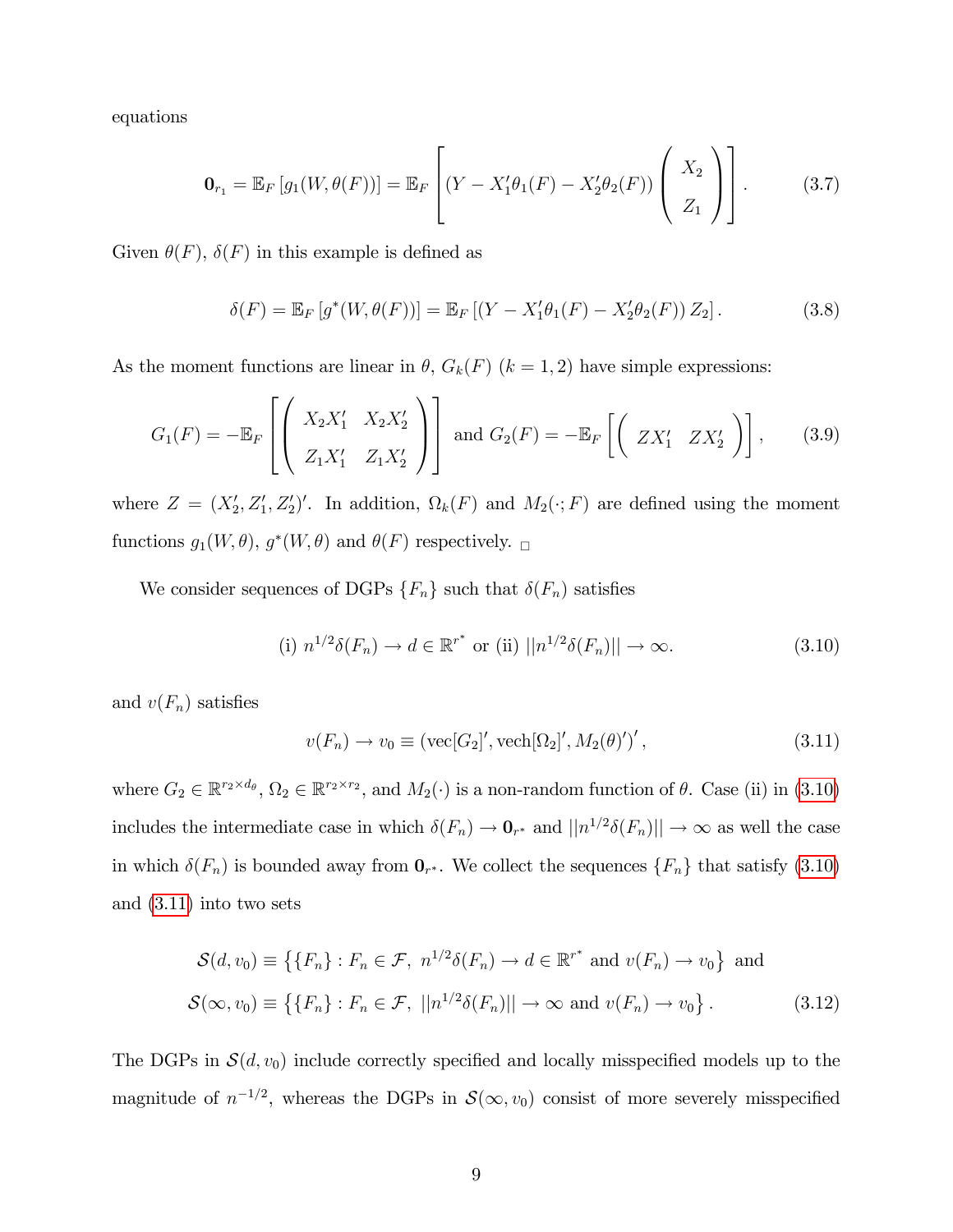models, including the conventional global misspecification case where  $\delta(F_n)$  is a fixed nonzero value as well as the intermediate case where  $\delta(F_n)$  converges to  $\mathbf{0}_{r^*}$  at a rate slower than  $n^{-1/2}.$ 

In this model, for each sample size n, the true values of F,  $\theta$  and  $\delta$  are denoted as  $F_n$ ,  $\theta_n = \theta(F_n)$ , and  $\delta_n = \delta(F_n)$ , respectively. These true values satisfy the model specified in [\(2.1\)](#page-5-0) and [\(2.2\)](#page-5-0) with the subscript 0 replaced by n. Under  $\{F_n\}$ , the observations  $\{W_{n,i}\}_{i=1}^n$ form a triangular array. For notational simplicity,  $W_{n,i}$  is abbreviated to  $W_i$ .

### 3.2 Representation of the asymptotic risk and risk differences

For two estimators  $\theta$  and  $\theta$ , we assume that  $\mathbb{E}_{F_n}[\ell(\theta)]$  and  $\mathbb{E}_{F_n}[\ell(\theta)]$  satisfy the following high-level assumptions along a sequence  $\{F_n\}.$ 

<span id="page-10-0"></span>**Assumption 3.1** The following results hold under  $\{F_n\}$ .

(i) If  $\{F_n\} \in S(d, v_0)$  for  $d \in \mathbb{R}^{r^*}$ ,

$$
\lim_{n\to\infty} \mathbb{E}_{F_n}[\ell(\widehat{\theta})] = R(d, v_0) \in \mathbb{R}_+ \text{ and } \lim_{n\to\infty} \mathbb{E}_{F_n}[\ell(\widetilde{\theta})] = \widetilde{R}(d, v_0) \in \mathbb{R}_+.
$$

(ii) If 
$$
\{F_n\} \in \mathcal{S}(\infty, v_0)
$$
,

$$
\lim_{n\to\infty}\mathbb{E}_{F_n}[\ell(\widehat{\theta})]=R(\infty,v_0)\in\mathbb{R}_+\cup\{\infty\}\ and\ \lim_{n\to\infty}\mathbb{E}_{F_n}[\ell(\widetilde{\theta})]=\widetilde{R}(\infty,v_0)\in\mathbb{R}_+\cup\{\infty\}.
$$

Assumption [3.1](#page-10-0) considers the pointwise limit of the finite-sample risk along  $\{F_n\}$ . The key requirement is that the limit of the finite-sample risk under  $\{F_n\}$  does not depend on the limit of  $F_n$  directly. Instead, it depends on the limits of  $n^{1/2}\delta(F_n)$  and  $v(F_n)$ . Moreover, for any sequence  $\{F_n\} \in \mathcal{S}(d, v_0)$ , the limit of the finite-sample risk must be the same, indexed by  $(d, v_0)$ . The same requirement applies to a sequence  $\{F_n\} \in \mathcal{S}(\infty, v_0)$ .

When  $\widetilde{\theta}$  is the conservative estimator, we can write  $\widetilde{R}(v_0) = \widetilde{R}(d, v_0) = \widetilde{R}(\infty, v_0)$  because its asymptotic risk dose not depend on the degree of misspecification.

<span id="page-10-1"></span>Let  $\Lambda = \{(\delta(F), v(F)) : F \in \mathcal{F}\}\.$  The following assumption provides a set of regularity assumptions on the set  $\mathcal F$  on which we build the uniform results.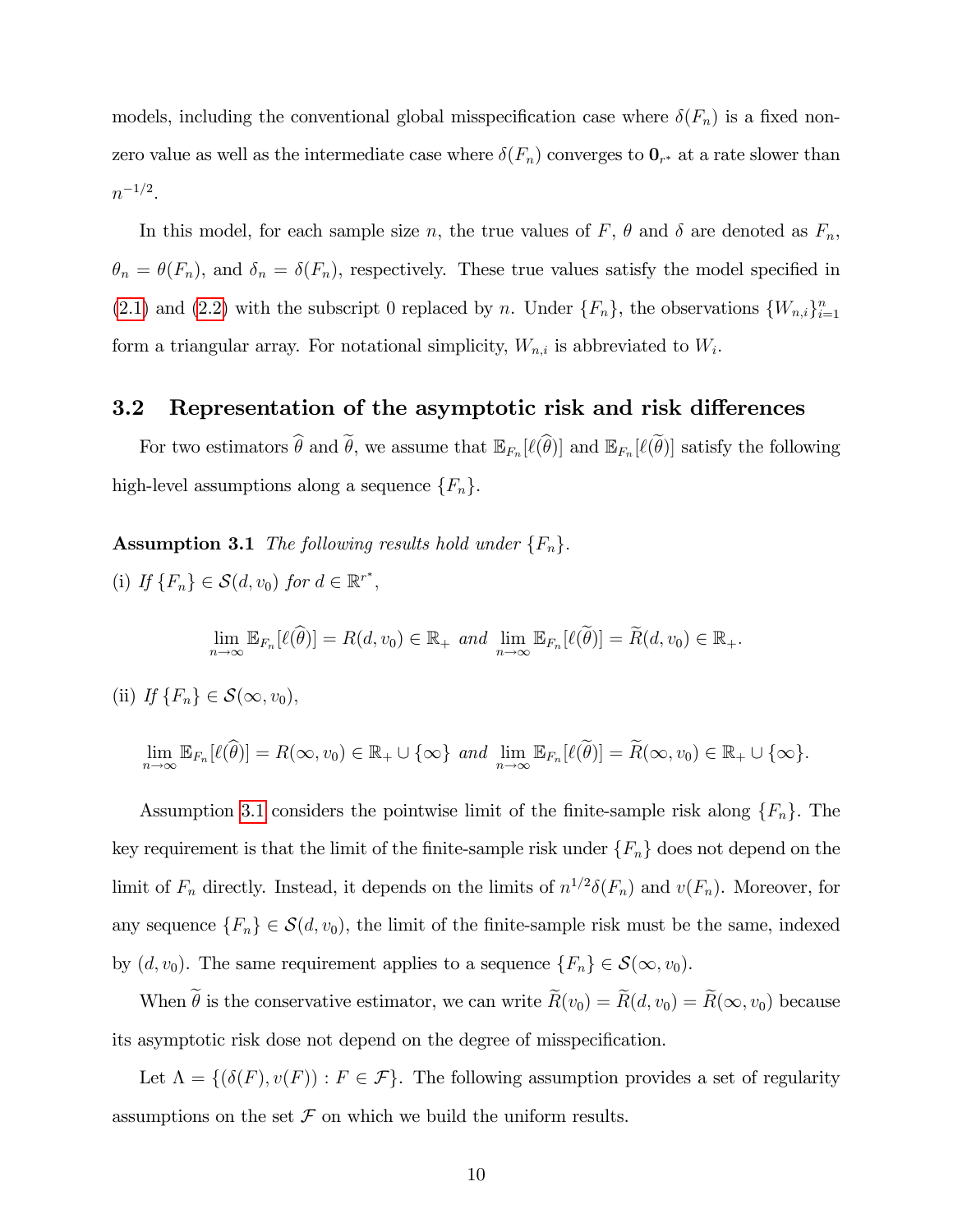Assumption 3.2 (i)  $V_{\mathcal{F}} = \{v(F) : F \in \mathcal{F}\}\$ is a compact set.

- (ii)  $\delta(F_1) = 0$  for some  $F_1 \in \mathcal{F}$  and  $\delta(F_2) \neq 0$  for some  $F_2 \in \mathcal{F}$ .
- (iii) For some  $\varepsilon > 0$ , if  $||\delta|| < \varepsilon$  and  $(\delta, v) \in \Lambda$  then  $(a\delta, v) \in \Lambda \ \forall a \in (0, 1]$ .

Assumption [3.2\(](#page-10-1)i) requires that the image of  $v(F)$  is a compact set. Assumption 3.2(ii) states that the parameter space contains both correctly specified models and misspecified models. Assumption [3.2\(](#page-10-1)iii) states that the space  $\mathcal F$  includes some continuous perturbations from a correctly specified model.

For sequences in  $(3.12)$ , we define parameter spaces:

$$
H_R \equiv \{(d, v_0) : \text{there exists some sequence } \{F_n\} \in \mathcal{S}(d, v_0)\},
$$
  

$$
H_{\infty} \equiv \{v_0 : \text{there exists some sequence } \{F_n\} \in \mathcal{S}(\infty, v_0)\}. \tag{3.13}
$$

The set  $H_R$  corresponds to the correctly specified and "mildly" misspecified models. The set  $H_\infty$  corresponds to the "severely" misspecified models.

- <span id="page-11-0"></span>Theorem [3.1](#page-10-0) Suppose Assumptions 3.1 and [3.2](#page-10-1) hold. Then:
- $(a)$  The asymptotic risk satisfies

$$
AsyR(\widehat{\theta}) = \max \left\{ \sup_{(d,v_0)\in H_R} R(d,v_0), \sup_{v_0\in H_{\infty}} R(\infty, v_0) \right\}.
$$

 $(b)$  The asymptotic minimal and maximal risk differences satisfy

$$
Asy\underline{RD}(\widehat{\theta},\widetilde{\theta}) = \min\left\{ \inf_{(d,v_0)\in H_R} \left[ R(d,v_0) - \widetilde{R}(d,v_0) \right], \inf_{v_0\in H_{\infty}} \left[ R(\infty,v_0) - \widetilde{R}(\infty,v_0) \right] \right\},
$$
  
\n
$$
Asy\overline{RD}(\widehat{\theta},\widetilde{\theta}) = \max\left\{ \sup_{(d,v_0)\in H_R} \left[ R(d,v_0) - \widetilde{R}(d,v_0) \right], \sup_{v_0\in H_{\infty}} \left[ R(\infty,v_0) - \widetilde{R}(\infty,v_0) \right] \right\}.
$$

**Comment [3.1](#page-11-0)** Theorem 3.1 links the uniform asymptotic risk and risk differences with the pointwise limits of  $\mathbb{E}_{F_n}[\ell(\theta)]$  and  $\mathbb{E}_{F_n}[\ell(\theta)]$  under the sequences considered in Assumption [3.1.](#page-10-0) It shows that the sequences in  $\mathcal{S}(d, v_0)$  and  $\mathcal{S}(\infty, v_0)$  form a sufficient class to study the uniform asymptotic risk and asymptotic risk differences. This class is larger than the class of convergent sequences that satisfy  $F_n \to F_0$  for some  $F_0 \in \mathcal{F}$ . Theorem [3.1](#page-11-0) is proved by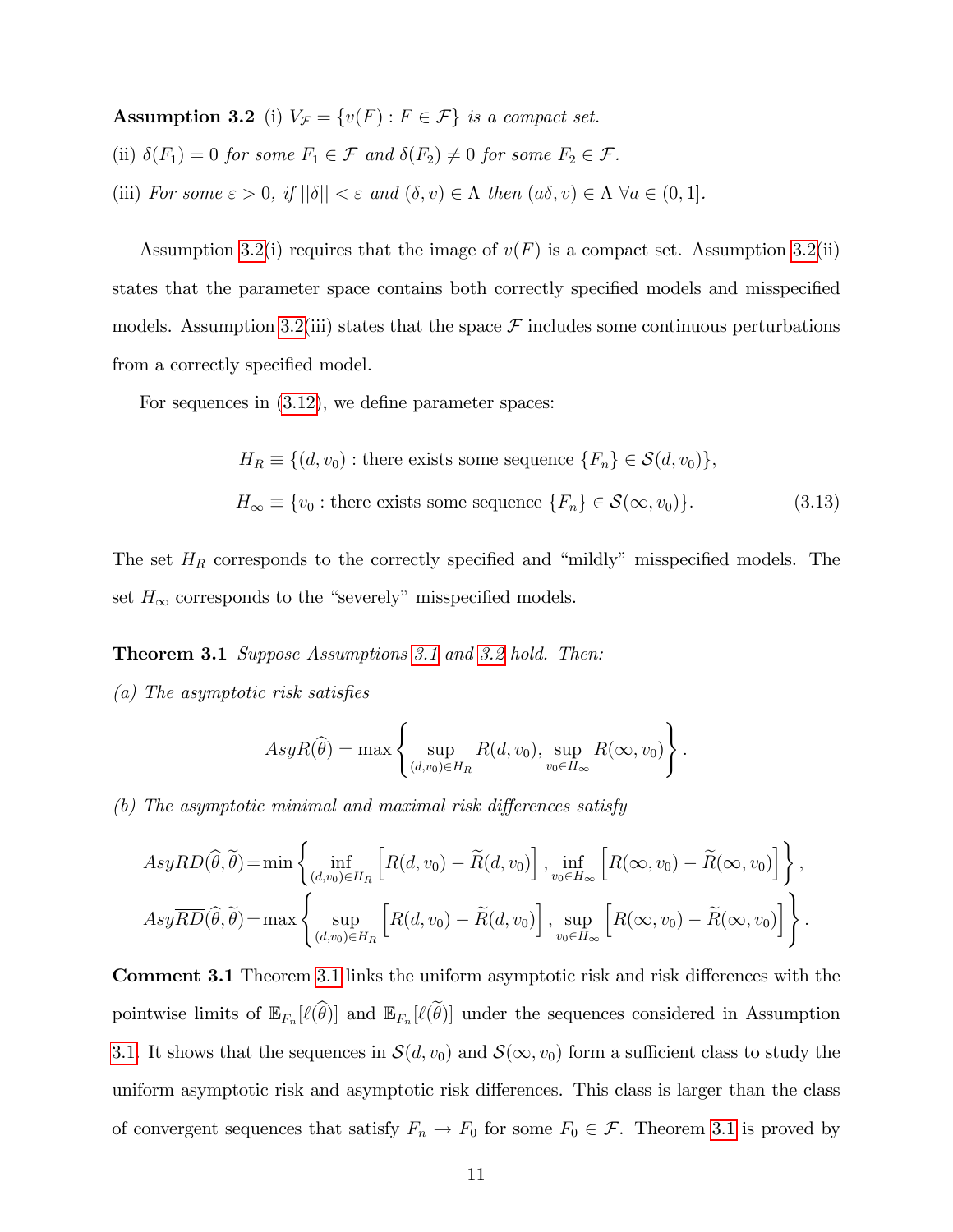the techniques used to establish the asymptotic size of non-standard tests, see Andrews and Guggenberger (2010), Andrews, Cheng, and Guggenberger (2011), and Andrews and Cheng  $(2012).<sup>2</sup>$  $(2012).<sup>2</sup>$  $(2012).<sup>2</sup>$ 

**Comment 3.2** The two estimators  $\hat{\theta}$  and  $\tilde{\theta}$  are compared under all DGPs in F to establish uniform dominance in the sense of  $(3.3)$ . The smallest and largest differences between their risks are approximated by  $AsyRD(\hat{\theta},\tilde{\theta})$  and  $Asy\overline{RD}(\hat{\theta},\tilde{\theta})$ , respectively. They are different from what one would obtain by simply comparing the individual asymptotic risks of the two estimators.

Comment 3.3 Theorem [3.1](#page-11-0) also applies to other non-standard estimation problems where the asymptotic distribution is discontinuous at parts of the parameter space. It is key to verify Assumption [3.1](#page-10-0) after specifying  $\delta(F)$  and  $v(F)$ .

#### 3.3 Asymptotic risk with truncation

The high-level conditions in Assumption [3.1](#page-10-0) typically are verified by first obtaining the asymptotic distribution of  $\hat{\theta}$  and  $\tilde{\theta}$  under  $\{F_n\}$ , then taking expectations of the limits by assuming uniform integrability. If uniform integrability is not a reasonable assumption, one may consider the truncated loss function  $\ell_{\zeta}(\widehat{\theta}) \equiv \min{\{\ell(\widehat{\theta}), \zeta\}}$  for some  $\zeta \in \mathbb{R}_+$  following Hansen (2014a) and generalize the asymptotic risk to

$$
AsyR^*(\widehat{\theta}) \equiv \lim_{\zeta \to \infty} \limsup_{n \to \infty} \sup_{F \in \mathcal{F}} \mathbb{E}_F[\ell_{\zeta}(\widehat{\theta})]. \tag{3.14}
$$

<span id="page-12-1"></span>In this case, Assumption [3.1](#page-10-0) can be replaced by Assumption [3.3](#page-12-1) below.

**Assumption 3.3** The following results hold under  $\{F_n\}$ . (i) If  $\{F_n\} \in \mathcal{S}(d, v_0)$  for  $d \in \mathbb{R}^{r^*}$ , then for any  $\zeta \in \mathbb{R}_+$ :

$$
\lim_{n \to \infty} \mathbb{E}_{F_n}[\ell_{\zeta}(\widehat{\theta})] = R_{\zeta}(d, v_0) \in \mathbb{R}_+ \text{ and } \lim_{n \to \infty} \mathbb{E}_{F_n}[\ell_{\zeta}(\widetilde{\theta})] = \widetilde{R}_{\zeta}(d, v_0) \in \mathbb{R}_+.
$$

<span id="page-12-0"></span><sup>&</sup>lt;sup>2</sup>In an uncirculated working paper, Andrews and Guggenberger (2006) also considered the asymptotic risk representation of a non-standard estimator.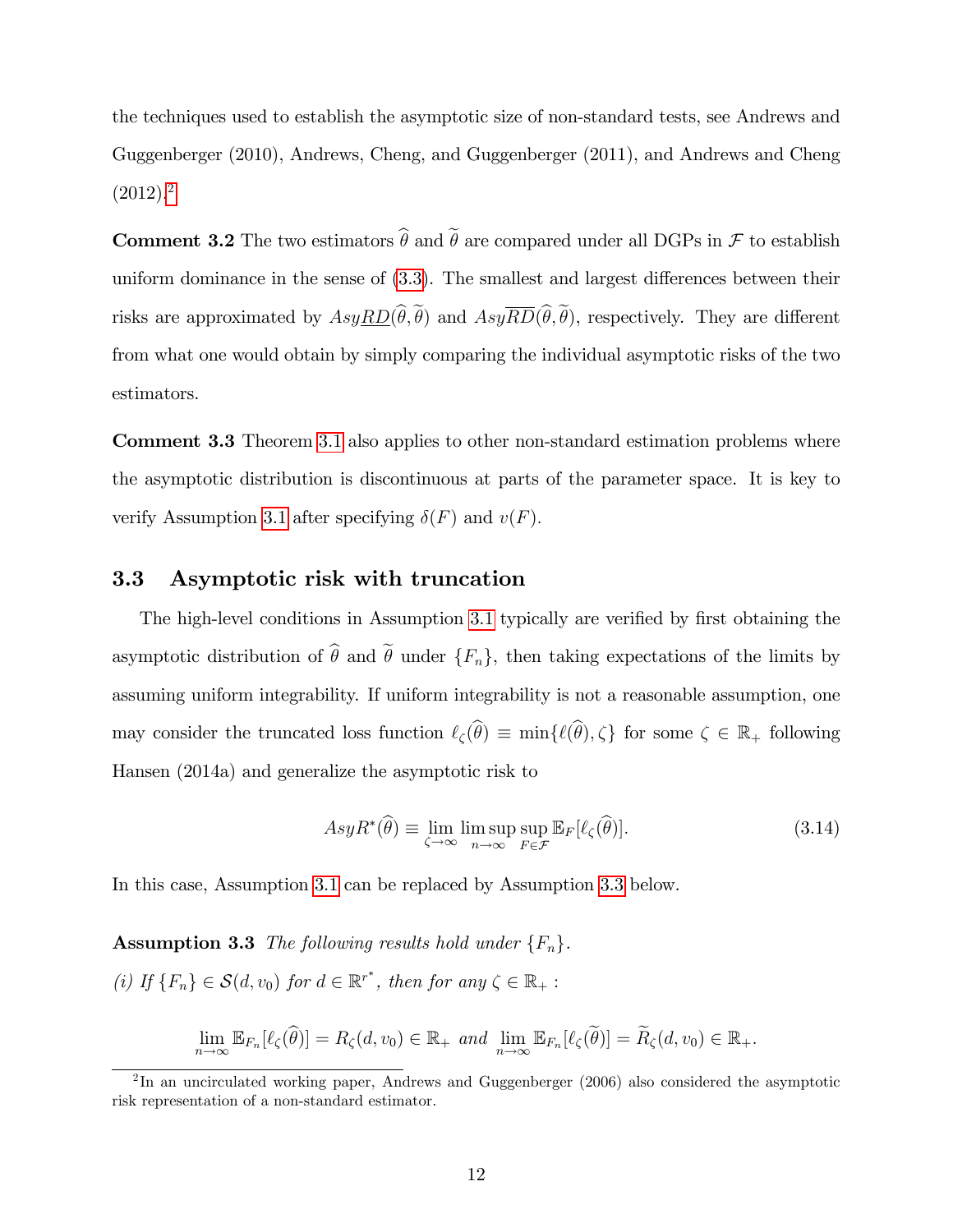(ii) If  $\{F_n\} \in \mathcal{S}(\infty, v_0)$ , then for any  $\zeta \in \mathbb{R}_+$ :

$$
\lim_{n\to\infty}\mathbb{E}_{F_n}[\ell_{\zeta}(\widehat{\theta})]=R_{\zeta}(\infty,v_0)\in\mathbb{R}_+\text{ and }\lim_{n\to\infty}\mathbb{E}_{F_n}[\ell_{\zeta}(\widetilde{\theta})]=\widetilde{R}_{\zeta}(\infty,v_0)\in\mathbb{R}_+.
$$

For the truncated loss, the asymptotic minimal and maximal risk differences are respectively generalized to

$$
Asy\underline{RD}^*(\widehat{\theta},\widetilde{\theta}) \equiv \lim_{\zeta \to \infty} \liminf_{n \to \infty} \inf_{F \in \mathcal{F}} \mathbb{E}_F[\ell_{\zeta}(\widehat{\theta}) - \ell_{\zeta}(\widetilde{\theta})],
$$
  
\n
$$
Asy\overline{RD}^*(\widehat{\theta},\widetilde{\theta}) \equiv \lim_{\zeta \to \infty} \limsup_{n \to \infty} \sup_{F \in \mathcal{F}} \mathbb{E}_F[\ell_{\zeta}(\widehat{\theta}) - \ell_{\zeta}(\widetilde{\theta})].
$$
\n(3.15)

<span id="page-13-1"></span>Corollary 3.2 Suppose Assumptions [3.2](#page-10-1) and [3.3](#page-12-1) hold.

 $(a)$  The asymptotic risk satisfies

$$
AsyR^*(\widehat{\theta}) = \lim_{\zeta \to \infty} AsyR^*_{\zeta}(\widehat{\theta}), \text{ where}
$$
  
\n
$$
AsyR^*_{\zeta}(\widehat{\theta}) \equiv \max \left\{ \sup_{(d,v_0) \in H_R} R_{\zeta}(d,v_0), \sup_{v_0 \in H_{\infty}} R_{\zeta}(\infty, v_0) \right\} \in \mathbb{R}_+ \cup \{\infty\}.
$$

 $(b)$  The asymptotic minimal and maximal risk differences satisfy

$$
Asy\n\underline{RD}^*(\widehat{\theta},\widetilde{\theta}) = \lim_{\zeta \to \infty} Asy\n\underline{RD}^*(\widehat{\theta},\widetilde{\theta}) \text{ and}
$$
\n
$$
Asy\n\underline{RD}^*(\widehat{\theta},\widetilde{\theta}) = \lim_{\zeta \to \infty} Asy\n\underline{RD}^*(\widehat{\theta},\widetilde{\theta}), \text{ where}
$$
\n
$$
Asy\n\underline{RD}^*(\widehat{\theta},\widetilde{\theta}) \equiv \min \left\{ \inf_{(d,v_0)\in H_R} \left[ R_{\zeta}(d,v_0) - \widetilde{R}_{\zeta}(d,v_0) \right], \inf_{v_0\in H_{\infty}} \left[ R_{\zeta}(\infty,v_0) - \widetilde{R}_{\zeta}(\infty,v_0) \right] \right\},
$$
\n
$$
Asy\n\underline{RD}^*(\widehat{\theta},\widetilde{\theta}) \equiv \max \left\{ \sup_{(d,v_0)\in H_R} \left[ R_{\zeta}(d,v_0) - \widetilde{R}_{\zeta}(d,v_0) \right], \sup_{v_0\in H_{\infty}} \left[ R_{\zeta}(\infty,v_0) - \widetilde{R}_{\zeta}(\infty,v_0) \right] \right\}.
$$

<span id="page-13-0"></span>**Comment 3.4** In the formula of  $AsyR^*(\theta)$  in part (a), the supremum is taken before  $\zeta \to \infty$ to control the truncation effect uniformly over the parameter space. The order of supremum and  $\zeta \to \infty$  should not be switched. Similarly, when comparing two estimators in part (b), we take care the truncation effect on both estimators uniformly over the parameter space.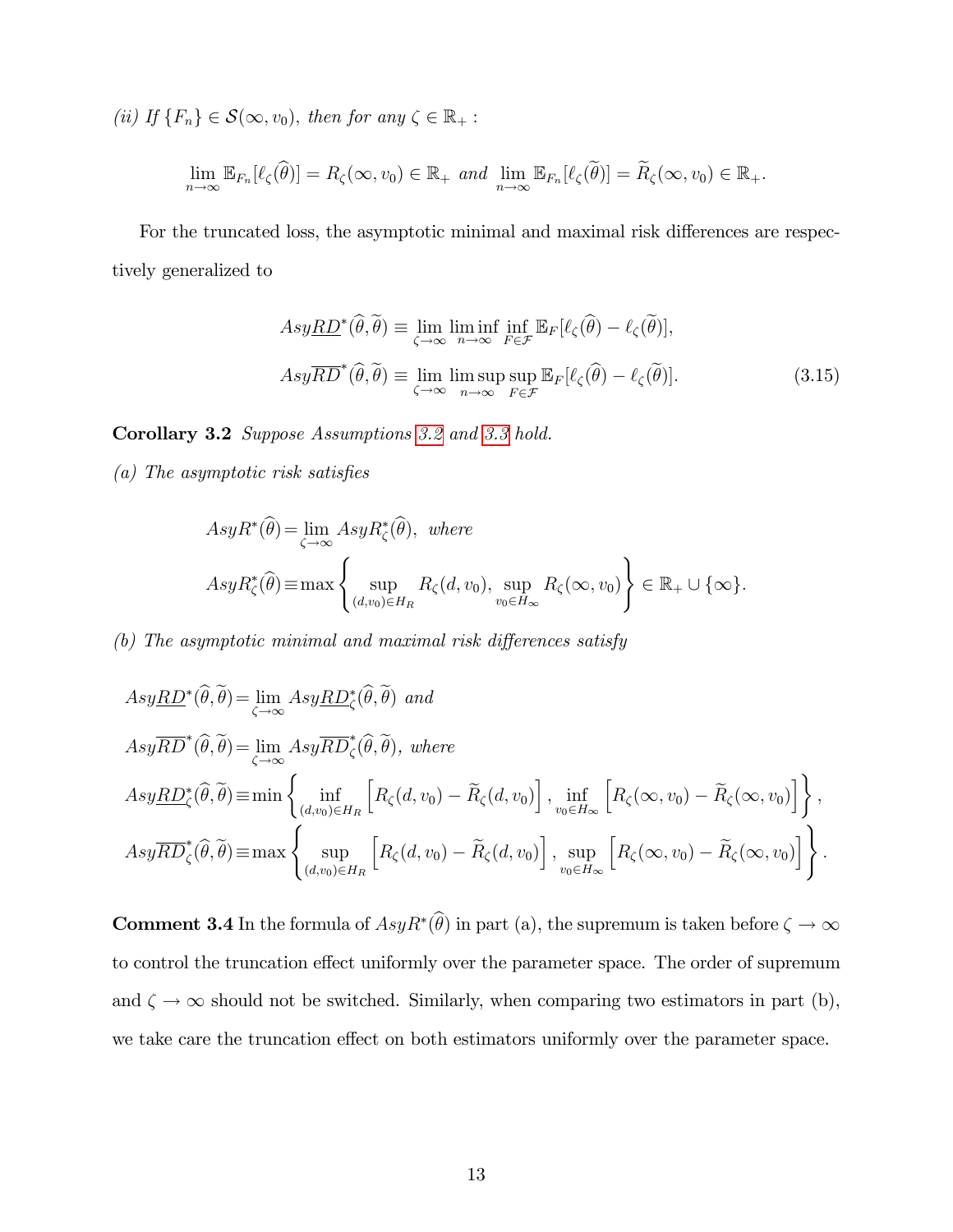# 4 Averaging GMM Estimator

In this section, we propose an averaging estimator and use the asymptotic risk difference representation in Section [3](#page-7-0) to show that it uniformly dominates the conservative estimator. We first study the asymptotic properties of the conservative and the aggressive GMM estimators under different sequences of DGPs.

### 4.1 GMM estimator under misspecification

For the aggressive GMM estimator  $\hat{\theta}_2$ , the population criterion function is

$$
Q_F(\theta) \equiv \mathbb{E}_F[g_2(W_i, \theta)]' \Omega_2^{-1}(F) \mathbb{E}_F[g_2(W_i, \theta)]. \tag{4.1}
$$

Let  $\theta^*(F)$  denote the pseudo-true value that minimizes  $Q_F(\theta)$  over  $\theta \in \Theta$ . If all moment conditions are correctly specified, i.e.,  $\mathbb{E}_F[g_2(W_i, \theta(F)] = 0$ , this pseudo-true value is equivalent to the true value, i.e.,  $\theta^*(F) = \theta(F)$ . If some moment conditions in [\(2.2\)](#page-5-0) are misspecified, they could be different. The identification conditions for  $\theta(F)$  and  $\theta^*(F)$  are specified in Assumption [4.1](#page-14-0) below.

<span id="page-14-0"></span>**Assumption 4.1** (i) For any  $\varepsilon > 0$ , there exists a constant  $\delta_{\varepsilon} > 0$  such that  $\forall F \in \mathcal{F}$ ,

$$
\inf_{\{\theta \in \Theta: \ \|\theta - \theta(F)\| \ge \varepsilon\}} \|\mathbb{E}_F \left[ g_1(W_i, \theta(F)) \right]\| > \delta_{\varepsilon},
$$
\n
$$
\inf_{\{\theta \in \Theta: \ \|\theta - \theta^*(F)\| \ge \varepsilon\}} \left[ Q_F(\theta) - Q_F(\theta^*(F)) \right] > \delta_{\varepsilon}.
$$

(ii)  $\theta(F)$  and  $\theta^*(F)$  are both in the interior of  $\Theta \forall F \in \mathcal{F}$ .

For any matrix A, we use  $\rho_{\min}(A)$  and  $\rho_{\max}(A)$  to denote the smallest and largest eigenvalues of  $A$ , respectively. Let  $C$  denote a generic finite constant.

<span id="page-14-1"></span> $\textbf{Assumption 4.2 (i)} \ \mathbb{E}_{F}[\sup_{\theta \in \Theta} (||g_2(W_i, \theta)|| + ||g_{2, \theta}(W_i, \theta)||)] \leq C \ \forall F \in \mathcal{F}.$ (ii)  $g_2(W, \cdot)$  is continuously differentiable a.s. and its partial derivative  $g_{2,\theta}(W, \cdot)$  satisfies

$$
|\mathbb{E}_F[g_{2,\theta}(W_i,\theta_1)-g_{2,\theta}(W_i,\theta_2)]| \leq C||\theta_1-\theta_2||\ \forall \theta_1,\theta_2 \in \Theta, \forall F \in \mathcal{F}.
$$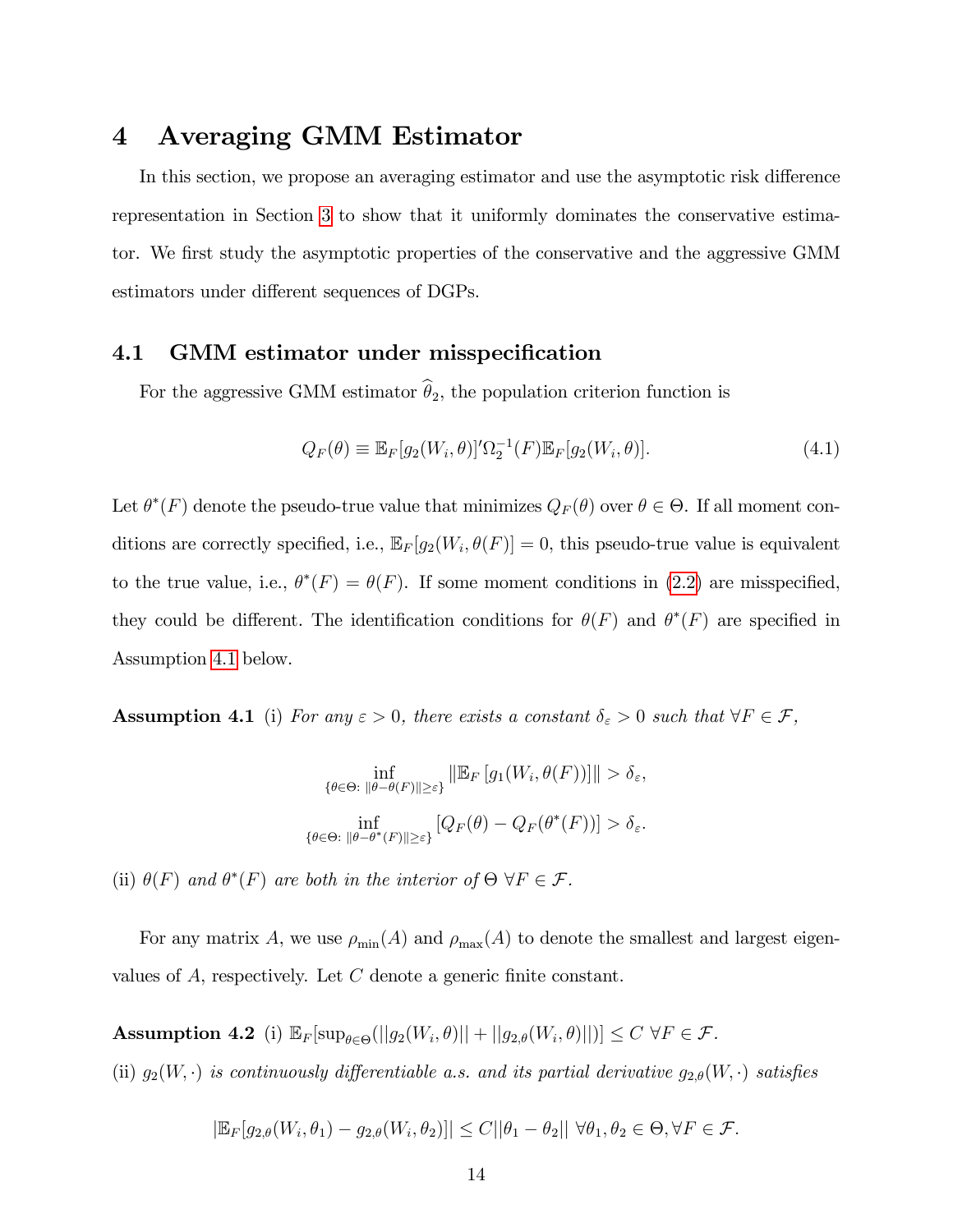(iii) For  $k = 1$  and 2,  $C^{-1} \le \rho_{\min}(\Omega_k(F)) \le \rho_{\max}(\Omega_k(F)) \le C \ \forall F \in \mathcal{F}$ . (iv) For  $k = 1$  and 2,  $C^{-1} \leq \rho_{\min}(G'_{k}(F)G_{k}(F)) \leq \rho_{\max}(G'_{k}(F)G_{k}(F)) \leq C \ \forall F \in \mathcal{F}$ . (v)  $W_{k,n} \to_p \Omega_k^{-1}$  under any  $\{F_n\}$  such that  $\Omega_k(F_n) \to \Omega_k$ , for  $k = 1$  and 2. (vi)  $v(F)$  is continuous in  $F \forall F \in \mathcal{F}$ .

We assume the following uniform law of large numbers, uniform central limit theorem, and stochastic equicontinuity of the empirical processes for the triangular array of observations. Let  $\theta_n \equiv \theta(F_n)$  and let

$$
\xi_n(g_2(\theta)) \equiv n^{-1/2} \sum_{i=1}^n (g_2(W_i, \theta) - \mathbb{E}_{F_n}[g_2(W_i, \theta)]). \tag{4.2}
$$

<span id="page-15-0"></span>**Assumption 4.3** For any  $\varepsilon_n \to 0$  and under any sequence  $\{F_n \in \mathcal{F}\},\$ 

- (i)  $\sup_{\theta \in \Theta} ||n^{-1} \sum_{i=1}^n g_2(W_i, \theta) \mathbb{E}_{F_n} g_2(W_i, \theta)|| = o_p(1);$
- (ii)  $\sup_{\theta \in \Theta} ||n^{-1} \sum_{i=1}^{n} g_{2,\theta}(W_i, \theta) \mathbb{E}_{F_n} g_{2,\theta}(W_i, \theta)|| = o_p(1);$
- (iii)  $\xi_n(g_2(\theta_n)) \to_d N(0, \Omega_2)$  if  $\Omega_2(F_n) \to \Omega_2$ ;
- (iv)  $\sup_{\{\theta_1,\theta_2\in\Theta: \|\theta_1-\theta_2\|\leq \varepsilon_n\}} \xi_n[g_2(\theta_1)-g_2(\theta_2)] = o_p(1).$

Sufficient conditions of Assumption [4.3](#page-15-0) for triangular arrays of i.i.d. and strong mixing observations are available in Assumptions 11.3-11.5 of Andrews and Cheng (2013).

Let  $\mathcal{Z}_2$  denote a normal random vector with mean zero and variance-covariance matrix  $\Omega_2$ . Recall that  $S_1$  is a selector matrix such that  $\mathcal{Z}_1 \equiv S_1 \mathcal{Z}_2$  is the first  $r_1$  rows of  $\mathcal{Z}_2$ . To describe the asymptotic distributions of  $\widehat{\theta}_1$  and  $\widehat{\theta}_2$ , we define

$$
\Gamma_k \equiv -\left(G'_k \Omega_k^{-1} G_k\right)^{-1} G'_k \Omega_k^{-1}, \text{ for } k = 1 \text{ and } 2. \tag{4.3}
$$

<span id="page-15-1"></span>**Lemma [4.1](#page-14-0)** Under Assumptions 4.1[-4.3,](#page-15-0) the following results hold under  $\{F_n\}$ .

(a) If  $\{F_n\} \in \mathcal{S}(d, v_0) \cup \mathcal{S}(\infty, v_0), n^{1/2}(\hat{\theta}_1 - \theta_n) \rightarrow_d \Gamma_1 \mathcal{Z}_1.$ 

- (b) If  $\{F_n\} \in \mathcal{S}(d, v_0)$  for some  $d \in \mathbb{R}^{r^*}$ ,  $n^{1/2}(\hat{\theta}_2 \theta_n) \rightarrow_d \Gamma_2(\mathcal{Z}_2 + d_0)$  where  $d_0 = (\mathbf{0}'_{r_1}, d')'$ .
- (c) If  $\{F_n\} \in \mathcal{S}(\infty, v_0)$ ,  $M_2(\theta) \cap T_2^{-1}M_2(\theta)$  has a unique minimizer  $\theta^*(v_0)$ ,  $\hat{\theta}_2 \to_p \theta^*(v_0)$  and  $|n^{1/2}(\hat{\theta}_2-\theta_n)| \to_p \infty.$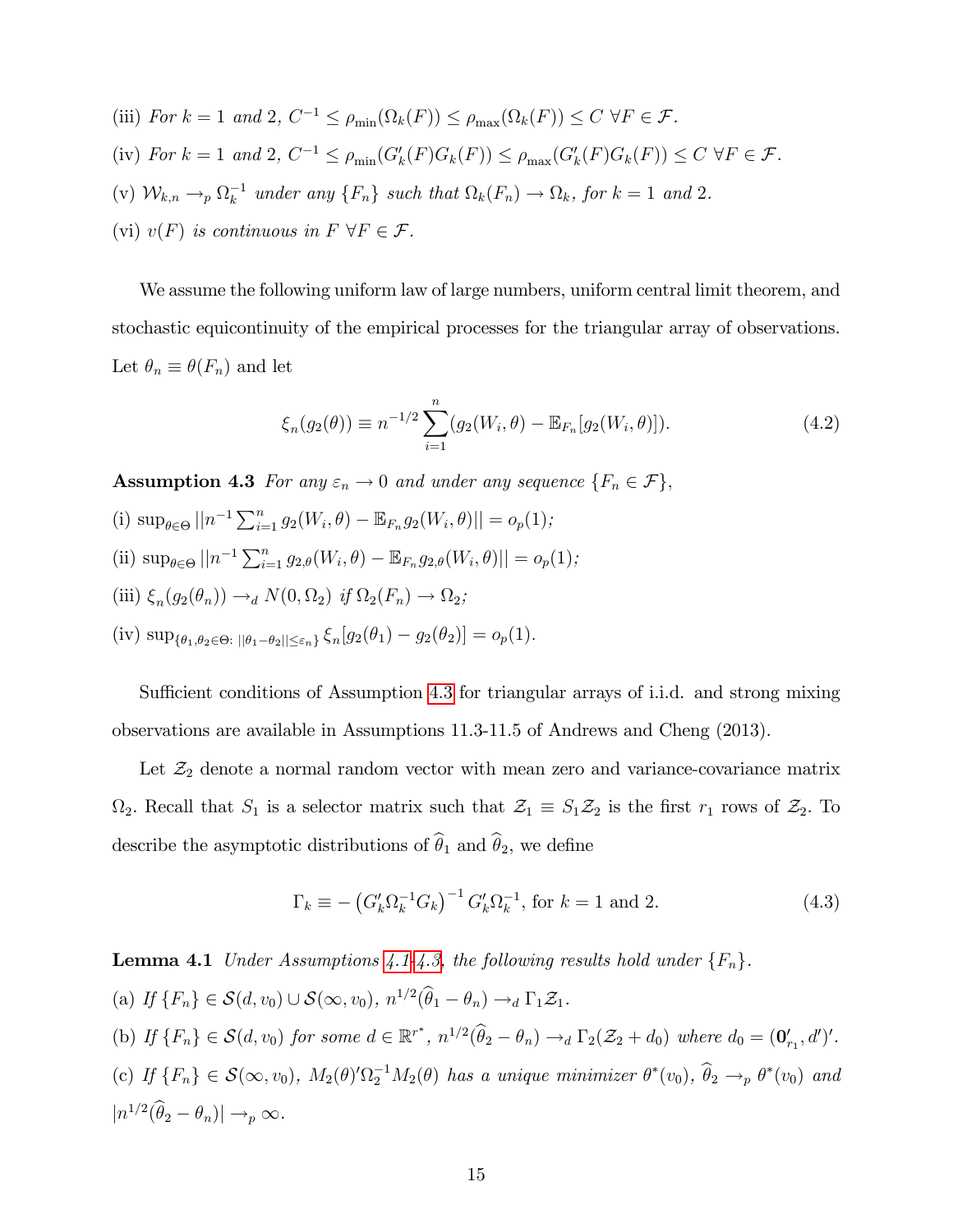Comment 4.1 Our results under drifting DGPs complement Hall and Inoue (2003) on the asymptotic distribution of  $\widehat\theta_2$  under global misspecification with a fixed DGP.

### 4.2 Non-random optimal weight

In this subsection, we study the asymptotic risk of the averaging GMM estimator with a non-random weight  $\omega \in [0, 1]$ . The sample analog of the non-random optimal weight is used to construct the averaging estimator proposed in this paper. We consider the weighted quadratic loss function

$$
\ell(\widehat{\theta}) = n(\widehat{\theta} - \theta_n)' H(\widehat{\theta} - \theta_n), \qquad (4.4)
$$

where H is a  $d_{\theta} \times d_{\theta}$  positive semi-definite matrix.

For  $k = 1$  and 2, define

$$
\Sigma_k(F) \equiv \left[ G'_k(F) \Omega_k^{-1}(F) G_k(F) \right]^{-1} . \tag{4.5}
$$

If  $v(F_n) \to v_0$  for  $v_0$  defined in [\(3.11\)](#page-9-1),  $\Sigma_k$  is the limit of  $\Sigma_k(F_n)$  given by

$$
\Sigma_k \equiv \left( G'_k \Omega_k^{-1} G_k \right)^{-1} . \tag{4.6}
$$

Define

<span id="page-16-1"></span>
$$
A_{v_0} \equiv H\left(\Sigma_1 - \Sigma_2\right) \text{ and } B_{v_0} \equiv \left(\Gamma_2 - \Gamma_1^*\right)' H\left(\Gamma_2 - \Gamma_1^*\right),\tag{4.7}
$$

where  $\Gamma_1^* = [\Gamma_1, \mathbf{0}_{d_\theta \times r^*}]$  and the subscript  $v_0$  indicates that  $A_{v_0}$  and  $B_{v_0}$  are matrix-valued functions of  $v_0$ .

<span id="page-16-0"></span>**Lemma 4.2** Under Assumptions [4.1](#page-14-0)[-4.3,](#page-15-0) the following results hold under  $\{F_n\}$ . (a) If  $\{F_n\} \in \mathcal{S}(d, v_0)$ ,  $\ell(\widehat{\theta}(\omega)) \to_d \lambda_{(d, v_0)}(\omega)$ , where  $\lambda_{(d, v_0)}(\omega)$  is a random variable with

$$
\mathbb{E}[\lambda_{(d,v_0)}(\omega)] = \text{tr}(H\Sigma_1) - 2\omega \text{tr}(A_{v_0}) + \omega^2 \left[ d'_0 B_{v_0} d_0 + \text{tr}(A_{v_0}) \right] \ \forall \omega \in R.
$$

(b)  $\mathbb{E}[\lambda_{(d,v_0)}(\omega)]$  is minimized at

$$
\omega^*(d, v_0) = \frac{\text{tr}(A_{v_0})}{d'_0 B_{v_0} d_0 + \text{tr}(A_{v_0})} \text{ for } d \in \mathbb{R}^{r^*}, \text{ where } d_0 = (\mathbf{0}_{1 \times r_1}, d')'.
$$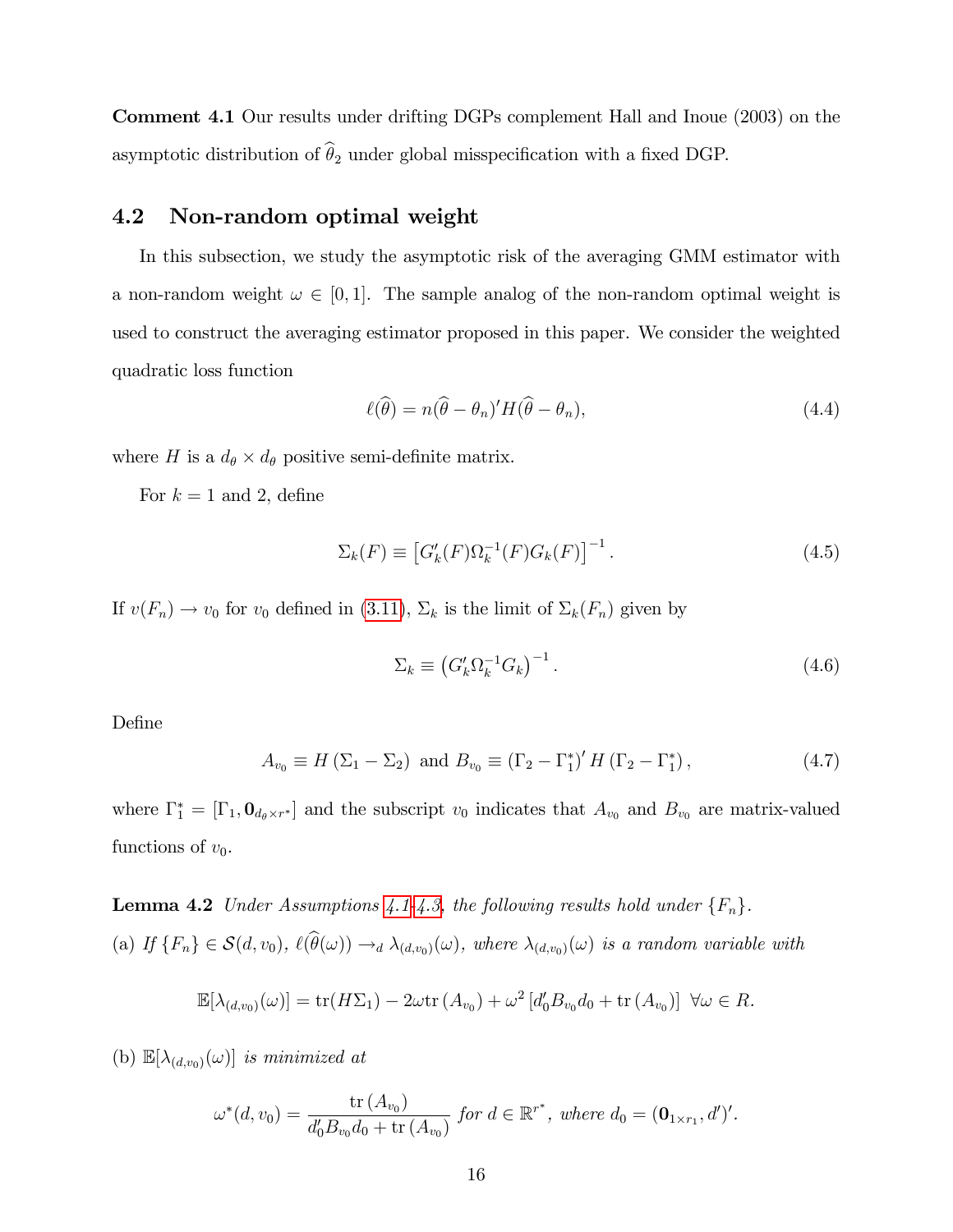(c) If 
$$
\{F_n\} \in \mathcal{S}(\infty, v_0)
$$
,  $\ell(\widehat{\theta}(\omega)) \to_p \infty$  when  $\omega > 0$ , and  $\ell(\widehat{\theta}(0)) \to_d \mathcal{Z}_1'\Gamma_1'H\Gamma_1\mathcal{Z}_1$ .

Comment 4.2 The optimal weight in Lemma [4.2\(](#page-16-0)b) is infeasible in practice because it depends on unknown parameters. One may consider estimating these unknown parameters and plugging their estimators into the optimal weight formula. The matrices  $\Gamma_1$ ,  $\Gamma_2$ ,  $\Sigma_1$ , and  $\Sigma_2$  can be consistently estimated based on  $\hat{\theta}_1$ . However, the location parameter  $d_0$ is not consistently estimable. As a result, when  $d_0$  is replaced by its sample analog, one has to account for this estimation error when evaluating the risk of the resulting averaging estimator.

#### 4.3 GMM averaging estimator with empirical weight

We propose to use a sample analog of  $\omega^*(d, v_0)$  to construct the averaging estimator:

<span id="page-17-0"></span>
$$
\widetilde{\omega}_{eo} = \frac{tr\left[H(\widehat{\Sigma}_1 - \widehat{\Sigma}_2)\right]}{n(\widehat{\theta}_2 - \widehat{\theta}_1)'H(\widehat{\theta}_2 - \widehat{\theta}_1) + tr\left[H(\widehat{\Sigma}_1 - \widehat{\Sigma}_2)\right]}
$$
(4.8)

where  $\hat{\Sigma}_k$  is a consistent estimator of  $\Sigma_k$  for  $k = 1, 2$ , and by Lemma [4.1,](#page-15-1)  $n^{1/2}(\hat{\theta}_2 - \hat{\theta}_1)$  is an asymptotically unbiased estimator of  $(\Gamma_2 - \Gamma_1^*)d_0$ .

The averaging GMM estimator proposed takes the form

<span id="page-17-2"></span>
$$
\widehat{\theta}_{eo} = (1 - \widetilde{\omega}_{eo})\widehat{\theta}_1 + \widetilde{\omega}_{eo}\widehat{\theta}_2.
$$
\n(4.9)

By the consistency of  $\widehat{\Sigma}_k$  and Lemma 2.1 in Cheng and Liao (2014), we know that  $tr[H(\widehat{\Sigma}_1 \widehat{\Sigma}_2$ ]  $\geq 0$  with probability approaching 1 (w.p.a.1), which together with the form of  $\widetilde{\omega}_{eo}$  in [\(4.8\)](#page-17-0) implies that  $\tilde{\omega}_{eo} \in [0, 1]$  w.p.a.1.

<span id="page-17-1"></span>**Assumption 4.4** Under  $\{F_n\} \in \mathcal{S}(d, v_0) \cup \mathcal{S}(\infty, v_0), \hat{\Sigma}_k \to_p \Sigma_k$  for  $k = 1$  and 2.

Next, we define some notations for the asymptotic distribution of the empirical optimal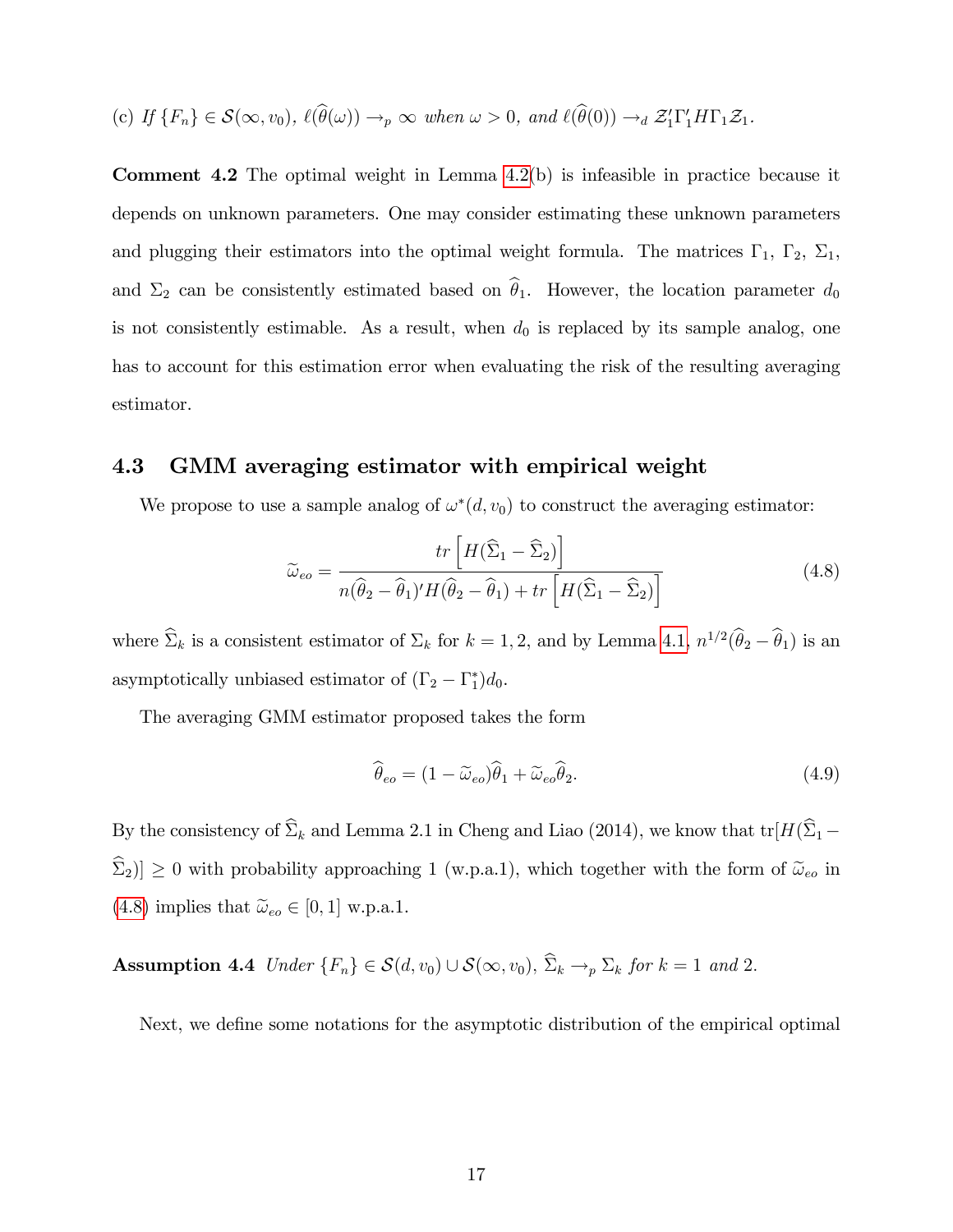averaging weight, the averaging GMM estimator, and the loss function:

<span id="page-18-3"></span>
$$
\mathcal{Z}_{d,2} \equiv \mathcal{Z}_2 + d_0, \quad \widetilde{\omega}_{(d,v_0)} \equiv \frac{\text{tr}(A_{v_0})}{\mathcal{Z}_{d,2}'B_{v_0}\mathcal{Z}_{d,2} + \text{tr}(A_{v_0})},
$$
\n
$$
\phi_{(d,v_0)} \equiv \Gamma_1^*\mathcal{Z}_{d,2} + \widetilde{\omega}_{(d,v_0)}(\Gamma_2 - \Gamma_1^*)\mathcal{Z}_{d,2}, \quad \phi_{(\infty,v_0)} \equiv \Gamma_1\mathcal{Z}_1,
$$
\n
$$
\lambda_{(d,v_0)} \equiv \phi'_{(d,v_0)}H\phi_{(d,v_0)}, \quad \lambda_{(\infty,v_0)} \equiv \phi'_{(\infty,v_0)}H\phi_{(\infty,v_0)}.
$$
\n(4.10)

<span id="page-18-0"></span>**Lemma 4.3** Under Assumptions  $4.1-4.4$ , we have the following results.

(a) If 
$$
\{F_n\} \in \mathcal{S}(d, v_0)
$$
,  $\tilde{\omega}_{eo} \to_d \tilde{\omega}_{(d, v_0)}$ ,  $n^{1/2}(\hat{\theta}_{eo} - \theta_n) \to_d \phi_{(d, v_0)}$ , and  $\ell(\hat{\theta}_{eo}) \to_d \lambda_{(d, v_0)}$ .  
\n(b) If  $\{F_n\} \in \mathcal{S}(\infty, v_0)$ ,  $\tilde{\omega}_{eo} \to_p 0$ ,  $n^{1/2}(\hat{\theta}_{eo} - \theta_n) \to_d \phi_{(\infty, v_0)}$ , and  $\ell(\hat{\theta}_{eo}) \to_d \lambda_{(\infty, v_0)}$ .

Lemma [4.3](#page-18-0) shows that  $\tilde{\omega}_{eo}$  converges to a non-degenerate random variable under  $\{F_n\} \in$  $\mathcal{S}(d, v_0)$ .<sup>[3](#page-18-1)</sup> The formula in Lemma [4.2\(](#page-16-0)a) is derived for non-random weight. In consequence, it cannot be used to justify the averaging estimator  $\hat{\theta}_{eo}$  in [\(4.9\)](#page-17-2) with a random weight. To study the asymptotic risk of  $\widehat{\theta}_{eo}$ , it is important to take into account the data-dependent nature of  $\tilde{\omega}_{eo}$  and its uniform property under different degrees of misspecification.

### 4.4 Uniform dominance

In this subsection, we show that the averaging GMM estimator based on the empirical optimal weight uniformly dominates the conservative GMM estimator. Without assuming the estimators are uniformly integrable, we consider the truncated loss function and show uniform dominance by applying the general results in Corollary [3.2.](#page-13-1)[4](#page-18-2)

Lemmas [4.1](#page-15-1) and [4.3](#page-18-0) imply that Assumption [3.3](#page-12-1) hold for  $\hat{\theta} = \hat{\theta}_{eo}$  and  $\hat{\theta} = \hat{\theta}_1$  with  $R_{\zeta}(d, v_0) = \mathbb{E} \left[ \min \{ \lambda_{(d, v_0)}, \zeta \} \right], R_{\zeta}(\infty, v_0) = \mathbb{E} \left[ \min \{ \lambda_{(\infty, v_0)}, \zeta \} \right]$  and  $\widetilde{R}_{\zeta}(d, v_0) = \widetilde{R}_{\zeta}(\infty, v_0) =$  $\mathbb{E} \left[ \min \{ \lambda_{(\infty,v_0)}, \zeta \} \right]$ . To study the maximal and minimal risk differences, we define

$$
g_{\zeta}(d, v_0) \equiv \mathbb{E}\left[\min\{\lambda_{(d, v_0)}, \zeta\}\right] - \mathbb{E}\left[\min\{\lambda_{(\infty, v_0)}, \zeta\}\right] \tag{4.11}
$$

<span id="page-18-1"></span><sup>&</sup>lt;sup>3</sup>Proof of Lemma [4.3](#page-18-0) is straightforward. It is omitted in the paper, but included in the supplemental Appendix.

<span id="page-18-2"></span><sup>&</sup>lt;sup>4</sup>Under the assumption of uniform integrability, the uniform dominance results also hold and the arguments are simplified.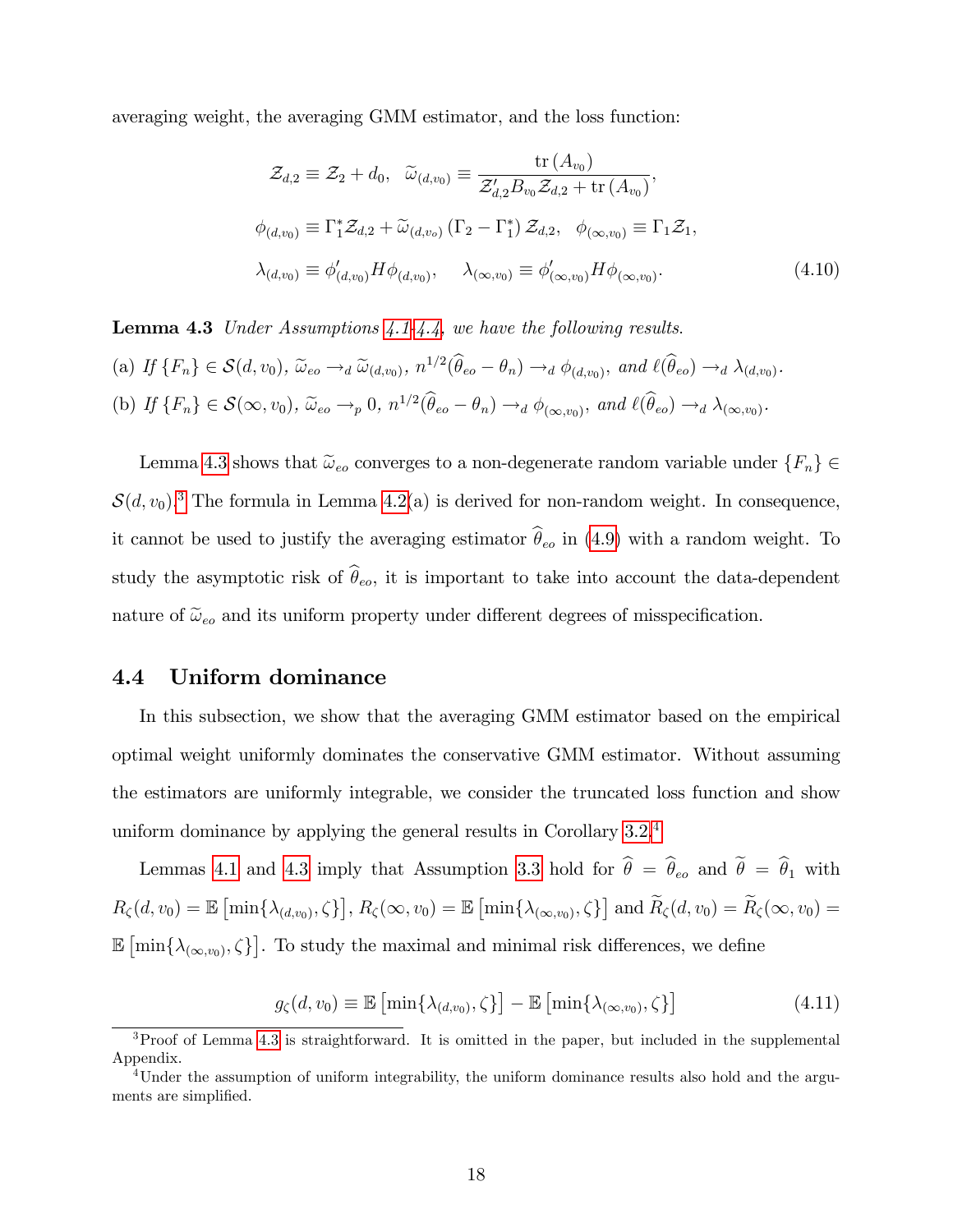under the truncation value  $\zeta$ . As  $\zeta \to \infty$ , its limit is  $g(d, v_0) \equiv \mathbb{E}[\lambda_{(d, v_0)}] - \mathbb{E}[\lambda_{(\infty, v_0)}]$ . By the definitions of  $\lambda_{(d,v_0)}$  and  $\lambda_{(\infty,v_0)}$  in [\(4.10\)](#page-18-3), some simple algebra gives

<span id="page-19-0"></span>
$$
g(d, v_0) = \mathbb{E}\left[\frac{2\text{tr}(A_{v_0})\mathcal{Z}_{d,2}D_{v_0}\mathcal{Z}_{d,2}}{\mathcal{Z}_{d,2}B_{v_0}\mathcal{Z}_{d,2} + \text{tr}(A_{v_0})}\right] + \mathbb{E}\left[\frac{\text{tr}(A_{v_0})^2Z'_{d,2}B_{v_0}\mathcal{Z}_{d,2}}{(\mathcal{Z}_{d,2}^{\prime}B_{v_0}\mathcal{Z}_{d,2} + \text{tr}(A_{v_0}))^2}\right],
$$
(4.12)

<span id="page-19-1"></span>where  $A_{v_0}$  and  $B_{v_0}$  are defined in [\(4.7\)](#page-16-1) and  $D_{v_0} = (\Gamma_2 - \Gamma_1^*)' H \Gamma_1^*$ .

Theorem 4.1 Suppose that Assumptions [3.2](#page-10-1) and [4.1](#page-14-0)[-4.4](#page-17-1) hold.

(a) The averaging GMM estimator  $\hat{\theta}_{eo}$  satisfies

$$
Asy\underline{RD}^*(\widehat{\theta}_{eo}, \widehat{\theta}_1) = \lim_{\zeta \to \infty} \min \left\{ \inf_{(d,v_0) \in H_R} \left[ g_{\zeta}(d, v_0) \right], 0 \right\},
$$
  
\n
$$
Asy\overline{RD}^*(\widehat{\theta}_{eo}, \widehat{\theta}_1) = \lim_{\zeta \to \infty} \max \left\{ \sup_{(d,v_0) \in H_R} \left[ g_{\zeta}(d, v_0) \right], 0 \right\}.
$$

(b) For large  $\zeta \in \mathbb{R}_+$ , we have

$$
\inf_{(d,v_0)\in H_R} g_{\zeta}(d,v_0) \le \inf_{(d,v_0)\in H_R} g(d,v_0), \quad \sup_{(d,v_0)\in H_R} g_{\zeta}(d,v_0) \le \sup_{(d,v_0)\in H_R} g(d,v_0), \text{ and}
$$
\n
$$
g(d,v_0) \le \text{tr}(A_{v_0}) \mathbb{E}\left[\frac{4\lambda_{\max}(A_{v_0}) - \text{tr}(A_{v_0})}{\mathcal{Z}_{d,2}'B_{v_0}\mathcal{Z}_{d,2} + \text{tr}(A_{v_0})}\right] - \text{tr}(A_{v_0})^2 \mathbb{E}\left[\frac{\text{tr}(A_{v_0}) + 4\lambda_{\max}(A_{v_0})}{(\mathcal{Z}_{d,2}'B_{v_0}\mathcal{Z}_{d,2} + \text{tr}(A_{v_0}))^2}\right]
$$

:

(c) If  $tr(A_{v_0}) > 0$  and  $tr(A_{v_0}) \ge 4\lambda_{\max}(A_{v_0}) \,\forall v_0 \in V_{\mathcal{F}}, \,\theta_{eo}$  uniformly dominates  $\theta_1$ , i.e.,

$$
Asy\underline{RD}^*(\widehat{\theta}_{eo}, \widehat{\theta}_1) < 0 \text{ and } Asy\overline{RD}^*(\widehat{\theta}_{eo}, \widehat{\theta}_1) = 0.
$$

Comments 4.3 Part (a) follows from Corollary [3.2](#page-13-1) and the pointwise limits in Lemma [4.3.](#page-18-0) Part (b) provides upper bounds for the infimum and supremum of the truncated risk difference  $g_{\zeta}(d, v_0)$  for a large truncated value  $\zeta$ . This upper bound is represented by  $g(d, v_0)$ , which has a closed form representation in [\(4.12\)](#page-19-0). We derive an analytical upper bound for  $g(d, v_0)$  in part (b) using the Stein's Lemma. This analytical upper bound leads to the sufficient condition in part  $(c)$  for uniform dominance. It is worth noting that the condition in part  $(c)$  is sufficient but not necessary.

Comments 4.4 To control the truncation effect uniformly over the parameter space, we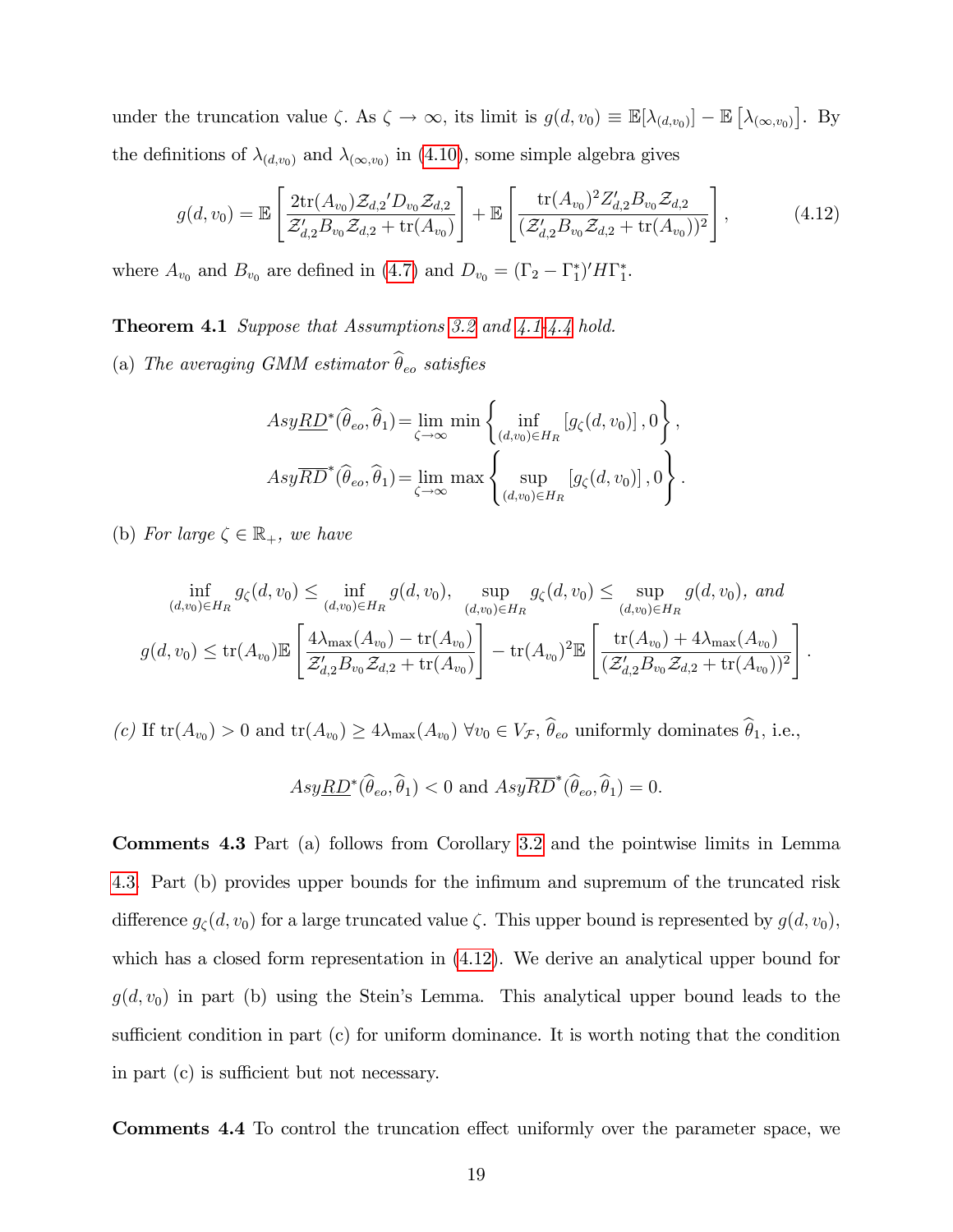cannot automatically replace  $g_{\zeta}(d, v_0)$  with  $g(d, v_0)$  in part (a) by switching the order of inf/sup with  $\zeta \to \infty$ . However, part (b) of the theorem proves that replacing  $g_{\zeta}(d, v_0)$ with  $g(d, v_0)$  only provides higher upper bounds, which can be used to show the uniform dominance results by analyzing the analytical upper bound for  $g(d, v_0)$ .



Figure 1. The Finite Sample Risk and the Simulated Asymptotic Risk

**Comments 4.5** Instead of relying on the sufficient condition in part  $(c)$ , we can investigate the two upper bounds in part (b),  $\inf_{(d,v_0)\in H_R} g(d,v_0)$  and  $\sup_{(d,v_0)\in H_R} g(d,v_0)$ , by simulating  $g(d, v_0)$  in [\(4.12\)](#page-19-0). In practice, one can replace  $v_0$  by its consistent estimator and plot  $g(d, v_0)$ as a function of d. This provides a uniform comparison between the averaging estimator and the conservative estimator. One can also simulate the asymptotic risk of other non-standard estimators after deriving their asymptotic distributions like those in Lemma [4.3.](#page-18-0) As an illustration, we use the simulation model in the next section to show that the simulated asymptotic risk based on  $g(d, v_0)$  is close to the finite-sample risk for two non-standard estimators. One is the averaging GMM estimator based on  $\tilde{\omega}_{eo}$  and the other is the pretest GMM estimator based on the over-identification J-test with significance level 0.01. The asymptotic risk for this pre-test estimator is given in Section 2 of the supplemental material.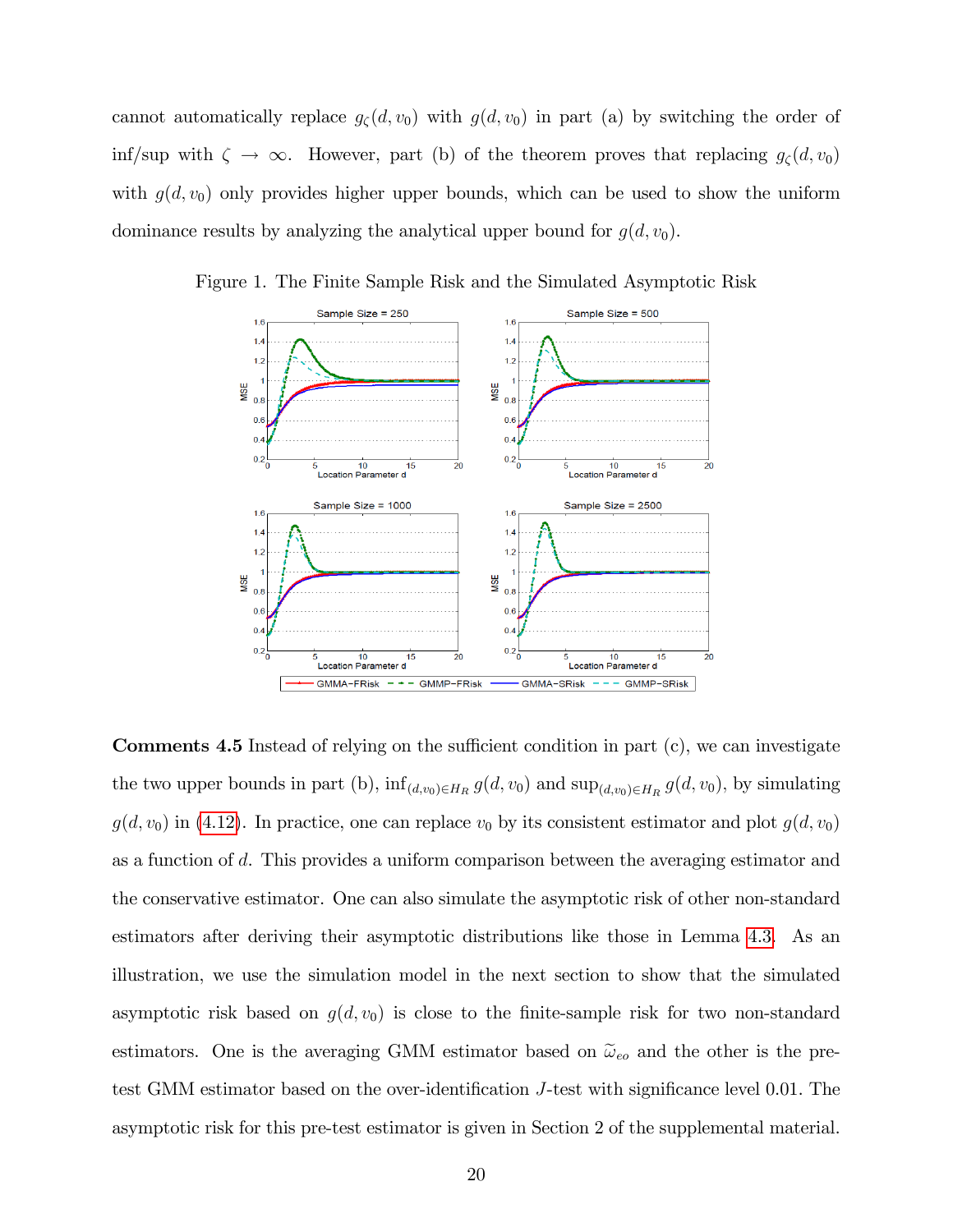The finite sample risks are calculated using 100,000 simulated samples and the asymptotic risks are simulated by drawing 10,000 normal random vectors with mean zero and variancecovariance  $\Omega_2$  in each simulated sample. The simulation results are reported in Figure 1, where the risk of the conservative estimator is normalized to be  $1<sup>5</sup>$  $1<sup>5</sup>$  $1<sup>5</sup>$ . It is clear that the finite sample risk and the simulated asymptotic risk are fairly close and the averaging GMM estimator uniformly dominates the conservatives estimator while the pre-test estimator does not.

### <span id="page-21-0"></span>5 Simulation Studies

In this section, we investigate the finite sample performance of our averaging GMM estimator in linear IV models. In addition to the empirical optimal weight  $\tilde{\omega}_{eo}$ , we consider two other averaging estimators based on the JS type of weights. The first one is based on the positive part of the JS weight<sup>[6](#page-21-2)</sup>:

$$
\omega_{P,JS} = 1 - \left(1 - \frac{\text{tr}(\widehat{A}_{v_0}) - 2\lambda_{\max}(\widehat{A}_{v_0})}{n(\widehat{\theta}_2 - \widehat{\theta}_1)'H(\widehat{\theta}_2 - \widehat{\theta}_1)}\right)_+ \tag{5.1}
$$

where  $(x)_+$  = max  $\{0, x\}$  and  $A_{v_0}$  is the estimator of  $A_{v_0}$  using  $\theta_1$ . The second one uses the restricted JS weight  $\omega_{R,JS} = (\omega_{P,JS})_+$ . We use  $H = I_{d_{\theta}}$  in the loss function. We compare the Önite-sample risks of these three averaging estimators, the conservative GMM estimator  $\widehat{\theta}_1$ , and the pre-test GMM estimator based on the J-test. The risk of the conservative GMM estimator is normalized to be 1.

The simulated data are generated from the following linear model:

<span id="page-21-3"></span>
$$
Y_i = \sum_{j=1}^{6} \theta_j X_{j,i} + \epsilon_i,
$$
\n(5.2)

<span id="page-21-1"></span><sup>&</sup>lt;sup>5</sup>The finite-sample and simulated asymptotic risk of the averaging GMM estimator are represented by ìGMMA-FRiskîand ìGMMA-SRiskî, respectively. The Önite-sample and simulated asymptotic risk of the pre-test GMM estimator are represented by "GMMP-FRisk" and "GMMP-SRisk", respectively.

<span id="page-21-2"></span> $6$ This formula is a GMM analog of the generalized JS type shrinkage estimator in Hansen (2014a) for parametric models.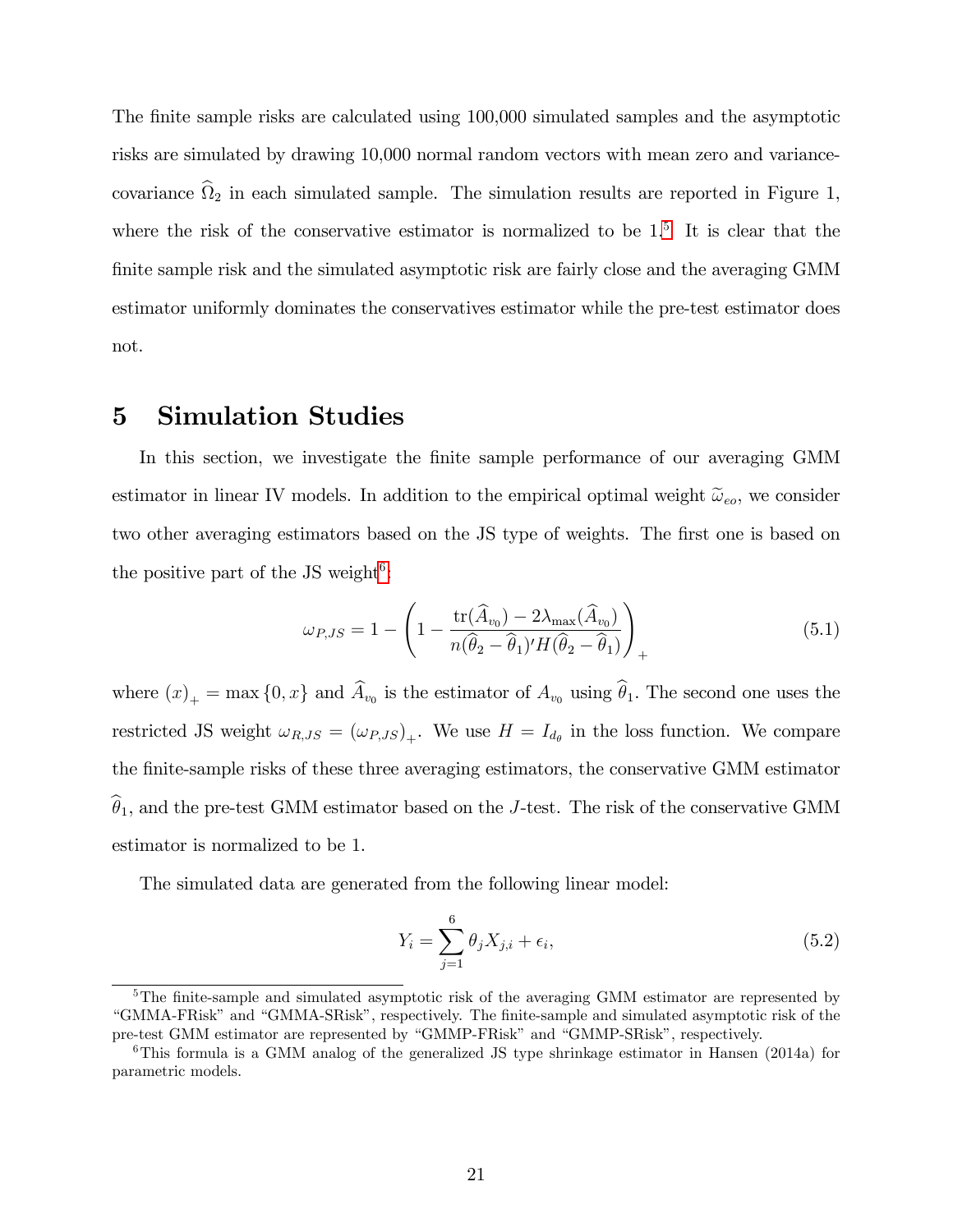where  $X_{j,i}$  are generated by

$$
X_{j,i} = \beta_j (Z_{j,i} + Z_{j+6,i}) + Z_{j+12,i} + u_{j,i} \text{ for } j = 1, ..., 6.
$$
 (5.3)

We draw i.i.d. random vectors  $(Z_{1,i},..., Z_{18,i}, u_{1,i},..., u_{6,i}, \epsilon_i)'$  from normal distributions with mean zero and variance-covariance matrix  $diag(I_{18\times18}, \Sigma_{7\times7})$ , where

$$
\Sigma_{7\times7} = \begin{pmatrix} I_{6\times6} & 0.25 \times \mathbf{1}_{6\times1} \\ 0.25 \times \mathbf{1}_{1\times6} & 1 \end{pmatrix} . \tag{5.4}
$$

We set  $(\theta_1, ..., \theta_6) = 2.5 \times \mathbf{1}_{1 \times 6}$  and  $(\beta_1, ..., \beta_6) = 0.5 \times \mathbf{1}_{1 \times 6}$ . The observed data are  $W_i =$  $(Y_i, X_{1,i},..., X_{6,i}, Z_{1,i},..., Z_{12,i}, \tilde{Z}_{13,i},..., \tilde{Z}_{18,i})'$ , where  $\tilde{Z}_{j,i} = Z_{j,i} + n^{-1/2} d_j \epsilon_i$ , for  $j = 13,...,18$ . In the main regression equation [\(5.2\)](#page-21-3), all regressors are endogenous because  $\mathbb{E}(X_{j,i}\epsilon_i) = 0.25$ for  $j = 1, ..., 6$ . The instruments  $(Z_{1,i}, ..., Z_{12,i})'$  are valid and  $(\tilde{Z}_{13,i}, ..., \tilde{Z}_{18,i})'$  are misspecified because  $\mathbb{E}(\tilde{Z}_{j,i}\epsilon_i) = n^{-1/2}d_j$  for  $j = 13, ..., 18$ . In the simulation studies, we consider  $(d_{13},...,d_{18}) = d \times \mathbf{1}_{1 \times 6}$  where d is a scalar that takes values on the grid points between 0 and 20 with the grid length 0.1. Figure 2 presents the simulation results.

In Figure 2, "Pre-test $(0.10)$ " and "Pre-test $(0.01)$ " refer to the pre-test GMM estimators based on the J-test with nominal size  $0.10$  and  $0.01$ , respectively; "Plug-opt" refers to the averaging GMM estimator based on  $\tilde{\omega}_{eo}$ ; "Posi-JS" and "ReSt-JS" refer to the averaging estimators based on  $\omega_{P,JS}$  and  $\omega_{R,JS}$ , respectively.

Our Öndings are summarized as follows. First, the GMM averaging estimators have smaller risk than  $\hat{\theta}_1$  uniformly over d, which is predicted by our theory because the key sufficient condition in Theorem [4.1\(](#page-19-1)c), i.e.,  $\text{tr}(A_{v_0}) \ge 4\lambda_{\max}(A_{v_0})$  is satisfied in this model.<sup>[7](#page-22-0)</sup> Second, the pre-test GMM estimators do not dominate the conservative GMM estimator. When the location parameter  $d$  is close to zero, the pre-test GMM estimators have relative risks as low as 0.4. However, their relative risks are above 1 when  $d$  is around 5. Third, the pre-test GMM estimators associated with different nominal sizes display different behaviors.

<span id="page-22-0"></span><sup>&</sup>lt;sup>7</sup>The simulation studies, when the key condition of Theroem  $4.1(c)$  does not hold, are available in the supplemental material.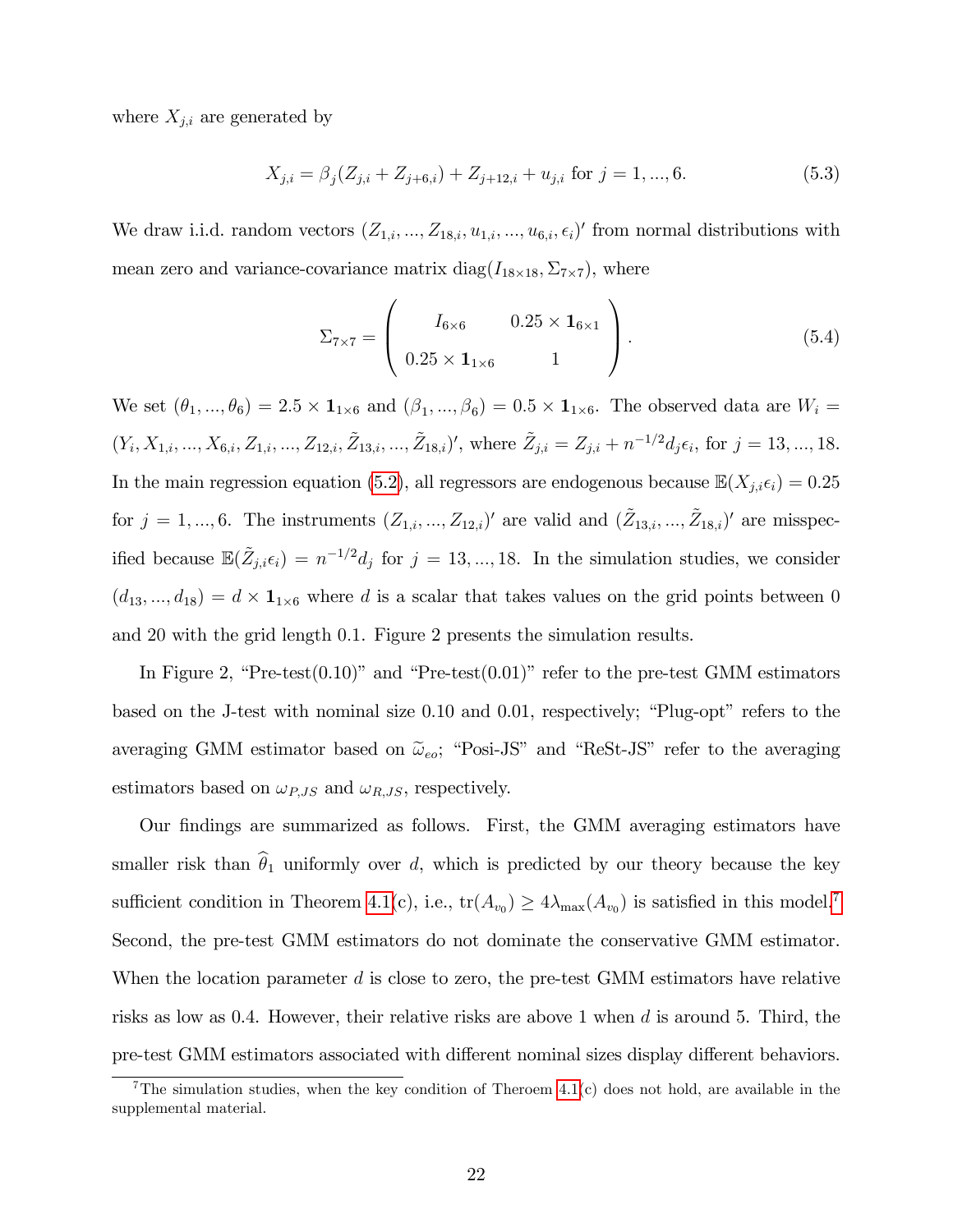The smaller the size of the over-identification test is, the larger the supremum of the risk is. Fourth, among the three averaging estimators, the one based on  $\tilde{\omega}_{eo}$  has the smallest risk. The positive JS averaging estimator and the restricted JS averaging estimator have almost identical finite-sample risk even when the sample size is small, e.g.,  $n = 250$ . Fifth, it is interesting to see that as the sample size grows, the finite sample risks of the positive and restricted JS averaging estimators converge to that of the averaging estimator based on  $\tilde{\omega}_{eo}$ .



Figure 2. Finite Sample Risks of the Averaging Estimators in Model 1

## <span id="page-23-0"></span>6 An Empirical Application

One important issue in the empirical analysis of life cycle labor supply is to estimate the individual human capital production function. The knowledge about the human capital function allows researchers to estimate the household's utility function, and hence to evaluate how changes in policies, such as tax reduction, affect consumption, labor market outcomes, and welfare (see, e.g., Heckman, 1976; Shaw, 1989; and Imai and Keane, 2004). This section applies the averaging GMM to estimate the human capital production function.

We follow the literature (see, e.g., Shaw, 1989) to specify the human capital production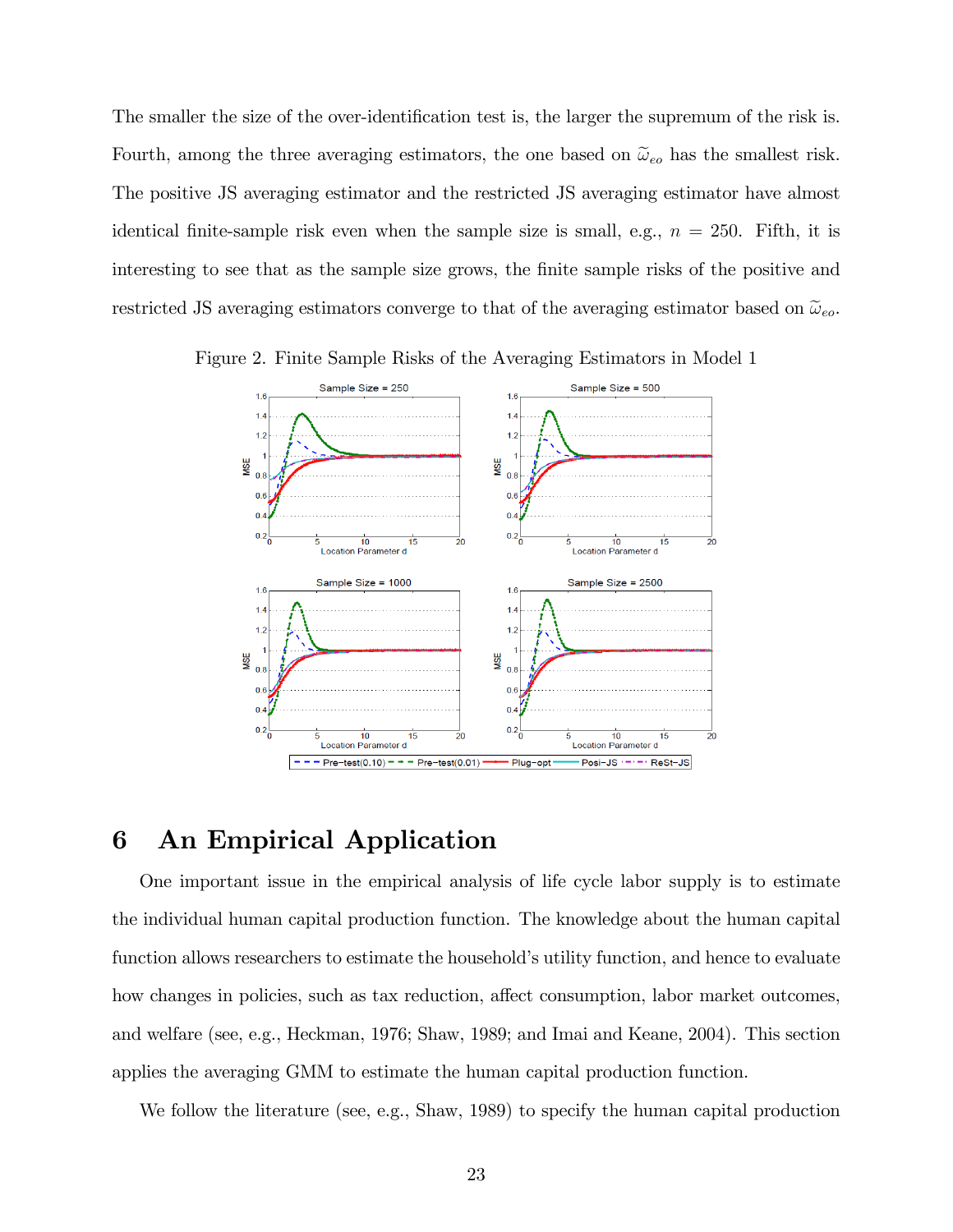function as a quadratic function of  $k_{i,t}$ , log of the human capital stock  $K_{i,t}$ , and  $h_{i,t}$ , log of the hours of work  $H_{i,t}$ :

$$
f(k_{i,t}, h_{i,t}, \theta) = \gamma_1 h_{i,t} + \gamma_2 h_{i,t}^2 + \gamma_3 h_{i,t} k_{i,t} + \gamma_4 k_{i,t} + \gamma_5 k_{i,t}^2 = X'_{i,t} \theta,
$$
(6.1)

where  $X_{i,t} = (h_{i,t}, h_{i,t}^2, h_{i,t}h_{i,t}, k_{i,t}, k_{i,t}^2)$  and  $\theta = (\gamma_1, \ldots, \gamma_5)$  are unknown parameters. The human capital stock is accumulated through the equation

<span id="page-24-0"></span>
$$
k_{i,t+1} = f(k_{i,t}, h_{i,t}, \theta) + \varepsilon_{i,t+1}
$$
\n(6.2)

where  $\varepsilon_{i,t+1} = \alpha_i + u_{i,t+1}$  is the unobservable residual term that contains an individual heterogeneity component  $\alpha_i$  and a random shock  $u_{i,t}$ . To avoid unnecessary complications, we follow Shaw (1989) to specify the real wage as  $w_{i,t} = R_{i,t}K_{i,t}$ , and follow Hokayem and Ziliak (2014) to assume  $R_{i,t} = 1$  for all i and all t.

To eliminate the individual effect, we take first difference on equation  $(6.2)$ :

<span id="page-24-1"></span>
$$
\Delta k_{i,t+1} = \Delta f(k_{i,t}, h_{i,t}, \theta) + \Delta u_{i,t+1}
$$
\n(6.3)

where " $\Delta$ " denotes the first order difference operator. The unknown parameter  $\theta$  can be estimated by GMM estimator  $\widehat{\theta}_1$  with the moment functions

<span id="page-24-2"></span>
$$
g_1(\Delta k_{i,t+1}, \Delta X_{i,t}, Z_{1,t}, \theta) = [\Delta k_{i,t+1} - \Delta f(k_{i,t}, h_{i,t}, \theta)] \otimes Z_{1,t}
$$
(6.4)

where  $Z_{1,t} = (X'_{i,t-1}, Z'_{*,t})$  is a set of IVs including  $X_{i,t-1}$  and

$$
Z_{*,t} = (c_{i,t-1}, c_{i,t-1}^2, c_{i,t-1}l_{i,t-1}, l_{i,t-1}, l_{i,t-1}^2)', \qquad (6.5)
$$

where  $c_{i,t-1} = \log C_{i,t-1}$ ,  $l_{i,t-1} = \log L_{i,t-1}$ , and  $C_{i,t-1}$  and  $L_{i,t-1}$  are, respectively, the consumption and leisure of individual i at period  $t-1$ . The lagged variables in  $Z_{*,t}$  are included to provide extra identification restrictions for the human capital function.

In equation [\(6.3\)](#page-24-1), the regressors  $\Delta X_{i,t}$  may be endogenous because: (i)  $k_{i,t}$  is correlated with  $u_{i,t}$  and hence  $\Delta u_{i,t+1}$  in view of equation [\(6.2\)](#page-24-0); and (ii)  $h_{i,t}$  is partly determined by  $k_{i,t}$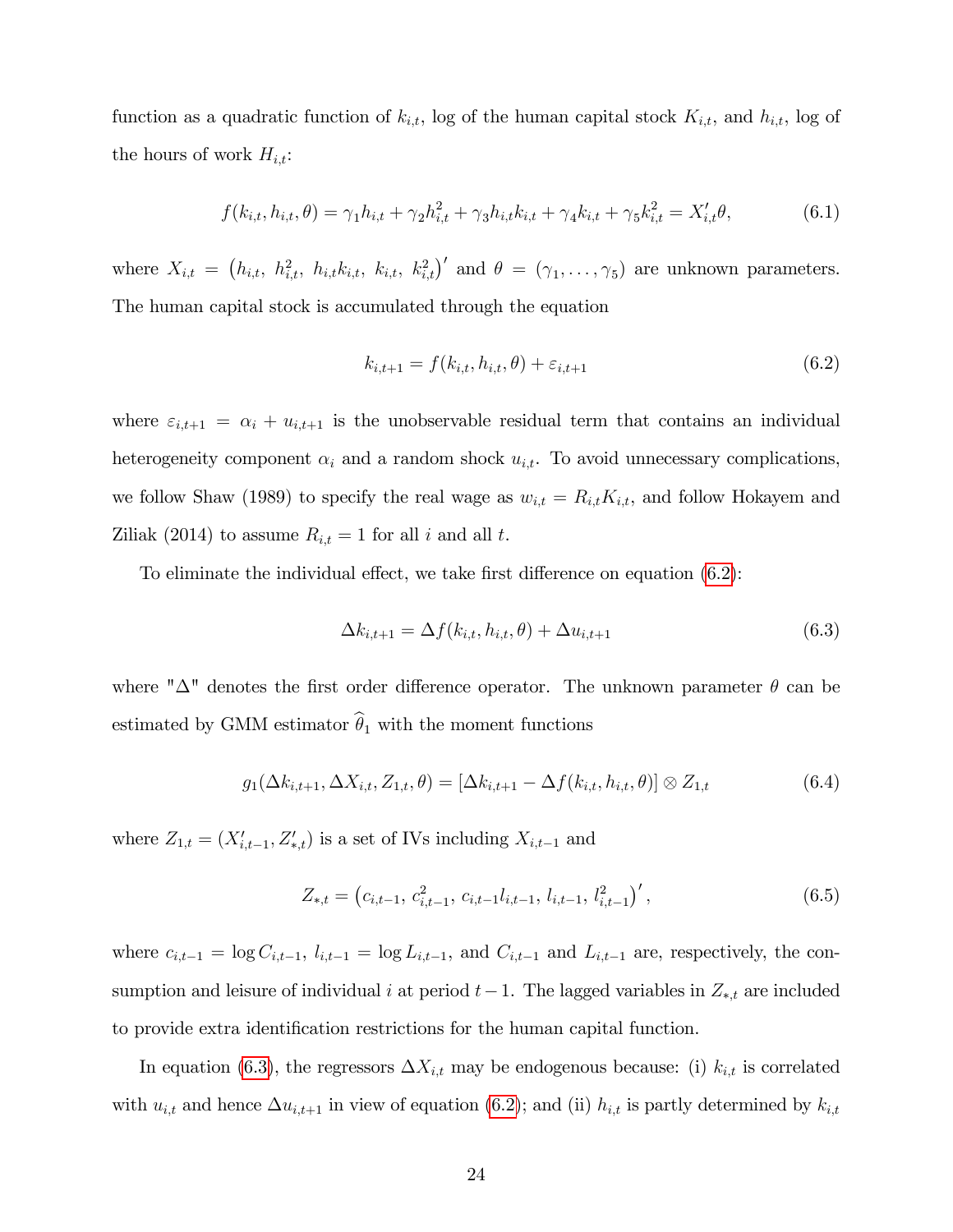|                                        |          | $\gamma_{2}$ | $\gamma_{3}$ | $\gamma_4$ | $\gamma_{5}$ | J-test |
|----------------------------------------|----------|--------------|--------------|------------|--------------|--------|
| $\theta_1$                             | 0.0236   | $-0.0070$    | 0.0310       | 0.0656     | $-0.0381$    | 0.8427 |
|                                        | (0.0571) | (0.0444)     | (0.0626)     | (0.0621)   | (0.0447)     |        |
| $\overline{\phantom{a}}$<br>$\theta$ 2 | 0.0009   | 0.0265       | $-0.0113$    | $-0.2232$  | $-0.0925$    |        |
|                                        | (0.0328) | (0.0240)     | (0.0496)     | (0.0529)   | (0.0247)     |        |

Table 1. Estimator of Human Capital Production Function

(i) Numbers in the brackets are the standard errors; (ii) Numbers in the last column are the p-values of the J-tests; (iii) GMM estimators are based on the sample from PSID in year 2003, 2005, 2007 and 2009; (iv) Four year dummy variables are included in the moment functions and they are used as their own IVs in the GMM estimation.

through the individual's labor decision. As a result, the LS estimator based on the following moment function

<span id="page-25-0"></span>
$$
g^*(\Delta k_{i,t+1}, \Delta X_{i,t}, \theta) = [\Delta k_{i,t+1} - \Delta f(k_{i,t}, h_{i,t}, \theta)] \otimes \Delta X_{i,t}
$$
\n(6.6)

may be inconsistent. The aggressive GMM estimator  $\hat{\theta}_2$  is constructed using the moment conditions in both [\(6.4\)](#page-24-2) and [\(6.6\)](#page-25-0).

We use the same data set as in Hokayem and Ziliak (2014) from the Panel Study of Income Dynamics (PSID). The sample includes biennial observations for 1654 men from 1999 to 2009. We further narrow the sample to individuals with at least three consecutive periods of observations, which gives us a data set with 5774 individual-year observations.

Table 1 reports the estimation results on the conservative and the aggressive estimators. The conservative and aggressive GMM estimators of  $\theta$  differ substantially. The J-test strongly rejects the validities of the moment conditions in [\(6.6\)](#page-25-0), while it supports the validities of the moment conditions in [\(6.4\)](#page-24-2). On the other hand, the aggressive GMM estimator  $\widehat{\theta}_2$  has much smaller standard error than the conservative estimator  $\widehat{\theta}_1$ .

Next, we consider the averaging GMM estimator under the quadratic loss function with  $H = I_{d_{\theta}}$ . The empirical weight  $\tilde{\omega}_{eo}$  on the aggressive GMM estimator is 0.0770. It is interesting that the averaging estimator assigns nontrivial weight to  $\widehat{\theta}_2$ , even though the J-test indicates severe misspecification of the moment conditions in  $(6.6)$ .

To evaluate the performance of the averaging GMM estimator, we simulate its asymptotic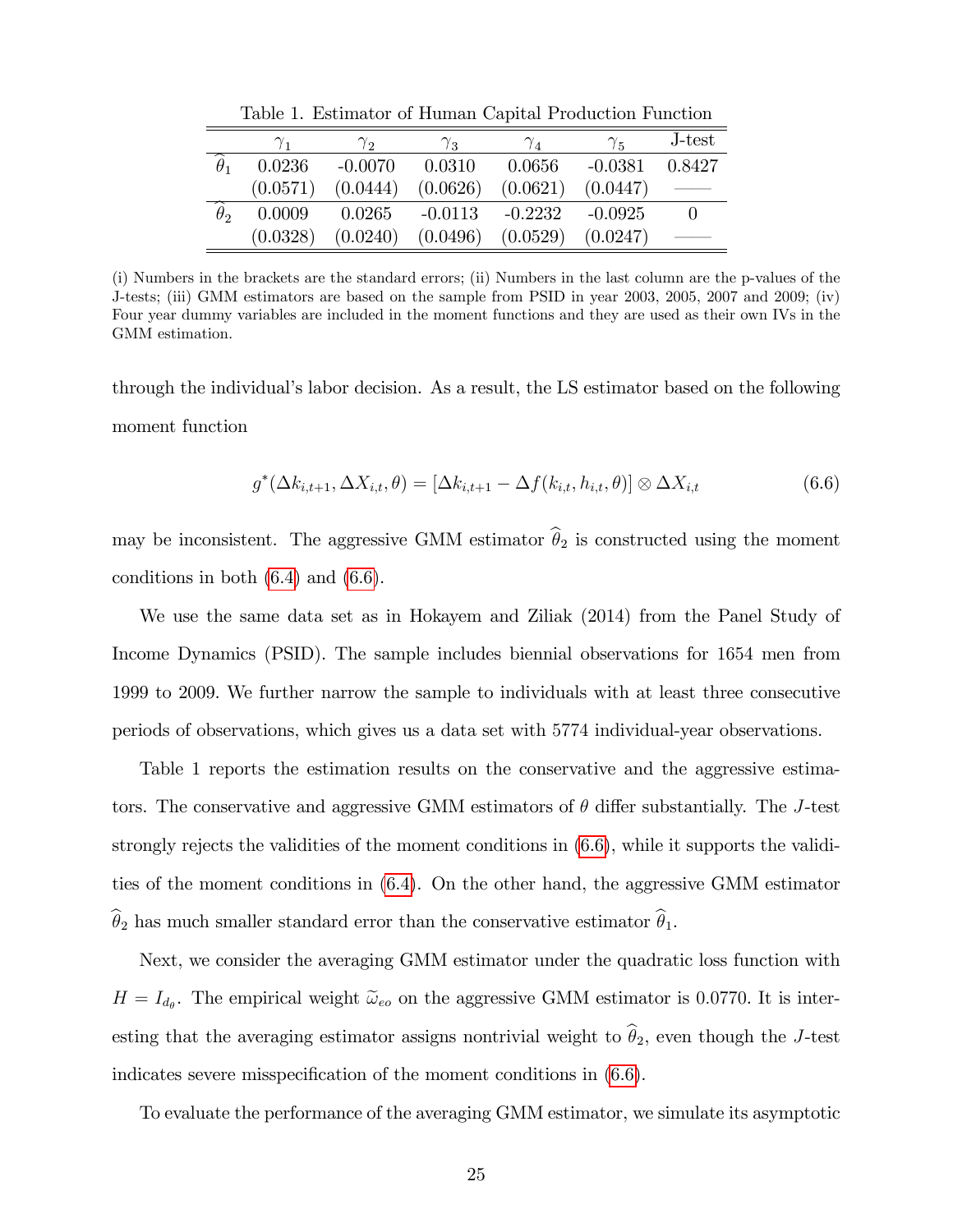

Figure 3. Simulated Asymptotic Risk of the Averaging Estimator of the Human Capital Function

risk following the formula in [\(4.12\)](#page-19-0). This exercise is the same as that for Figure 1, which shows that this simulated asymptotic risk is a good approximation to the finite-sample risk. As there are 5 moment conditions in [\(6.6\)](#page-25-0), the risk of the averaging GMM estimator is a function of a 5-dimensional vector of location parameters  $d = (d_1, d_2, d_3, d_4, d_5) \in \mathbb{R}^5$ . We parameterize it as  $d_1 = \sqrt{r} \cos \alpha_1$ ,  $d_2 = \sqrt{r} \sin \alpha_1 \sin \alpha_2 \sin \alpha_3$ ,  $d_3 = \sqrt{r} \sin \alpha_1 \sin \alpha_2 \cos \alpha_3$ ,  $d_4 = \sqrt{r} \sin \alpha_1 \cos \alpha_2 \sin \alpha_4$  and  $d_5 = \sqrt{r} \sin \alpha_1 \cos \alpha_2 \cos \alpha_4$  for some  $r \in [0, +\infty)$  and  $\alpha_1, \alpha_2, \alpha_3, \alpha_4 \in [0, 2\pi]$  such that  $\sum_{k=1}^5 d_k^2 = r$ . To simulate the risk, we consider 1001 equally spaced grid points for r between 0 and 100, and for each grid point of r, we consider 30 equally spaced grid points for  $\alpha_1$ ,  $\alpha_2$ ,  $\alpha_3$  and  $\alpha_4$ , respectively, between 0 and  $2\pi$  (starting at 0). For each grid point of r, this gives  $30<sup>4</sup>$  values for the simulated risk and we record the minimum and maximum values. As in the Monte Carlo simulation studies, the risk of the conservative GMM estimator is normalized to be 1.

<span id="page-26-0"></span>The minimum and maximum risks for each grid point of  $r$  are depicted in Figure 3. Figure 3 shows that the averaging GMM estimator  $\widehat{\theta}_{eo}$  compares favorably to the conservative GMM estimator  $\hat{\theta}_1$ . The risk of  $\hat{\theta}_{eo}$  is around 1.02 in the least favorable case and is around 0.66 in the most favorable case. As  $r$  goes to 100, the maximum and the minimum risks both converge to 1.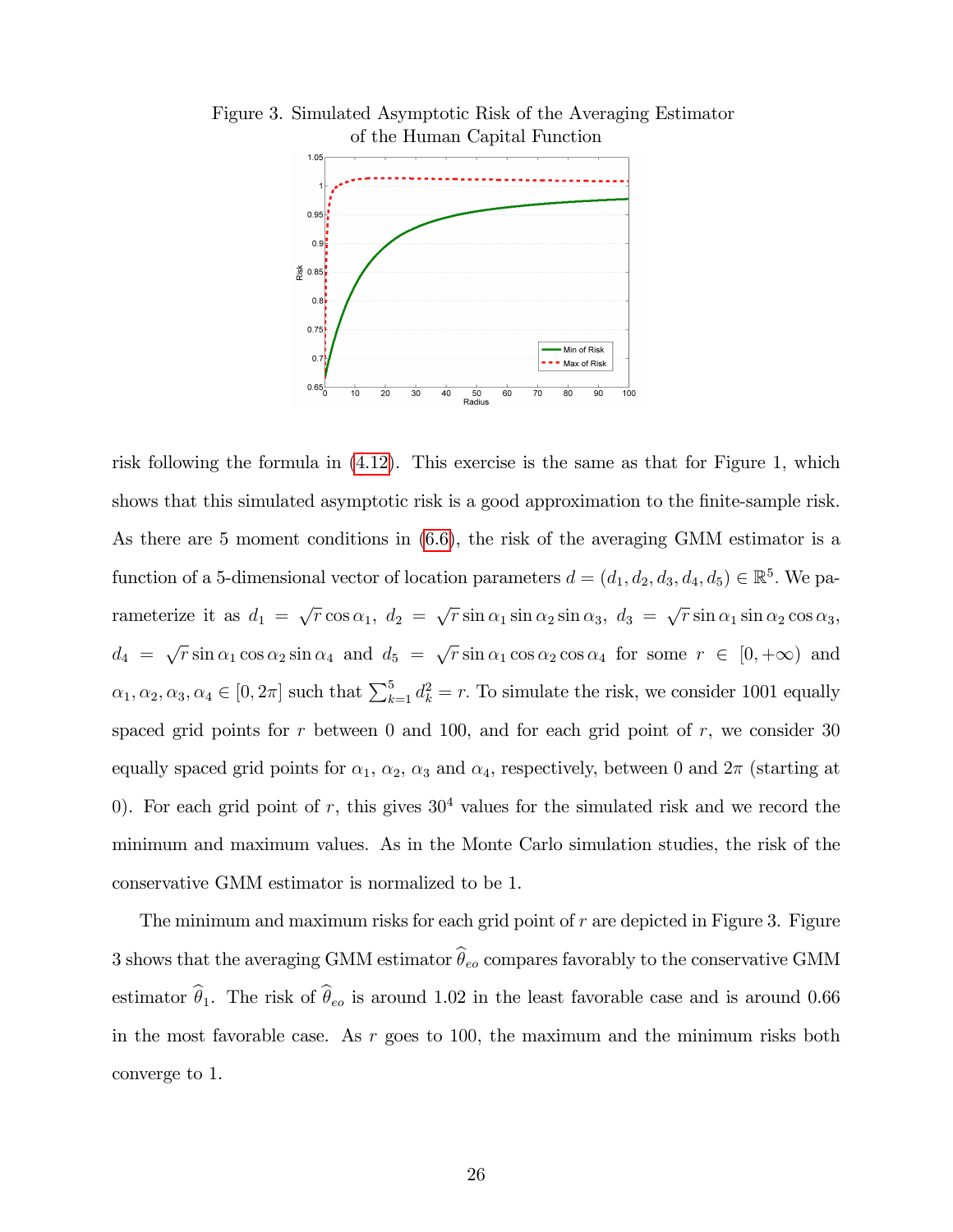# 7 Conclusion

This paper studies the asymptotic risk of the averaging GMM estimator that combines the conservative estimator and the aggressive estimator with a data-dependent weight. The averaging weight is the sample analog of an optimal non-random weight. We provide a sufficient class of drifting DGPs under which the pointwise asymptotic results combine to yield uniform approximations to the finite-sample risk and risk differences. Using this asymptotic approximation, we show that the proposed averaging GMM estimator uniformly dominates the conservative GMM estimator.

Inference based on the averaging estimator is an interesting and challenging problem. In addition to the uniform validity, a desirable confidence set should have smaller volume than that obtained from the conservative moments alone. We leave the inference issue to future investigation.

# A Appendix

**Proof of Theorem [3.1.](#page-11-0)** The proof uses the subsequence techniques used to show the asymptotic size of a test in Andrews, Cheng, and Guggenberger (2011). We first show that

<span id="page-27-1"></span>
$$
AsyR(\widehat{\theta}) \le \max \left\{ \sup_{(d,v_0)\in H_R} R(d,v_0), \sup_{v_0\in H_\infty} R(\infty, v_0) \right\}.
$$
 (A.1)

Let  ${F_n}$  be a sequence such that

$$
\limsup_{n \to \infty} \mathbb{E}_{F_n}[\ell(\widehat{\theta})] = \limsup_{n \to \infty} \left( \sup_{F \in \mathcal{F}} \mathbb{E}_F[\ell(\widehat{\theta})] \right) = AsyR(\widehat{\theta}). \tag{A.2}
$$

Such a sequence always exists by the definition of supremum. The sequence  $\{\mathbb{E}_{F_n}[\ell(\theta)] :$  $n \geq 1$  may not converge. Now let  $\{w_n : n \geq 1\}$  be a subsequence of  $\{n\}$  such that  $\{\mathbb{E}_{F_{w_n}}[\ell(\theta)]: n \geq 1\}$  converges and its limit equals  $AsyR(\theta)$ . Such a subsequence always exists by the definition of limsup. Below we show that there exists a subsequence  $\{p_n\}$  of  $\{w_n\}$  such that

<span id="page-27-0"></span>
$$
\mathbb{E}_{F_{p_n}}[\ell(\theta)] \to R(d, v_0) \text{ for some } (d, v_0) \in H_R
$$
\n(A.3)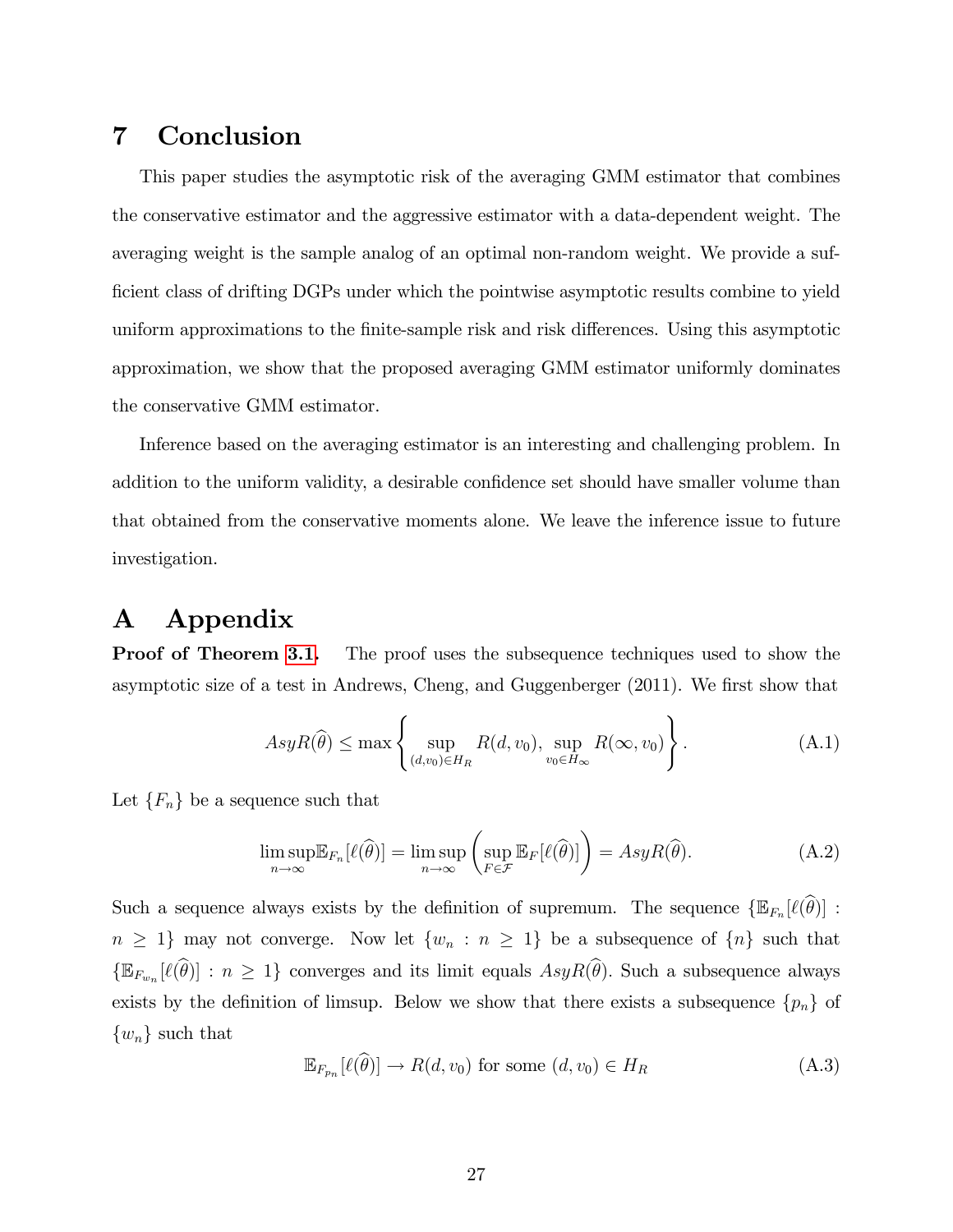or

<span id="page-28-0"></span>
$$
\mathbb{E}_{F_{p_n}}[\ell(\widehat{\theta})] \to R(\infty, v_0) \text{ for some } v_0 \in H_{\infty}.
$$
 (A.4)

Provided [\(A.3\)](#page-27-0) or [\(A.4\)](#page-28-0) holds, we obtain the desired result in [\(A.1\)](#page-27-1).

To show that there exists a subsequence  $\{p_n\}$  of  $\{w_n\}$  such that either  $(A.3)$  or  $(A.4)$ holds, it suffices to show claims (1) and (2): (1) for any sequence  $\{F_n\}$  and any subsequence  $\{w_n\}$  of  $\{n\}$ , there exists a subsequence  $\{p_n\}$  of  $\{w_n\}$  for which

<span id="page-28-1"></span>
$$
p_n^{1/2}\delta(F_{p_n}) \to d \in \mathbb{R}^{r^*} \text{ and } v(F_{p_n}) \to v_0 \text{ for some } (d, v_0) \in H_R
$$
 (A.5)

or

<span id="page-28-2"></span>
$$
||p_n^{1/2}\delta(F_{p_n})|| \to \infty \text{ and } v(F_{p_n}) \to v_0 \text{ for some } v_0 \text{ such that } v_0 \in H_\infty; \tag{A.6}
$$

and (2) for any subsequence  $\{p_n\}$  of  $\{n\}$  and any sequence  $\{F_{p_n}: n \geq 1\}$ , [\(A.5\)](#page-28-1) together with Assumption [3.1\(](#page-10-0)i) implies  $(A.3)$ , and  $(A.6)$  combined with Assumption 3.1(ii) implies [\(A.4\)](#page-28-0).

To show (1), let  $\delta_{w_n,j}$  denote the *j*-th component of  $\delta(F_{w_n})$  and  $p_{1,n} = w_n \,\forall n \ge 1$ . For  $j = 1$ , either (i)  $\limsup_{n \to \infty} |p_{j,n}^{1/2} \delta_{p_{j,n},j}| < \infty$  or (ii)  $\limsup_{n \to \infty} |p_{j,n}^{1/2} \delta_{p_{j,n},j}| = \infty$ . If (i) holds, then for some subsequence  $\{p_{j+1,n}\}\,$  of  $\{p_{j,n}\}\,$ ,  $p_{j+1,n}^{1/2}\delta_{p_{j+1,n},j} \to d_j$  for some  $d_j \in R$ . If (ii) holds, then for some subsequence  $\{p_{j+1,n}\}\$  of  $\{p_{j,n}\}\$ ,  $p_{j+1,n}^{1/2}\delta_{p_{j+1,n},j}\to\infty$  or  $-\infty$ . As  $r^*$  is a fixed positive integer, we can apply the same arguments successively for  $j = 1, ..., r^*$  to obtain a subsequence  $\{p_n^*\}$  of  $\{w_n\}$  such that  $(p_n^*)^{1/2}\delta_{p_n^*} \to d^* \in \mathbb{R}^{r^*}$  or  $(p_n^*)^{1/2}||\delta_{p_n^*}|| \to \infty$ . Finally, there exists a subsequence  $\{p_n\}$  of  $\{p_n^*\}$  such that  $v(F_{p_n}) \to v^*$  because  $\{v(F) : F \in \mathcal{F}\}\$ is a compact set by Assumption [3.2.](#page-10-1)

We have constructed the subsequence  $\{p_n\}$  of  $\{n\}$  such that either (i)  $(p_n)^{1/2}\delta_{p_n} \to d^* \in$  $\mathbb{R}^{r^*}$  and  $v(F_{p_n}) \to v^*$ ; or (ii)  $(p_n)^{1/2} ||\delta_{p_n}|| \to \infty$  and  $v(F_{p_n}) \to v^*$ . To conclude [\(A.5\)](#page-28-1) holds in case (i), it remains to show  $(d^*, v^*) \in H_R$  in case (i). Similarly, to show  $(A.6)$  holds in case (ii), it remains to show  $v^* \in H_\infty$ . This step is necessary because  $d^*$  and  $v^*$  are the limits along a subsequence, whereas  $H_R$  and  $H_\infty$  are defined using limits of the full sequence. To close this gap, we show that for the subsequence  $\{p_n\}$  constructed above there exists a full sequence with the same limit. For case (i), such a full sequence of DGP  $\{F_k^* \in \mathcal{F} : k \geq 1\}$ can be constructed as follows. First, consider the case where  $d^* \in \mathbb{R}^{r^*}$ . (i)  $\forall k = p_n$ , define  $F_k^* = F_{p_n}$  and (ii)  $\forall k \in (p_n, p_{n+1})$ , define  $F_k^*$  to be a true distribution such that

<span id="page-28-3"></span>
$$
\delta(F_k^*) = (p_n/k)^{1/2} \delta_{p_n} \text{ and } v(F_k^*) = v(F_{p_n}). \tag{A.7}
$$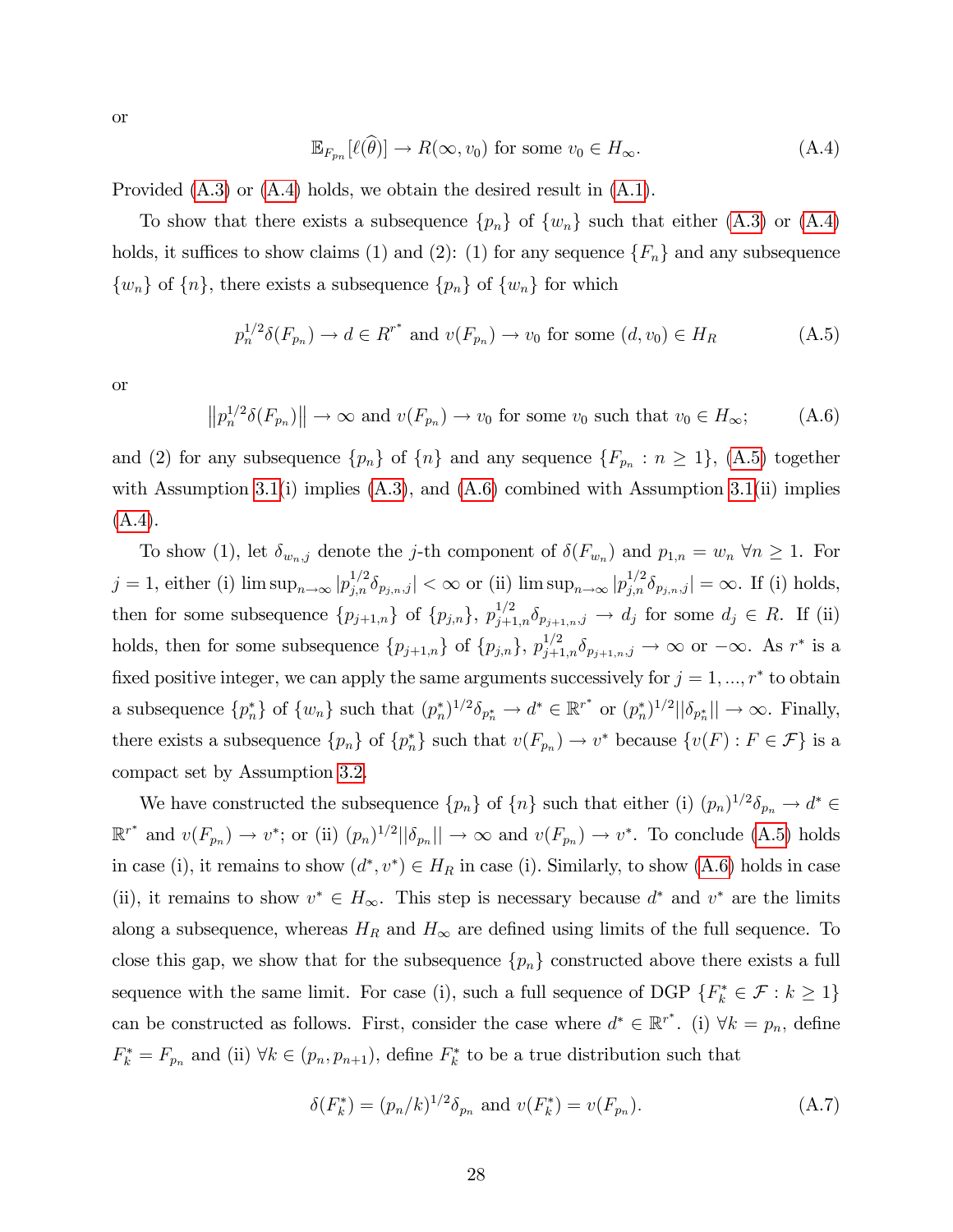There exists  $F_k^* \in \mathcal{F}$  for which [\(A.7\)](#page-28-3) holds for large *n* by Assumption [3.2\(](#page-10-1)iii). To see it, we first note that  $(\delta(F_{p_n}), v(F_{p_n})) \in \Lambda$  because  $F_{p_n} \in \mathcal{F}$ . Moreover, we have  $p_n/k < 1$ , and  $||\delta_{p_n}|| < \varepsilon$  for large *n* because  $\delta_{p_n} \to \mathbf{0}_{r^*}$ . Hence Assumption [3.2\(](#page-10-1)iii) holds, which ensures the existence of  $F_k^*$  for any  $k \in (p_n, p_{n+1})$ . Along this constructed sequence  $\{F_k^* \in \mathcal{F} : k \geq 1\}$ , we have  $k^{1/2}\delta(F_k^*) \to d^*$  and  $v(F_k^*) \to v^*$  as desired. This shows that  $(d^*, v^*) \in H_R$  in case (i). For case (ii), define  $F_k^* = F_{p_n}$  for  $k \in [p_n, p_{n+1})$ . Then,  $k^{1/2} ||\delta(F_k^*)|| \ge (p_n)^{1/2} ||\delta_{p_n}||$  $\forall k \in [p_n, p_{n+1})$ . In consequence,  $(p_n)^{1/2} ||\delta_{p_n}|| \to \infty$  as  $n \to \infty$  implies that  $k^{1/2} ||\delta(F_k^*)|| \to \infty$ as  $k \to \infty$ . In addition,  $v(F_k^*) \to v^*$  as  $k \to \infty$ . Hence, in case (ii),  $v^* \in H_\infty$ . Combined the results for case (i) and (ii), we have completed the proof of (1).

To show (2), note that we have proved that for any subsequence  ${p_n}$  of  ${n \}$  and any sequence  $\{F_{p_n}: n \geq 1\}$  such that  $(A.5)$  holds, there exists a full sequence  $\{F_k^* \in \mathcal{F}: k \geq 1\}$ such that  $n^{1/2}\delta(F_k^*) \to d^* \in \mathbb{R}^{r^*}, v(F_n^*) \to v^*$ , and  $F_{p_n}^* = F_{p_n} \ \forall n \geq 1$ . Similarly, if [\(A.6\)](#page-28-2) holds, there exists a full sequence  $\{F_k^* \in \mathcal{F} : k \geq 1\}$  such that  $n^{1/2}\delta(F_k^*) \to \infty$ ,  $v(F_n^*) \to v^*$ , and  $F_{p_n}^* = F_{p_n} \,\forall n \geq 1$ . This together with Assumption [3.1\(](#page-10-0)i) and (ii) implies (2). This proves either  $(A.3)$  or  $(A.4)$  holds, which in turn implies  $(A.1)$ .

Next, we show that

<span id="page-29-2"></span>
$$
AsyR(\widehat{\theta}) \ge \max\left\{\sup_{(d,v_0)\in H_R} R(d,v_0), \sup_{v_0\in H_\infty} R(\infty, v_0)\right\}.
$$
 (A.8)

For any  $(d, v_0) \in H_R$ , there exists a sequence  $\{F_n \in \mathcal{F} : n \geq 1\}$  such that  $n^{1/2}\delta(F_n) \to d$  and  $v(F_n) \to v_0$ . Moreover,

<span id="page-29-0"></span>
$$
AsyR(\widehat{\theta}) = \limsup_{n \to \infty} \sup_{F \in \mathcal{F}} \mathbb{E}_F[\ell(\widehat{\theta})] \ge \limsup_{n \to \infty} \mathbb{E}_{F_n}[\ell(\widehat{\theta})] = R(d, v_0), \tag{A.9}
$$

where the last equality holds by Assumption [3.1\(](#page-10-0)i). Similarly, for any  $v_0 \in H_{\infty}$ , there exists a sequence  $\{F_n \in \mathcal{F} : n \geq 1\}$  such that  $n^{1/2} ||\delta(F_n)|| \to \infty$  and  $v(F_n) \to v_0$ , which together with Assumption [3.1\(](#page-10-0)ii) implies that

<span id="page-29-1"></span>
$$
AsyR(\widehat{\theta}) = \limsup_{n \to \infty} \sup_{F \in \mathcal{F}} \mathbb{E}_F[\ell(\widehat{\theta})] \ge \limsup_{n \to \infty} \mathbb{E}_{F_n}[\ell(\widehat{\theta})] = R(\infty, v_0). \tag{A.10}
$$

[\(A.9\)](#page-29-0) combined with [\(A.10\)](#page-29-1) immediately yields [\(A.8\)](#page-29-2). Finally, part (a) of the Theorem is implied by  $(A.1)$  and  $(A.8)$ .

The claim in part (b) follows from the same arguments as those in part (a) with  $\mathbb{E}_F[\ell(\widehat{\theta})]$ replaced by  $\mathbb{E}_F[\ell(\widehat{\theta}) - \ell(\widetilde{\theta})]$ .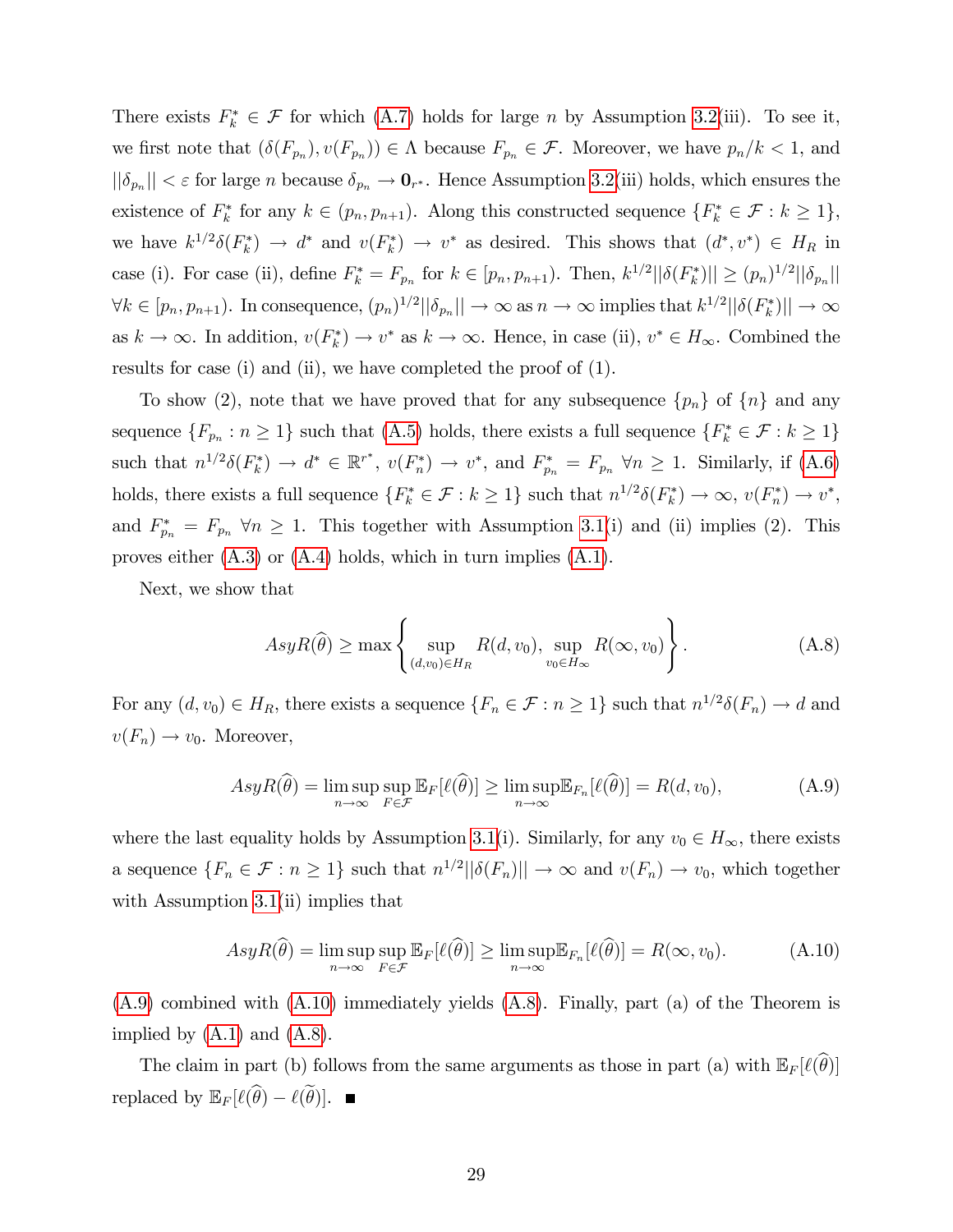**Proof of Corollary [3.2.](#page-13-1)** For any  $\zeta \in \mathbb{R}_+$ , Theorem [3.1](#page-11-0) together with Assumptions [3.2](#page-10-1) and [3.3\(](#page-12-1)i) implies that

<span id="page-30-0"></span>
$$
AsyR_{\zeta}^*(\widehat{\theta}) \equiv \limsup_{n \to \infty} \left( \sup_{F \in \mathcal{F}} \mathbb{E}_F[\ell_{\zeta}(\widehat{\theta})] \right) = \max \left\{ \sup_{(d,v_0) \in H_R} R_{\zeta}(d,v_0), \sup_{v_0 \in H_{\infty}} R_{\zeta}(\infty, v_0) \right\}.
$$
\n(A.11)

Part (a) follows from  $AsyR^*(\theta) = \lim_{\zeta \to \infty} AsyR^*_{\zeta}(\theta)$  and [\(A.11\)](#page-30-0). Part (b) follows from part (b) of Theorem [3.1](#page-11-0) and the definitions of  $Asy\underline{RD}^*(\hat{\theta},\hat{\theta})$  and  $Asy\overline{RD}^*(\hat{\theta},\hat{\theta})$ .

- <span id="page-30-1"></span>**Lemma A.1** Under Assumption [4.1,](#page-14-0) we have the following results for any  $v_0 \in H_{\infty}$ . (a)  $M_2(\theta)'\Omega_2^{-1}M_2(\theta)$  uniquely identifies  $\theta^*(v_0)$ .
	- (b)  $M_1(\theta) = \mathbf{0}_{r_1}$  uniquely identifies  $\theta(v_0)$ , where  $M_1(\theta)$  denotes the first  $r_1$  rows of  $M_2(\theta)$ .

**Proof of Lemma [A.1.](#page-30-1)** Note that  $M_2(\cdot)$  and  $\Omega_2$  are the limits of  $M_2(\cdot, F_n)$  and  $\Omega_2(F_n)$ . By Assumption [3.2\(](#page-10-1)i), there exists  $F_0 \in \mathcal{F}$  such that  $M_2(\theta) = E_{F_0}[g_2(W_i, \theta)]$  and  $\Omega_2 =$  $\Omega_2(F_0)$ . Following Assumption [4.1,](#page-14-0)  $M_2(\theta)'\Omega_2^{-1}M_2(\theta)$  uniquely identifies  $\theta^*(v_0)$  and it only depends on  $v_0$ , not on  $F_0$ . Similarly,  $E_{F_0}[g_1(W_i, \theta)] = M_1(\theta)$ , which uniquely identifies  $\theta(v_0)$ by Assumption [4.1.](#page-14-0)  $\blacksquare$ 

For notational simplicity,  $\theta(v_0)$  and  $\theta^*(v_0)$  defined in Lemma [A.1](#page-30-1) are abbreviated to  $\theta_0$ and  $\theta_0^*$  in the proof below.

**Proof of Lemma [4.1.](#page-15-1)** We first prove part (b) of the lemma. We start with showing that in this case  $\theta_0^* = \theta_0$ , where by definition  $\theta_0^*$  uniquely minimizes  $M_2(\theta)\Omega_2^{-1}M_2(\theta)$  and  $\theta_0$  is the unique value such that  $M_1(\theta_0) = \mathbf{0}_{r_1}$ . To this end, it is sufficient to show  $M_2(\theta_0) = \mathbf{0}_{r_2}$  given that  $\Omega_2$  is positive definite. The condition  $\delta(F_n) \to \mathbf{0}_{r^*}$  implies that  $\mathbb{E}_{F_n}[g_2(W_i, \theta_n)] \to \mathbf{0}_{r_2}$ . Because  $\mathbb{E}_{F_n}[g(W_i, \theta)] \to M_2(\theta), \theta_n \to \theta_0$ , and  $M_2(\theta)$  is continuous, we have  $\mathbb{E}_{F_n}[g(W_i, \theta_n)] \to$  $M_2(\theta_0) = \mathbf{0}_{r_2}$  as desired, which proves  $\theta_0^* = \theta_0$  in this case. This together with Lemma 1.1 in the supplemental material implies that  $\widehat{\theta}_2$  is consistent because

<span id="page-30-2"></span>
$$
\widehat{\theta}_2 - \theta_n = (\widehat{\theta}_2 - \theta_0^*) + (\theta_0^* - \theta_0) + (\theta_0 - \theta_n) = o_p(1).
$$
 (A.12)

By the consistency of  $\theta_2$  in [\(A.12\)](#page-30-2), the stochastic equicontinuity of  $\xi_n(g_2(\theta))$  in Assump-tion [4.3\(](#page-15-0)iv), and Assumptions [4.2\(](#page-14-1)i) and (ii), we have

<span id="page-30-3"></span>
$$
n^{-1} \sum_{i=1}^{n} g_2(W_i, \widehat{\theta}_2) = n^{-1} \sum_{i=1}^{n} g_2(W_i, \theta_n) + [G_2 + o_p(1)] (\widehat{\theta}_2 - \theta_n) + o_p(n^{-1/2}). \tag{A.13}
$$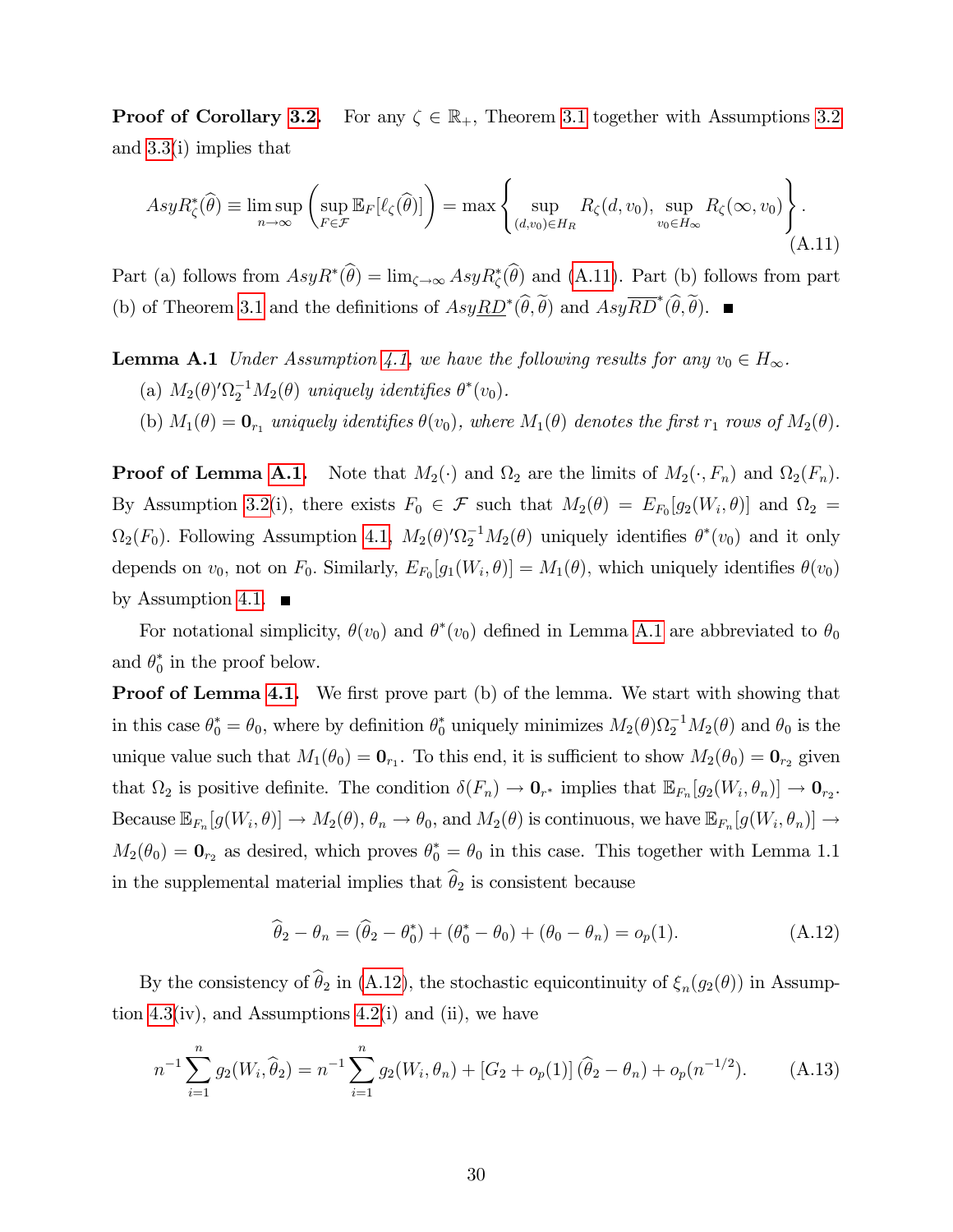Using the consistency of  $\hat{\theta}_2$  in [\(A.12\)](#page-30-2), Assumption [4.2\(](#page-14-1)ii) and Assumption [4.3\(](#page-15-0)ii), we get

<span id="page-31-2"></span><span id="page-31-1"></span><span id="page-31-0"></span>
$$
n^{-1} \sum_{i=1}^{n} g_{2,\theta}(W_i, \widehat{\theta}_2) = G_2 + o_p(1).
$$
 (A.14)

From the first order condition for the GMM estimator  $\hat{\theta}_2$ , we deduce that

$$
0 = \left[ n^{-1} \sum_{i=1}^{n} g_{2,\theta}(W_i, \hat{\theta}_2) \right]' \mathcal{W}_{2,n} \left[ n^{-1} \sum_{i=1}^{n} g_2(W_i, \hat{\theta}_2) \right]
$$
  
\n
$$
= \left[ G_2 + o_p(1) \right]' \left[ \Omega_2^{-1} + o_p(1) \right] \left\{ n^{-1} \sum_{i=1}^{n} g_2(W_i, \theta_n) + \left[ G_2 + o_p(1) \right] \left( \hat{\theta}_2 - \theta_n \right) + o_p(n^{-1/2}) \right\}
$$
  
\n
$$
= \left[ G_2' \Omega_2^{-1} + o_p(1) \right] \left\{ n^{-1} \sum_{i=1}^{n} g_2(W_i, \theta_n) + \left[ G_2 + o_p(1) \right] \left( \hat{\theta}_2 - \theta_n \right) \right\} + o_p(n^{-1/2}) \qquad (A.15)
$$

where the second equality follows from [\(A.13\)](#page-30-3), [\(A.14\)](#page-31-0) and  $\mathcal{W}_{2,n} - \Omega_2^{-1} \to_p \mathbf{0}_{r_2 \times r_2}$  by Assump-tion [4.2\(](#page-14-1)v). By  $(A.15)$  and the regularity conditions in Assumption [4.2,](#page-14-1)

$$
n^{1/2}(\widehat{\theta}_2 - \theta_n) = -\left[ \left( G_2' \Omega_2^{-1} G_2 \right)^{-1} + o_p(1) \right]' \left[ G_2' \Omega_2^{-1} + o_p(1) \right] \frac{\sum_{i=1}^n g_2(W_i, \theta_n)}{\sqrt{n}} + o_p(1)
$$
  
= 
$$
- \left[ \left( G_2' \Omega_2^{-1} G_2 \right)^{-1} G_2' \Omega_2^{-1} + o_p(1) \right] \left\{ \xi_n(g_2(\theta_n)) + n^{1/2} \mathbb{E}_{F_n} \left[ g_2(W_i, \theta_n) \right] + o_p(1). \quad (A.16)
$$

If  $n^{1/2}\delta(F_n) \to d \in \mathbb{R}^{r^*}$ , we have  $n^{1/2} \mathbb{E}_{F_n} [g_2(W_i, \theta_n)] \to d_0 = [\mathbf{0}_{1 \times r_1}, d']'$ . Then, [\(A.16\)](#page-31-2) implies that

$$
n^{1/2}(\hat{\theta}_2 - \theta_n) \to_d - (G_2' \Omega_2^{-1} G_2)^{-1} G_2' \Omega_2^{-1} (\mathcal{Z}_2 + d_0), \text{ where } \mathcal{Z}_2 \sim N(\mathbf{0}_{r_2 \times 1}, \Omega_2), \quad (A.17)
$$

by the Slutzkyís theorem and the CLT in Assumption [4.3\(](#page-15-0)iii). This proves Part (b).

Part (a) follows from the same arguments as those for part (b) with all components for  $\widehat{\theta}_2$  replaced by those for  $\widehat{\theta}_1$  and  $d_0$  replaced by 0 because all moments are correctly specified.

Next, we prove part (c). Lemma 1.1 in the supplemental material implies  $\theta_2 \rightarrow_p \theta_0^*$ . If  $\theta_0^* = \theta_0$ , the arguments for part (b) applies here. In this case,  $||n^{1/2} \mathbb{E}_{F_n}[g_2(W_i, \theta_n)]|| \to_p \infty$ and [\(A.16\)](#page-31-2) implies that  $|n^{1/2}(\hat{\theta}_2 - \theta_n)| \to_p \infty$ . We next consider the case in which  $||\theta_0^* - \theta_0||$ 0 for part (c). By the first order condition of the GMM estimator  $\hat{\theta}_2$ ,

$$
0 = \left[ n^{-1} \sum_{i=1}^{n} g_{2,\theta}(W_i, \hat{\theta}_2) \right]' W_{2,n} \left[ n^{-1} \sum_{i=1}^{n} g_2(W_i, \hat{\theta}_2) \right]
$$
(A.18)

<span id="page-31-3"></span>
$$
= [G_2 (\theta_0^*)' \Omega_2^{-1} + o_p(1)] \left\{ n^{-1} \sum_{i=1}^n g_2(W_i, \theta_0^*) + [G_2 (\theta_0^*) + o_p(1)] (\widehat{\theta}_2 - \theta_0^*) \right\} + o_p(n^{-1/2})
$$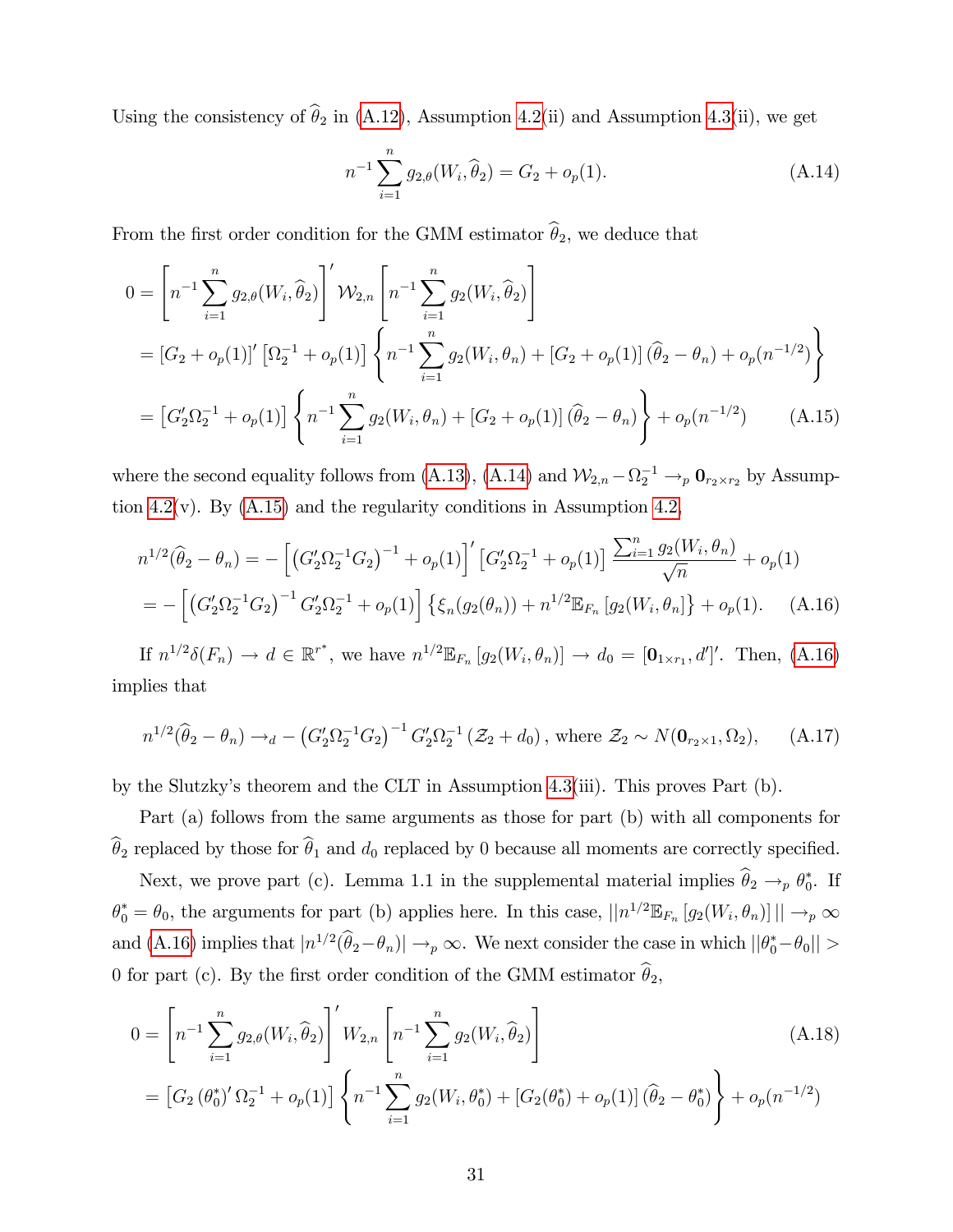where the second equality is similar to that in  $(A.15)$  but is around the pseudo-true value  $\theta_0^*$ . Then,

$$
n^{1/2}(\hat{\theta}_2 - \theta_0^*) = -\left[ \left( G_2(\theta_0^*)' \Omega_2^{-1} G_2(\theta_0^*) \right)^{-1} G_2(\theta_0^*)' \Omega_2^{-1} + o_p(1) \right] \frac{\sum_{i=1}^n g_2(W_i, \theta_0^*)}{\sqrt{n}} + o_p(1)
$$
  
=  $O_p \left( \left\| G_2(\theta_0^*)' \Omega_2^{-1} \left( n^{-1/2} \sum_{i=1}^n g_2(W_i, \theta_0^*) \right) \right\| \right) + o_p(n^{-1/2}) = o_p(1),$  (A.19)

where the first and second equalities follow from  $(A.18)$  and the regularity conditions in Assumption [4.2\(](#page-14-1)iii) and(iv), and the third equality follows from

<span id="page-32-0"></span>
$$
G_2(\theta_0^*)'\Omega_2^{-1}n^{-1/2}\sum_{i=1}^n g_2(W_i, \theta_0^*)
$$
\n
$$
= n^{1/2}G_2(\theta_0^*)'\Omega_2^{-1}\left\{\frac{\xi_n(g_2(\theta_0^*))}{n^{1/2}} + \left(\mathbb{E}_{F_n}\left[g_2(W_i, \theta_0^*)\right] - M_2(\theta_0^*)\right) + M_2(\theta_0^*)\right\} = o_p(n^{1/2}).
$$
\n(A.20)

In  $(A.20)$ , the first equality is a simple decomposition, the second equality follows from the regularity conditions in Assumption [4.2,](#page-14-1) the ULLN in Assumption [4.3,](#page-15-0)  $\mathbb{E}_{F_n}[g_2(W_i, \theta_0^*)] \to$  $M_2(\theta_0^*)$  following  $v(F_n) \to v_0$ , and  $G_2(\theta_0^*)' \Omega_2^{-1} M_2(\theta_0^*) = \mathbf{0}_{d_\theta}$ , which in turn holds because (i)  $\theta_0^*$  minimizes  $M_2(\theta) \Omega_2^{-1} M_2(\theta)$  and (ii) for some  $F_0 \in \mathcal{F}$ ,  $M_2(\theta) = \mathbb{E}_{F_0}[g_2(W_i, \theta)]$  and  $G_2(\theta) = \mathbb{E}_{F_0} [g_{2,\theta}(W_i, \theta)] = \partial \left(\mathbb{E}_{F_0}[g_2(W_i, \theta)]\right) / \partial \theta'$  by the dominated convergence theorem (DCT) and Assumption [4.2.](#page-14-1)

In consequence,

$$
n^{1/2}(\hat{\theta}_2 - \theta_n) = n^{1/2}(\hat{\theta}_2 - \theta_0^*) + n^{1/2}(\theta_0^* - \theta_0) + n^{1/2}(\theta_0 - \theta_n)
$$
  
=  $n^{1/2}(\theta_0^* - \theta_0) + o_p(n^{1/2}),$  (A.21)

following  $n^{1/2}(\hat{\theta}_2 - \theta_0^*) = o_p(n^{1/2})$  and  $\theta_n \to \theta_0$ . Because  $\theta_0^* \neq \theta_0$ , it follows that  $||n^{1/2}(\hat{\theta}_2 - \theta_0^*)||$  $|\theta_n\rangle|| \rightarrow_p \infty$ . This completes the proof of part (c).

**Proof of Lemma [4.2.](#page-16-0)** We first consider  $\{F_n\} \in S(d, v_0)$  for  $d \in \mathbb{R}^{r^*}$ . By Lemma [4.1,](#page-15-1)

$$
n^{1/2} \left[ \widehat{\theta}(\omega) - \theta_n \right] = n^{1/2} (\widehat{\theta}_1 - \theta_n) + \omega \left[ n^{1/2} (\widehat{\theta}_2 - \theta_n) - n^{1/2} (\widehat{\theta}_1 - \theta_n) \right]
$$

$$
\rightarrow_d \Gamma_1^* \mathcal{Z}_{d,2} + \omega (\Gamma_2 - \Gamma_1^*) \mathcal{Z}_{d,2}, \text{ under } \{F_n\} \in \mathcal{S}(d, v_0). \tag{A.22}
$$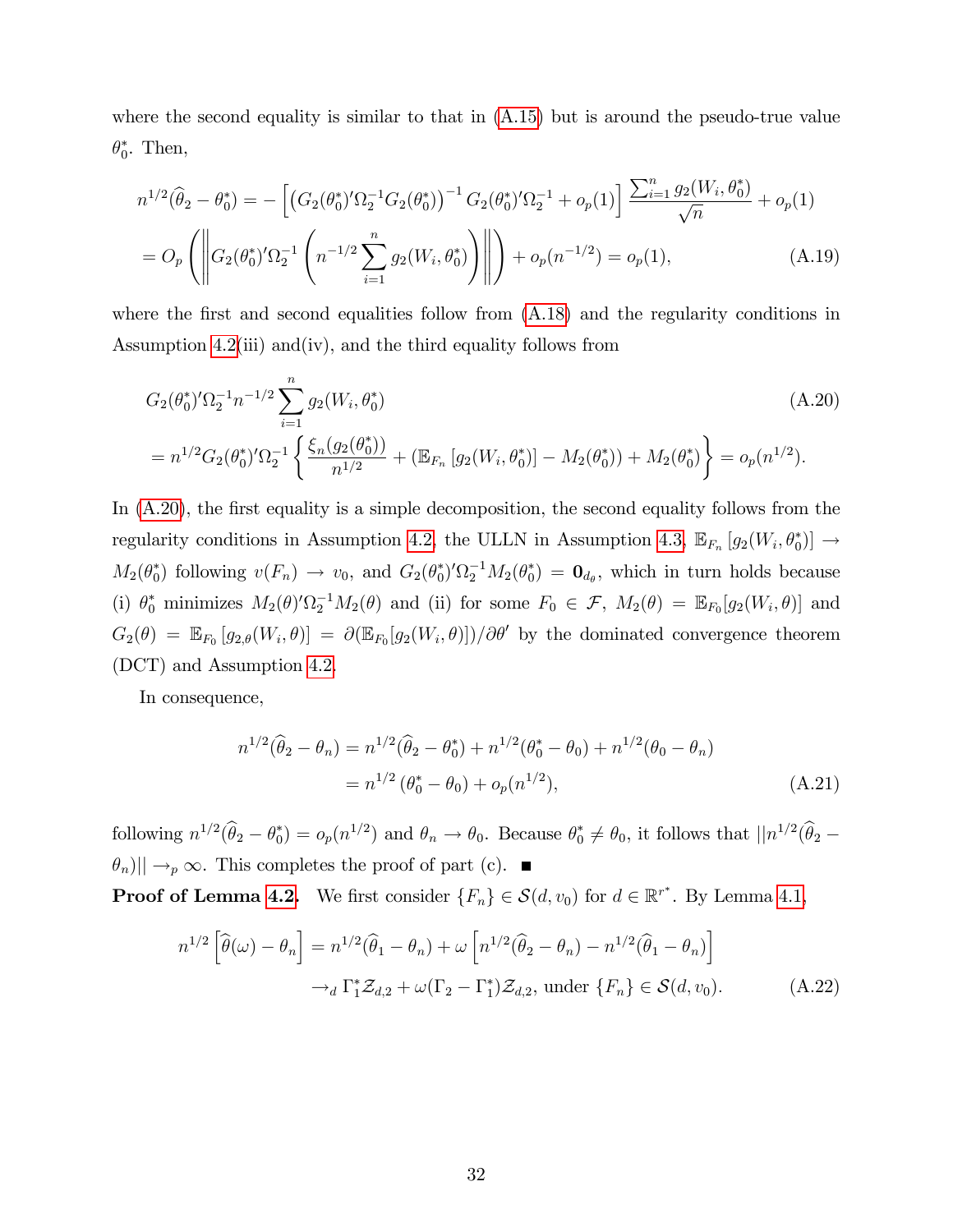This implies that under  $\{F_n\} \in \mathcal{S}(d, v_0)$ ,

$$
\ell(\widehat{\theta}(\omega)) = n \left[ \widehat{\theta}_n(\omega) - \theta_n \right]' H \left[ \widehat{\theta}_n(\omega) - \theta_n \right] \to_d \lambda_{(d,v_0)}(\omega), \text{ where}
$$

$$
\lambda_{(d,v_0)}(\omega) = \mathcal{Z}'_{d,2} \Gamma_1^* H \Gamma_1^* \mathcal{Z}_{d,2} + 2\omega \mathcal{Z}'_{d,2} (\Gamma_2 - \Gamma_1^*)' H \Gamma_1^* \mathcal{Z}_{d,2}
$$

$$
+ \omega^2 \mathcal{Z}'_{d,2} (\Gamma_2 - \Gamma_1^*)' H (\Gamma_2 - \Gamma_1^*) \mathcal{Z}_{d,2}.
$$
(A.23)

Now we consider the expectation of  $\lambda_{(d,v_0)}(\omega)$  using the equalities in Lemma 1.2 in the supplemental material. First,

<span id="page-33-1"></span><span id="page-33-0"></span>
$$
\mathbb{E}[\mathcal{Z}_{d,2}' \Gamma_1^{*'} H \Gamma_1^* \mathcal{Z}_{d,2}] = tr(H \Sigma_1)
$$
\n(A.24)

because  $\Gamma_1^* \mathcal{Z}_{d,2} = \Gamma_1 \mathcal{Z}_1$  and  $\Gamma_1 \mathbb{E}(\mathcal{Z}_1 \mathcal{Z}_1') \Gamma_1' = \Sigma_1$  by definition. Second,

$$
\mathbb{E}\left[\mathcal{Z}_{d,2}'(\Gamma_2 - \Gamma_1^*)' H \Gamma_1^* \mathcal{Z}_{d,2}\right] = \text{tr}(H\Gamma_1^* \mathbb{E}\left[\mathcal{Z}_{d,2}\mathcal{Z}_{d,2}'\right](\Gamma_2 - \Gamma_1^*)')
$$
  
\n
$$
= \text{tr}(H\Gamma_1^* \left[d_0 d_0' + \Omega_2\right](\Gamma_2 - \Gamma_1^*)')
$$
  
\n
$$
= \text{tr}(H(\Sigma_2 - \Sigma_1)), \tag{A.25}
$$

where the last equality holds by Lemma 1.2 in the supplemental material. Third,

$$
\mathbb{E}\left[\mathcal{Z}_{d,2}'(\Gamma_2-\Gamma_1^*)'H(\Gamma_2-\Gamma_1^*)\mathcal{Z}_{d,2}\right] = \text{tr}(H(\Gamma_2-\Gamma_1^*)\left[d_0d_0'+\Omega_2\right](\Gamma_2-\Gamma_1^*)')
$$

$$
= d_0'\Gamma_2'H\Gamma_2d_0 + \text{tr}(H(\Sigma_1-\Sigma_2))
$$
(A.26)

by Lemma 1.2 in the supplemental material. Combining [\(A.24\)](#page-33-0)-[\(A.26\)](#page-33-1), we obtain

$$
\mathbb{E}[\lambda_{(d,v_0)}(\omega)] = \text{tr}(H\Sigma_1) - 2\omega \text{tr}\left(H\left(\Sigma_1 - \Sigma_2\right)\right) + \omega^2 \left[d_0'\Gamma_2'H\Gamma_2d_0 + \text{tr}\left(H\left(\Sigma_1 - \Sigma_2\right)\right)\right].
$$
 (A.27)

Note that  $d'_0\Gamma'_2H\Gamma_2d_0 = d'_0(\Gamma_2-\Gamma_1^*)'H(\Gamma_2-\Gamma_1^*)d_0 = d'_0B_{v_0}d_0$  because  $\Gamma_1^*d_0 = \mathbf{0}_{d_\theta}$ . This shows part (a).

Part (b) follows from part (a) by minimizing the quadratic function of  $\omega$ . Part (c) follows from Lemma [4.1](#page-15-1) directly.  $\blacksquare$ 

In the proofs below, we use A, B and D to denote  $A_{v_0}$ ,  $B_{v_0}$  and  $D_{v_0}$ , respectively.

**Proof of Theorem [4.1.](#page-19-1)** For any  $\zeta \in \mathbb{R}_+$ ,  $\mathbb{E}[\ell_\zeta(\widehat{\theta}_{eo})] \to \mathbb{E}[\min\{\lambda_{(d,v_0)},\zeta\}]$  under  $\{F_n\} \in$  $S(d, v_0)$  by the Portmanteau Lemma and Lemma [4.3\(](#page-18-0)a) given that  $\ell_{\zeta}(\widehat{\theta}_{eo})$  is bounded by  $\zeta$ . Similarly under  $\{F_n\} \in \mathcal{S}(\infty, v_0)$ ,  $\mathbb{E}[\ell_\zeta(\widehat{\theta}_{eo}) \to \mathbb{E}[\min\{\lambda_{(\infty, v_0)}, \zeta\}]$  for any  $\zeta \in \mathbb{R}$ . Under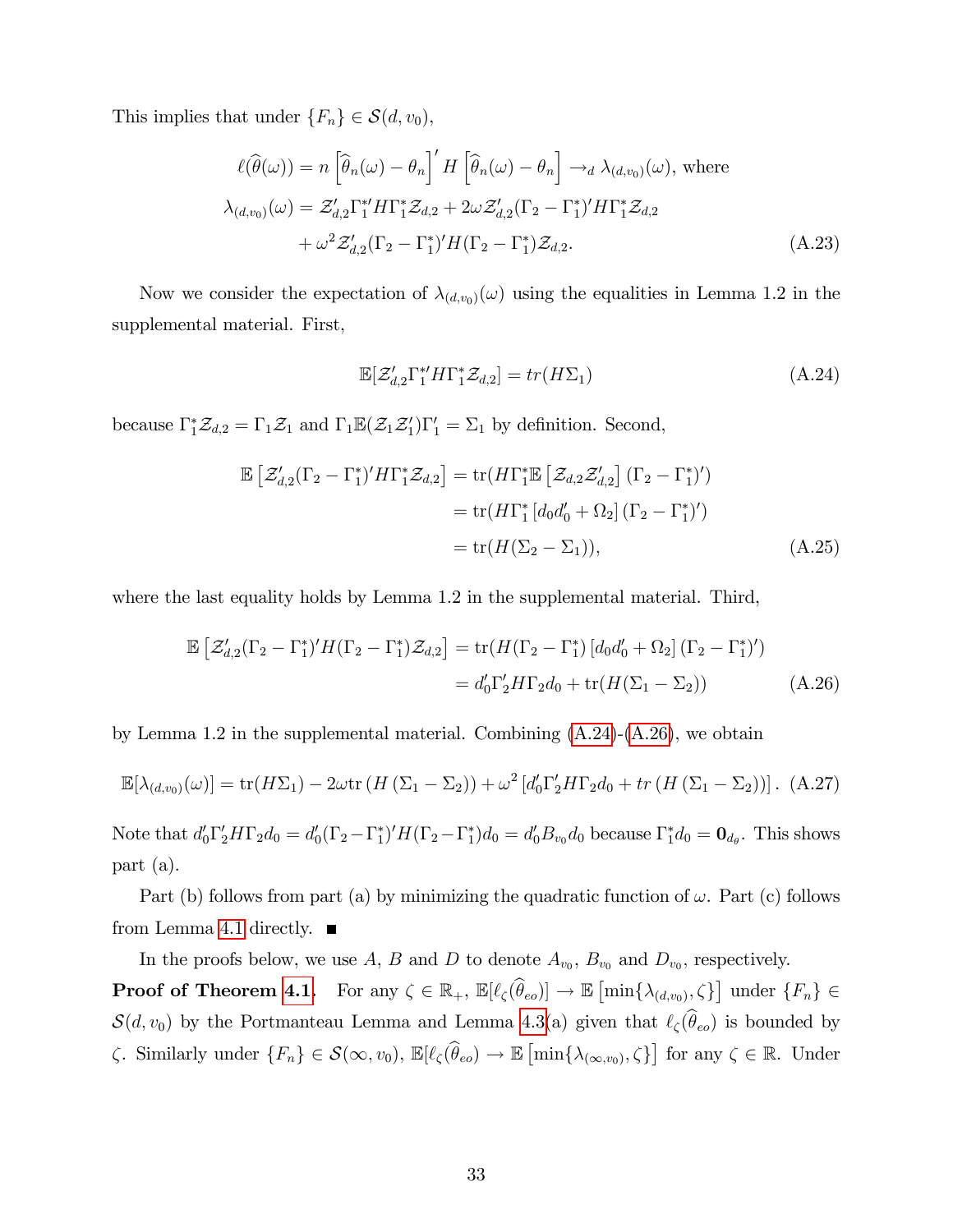${F_n} \in \mathcal{S}_2(v_0)$ , the conservative estimator  $\hat{\theta}_1$  satisfies

$$
\mathbb{E}[\ell_{\zeta}(\widehat{\theta}_{1})] \to \mathbb{E}\left[\min\{\mathcal{Z}_{1}^{\prime}\Gamma_{1}^{\prime}H\Gamma_{1}\mathcal{Z}_{1},\zeta\}\right] = \mathbb{E}\left[\min\{\lambda_{(\infty,v_{0})},\zeta\}\right].
$$
\n(A.28)

Thus Assumption [3.3](#page-12-1) holds  $R_{\zeta}(d, v_0) = \mathbb{E}[\min\{\lambda_{(d,v_0)}, \zeta\}], R_{\zeta}(\infty, v_0) = \mathbb{E}[\min\{\lambda_{(\infty, v_0)}, \zeta\}],$  $\widetilde{R}_{\zeta}(d, v_0) = \mathbb{E} \left[ \min \{ \lambda_{(\infty, v_0)}, \zeta \} \right] = \widetilde{R}(\infty, v_0) \text{ for } d \in \mathbb{R}^{r^*}.$  Part (a) follows from Corollary [3.2](#page-13-1) with

$$
Asy\underline{RD}_{\zeta}^*(\widehat{\theta}_{eo}, \widehat{\theta}_1) = \min\left\{\inf_{(d,v_0)\in H_R} g_{\zeta}(d, v_0), 0\right\},\newline Asy\overline{RD}_{\zeta}^*(\widehat{\theta}_{eo}, \widehat{\theta}_1) = \max\left\{\sup_{(d,v_0)\in H_R} g_{\zeta}(d, v_0), 0\right\}.
$$
\n(A.29)

Next, we show part (b) of the Theorem. As  $\min\{\lambda_{(d,v_0)}, \zeta\} \leq \lambda_{(d,v_0)}$  with probability 1,

<span id="page-34-0"></span>
$$
\mathbb{E}\left[\min\{\lambda_{(d,v_0)},\zeta\}\right] \leq \mathbb{E}\left[\lambda_{(d,v_0)}\right].\tag{A.30}
$$

The expectation  $\mathbb{E}\left[\lambda_{(d,v_0)}\right]$  exists because

$$
\mathbb{E}\left[\lambda_{(d,v_0)}\right] \leq 2\mathbb{E}\left[\mathcal{Z}_{d,2}'\Gamma_1^{*T}H\Gamma_1^{*}\mathcal{Z}_{d,2} + \widetilde{\omega}_{(d,v_0)}^2\mathcal{Z}_{d,2}'\left(\Gamma_2 - \Gamma_1^{*}\right)'H\left(\Gamma_2 - \Gamma_1^{*}\right)\mathcal{Z}_{d,2}\right]
$$
\n
$$
= 2\mathbb{E}\left[\mathcal{Z}_1'\Gamma_1'H\Gamma_1\mathcal{Z}_1 + \text{tr}(A)\frac{\text{tr}(A)}{\mathcal{Z}_{d,2}'B\mathcal{Z}_{d,2} + \text{tr}(A)}\frac{\mathcal{Z}_{d,2}'B\mathcal{Z}_{d,2}}{\mathcal{Z}_{d,2}'B\mathcal{Z}_{d,2} + \text{tr}(A)}\right]
$$
\n
$$
\leq 2\mathbb{E}\left[\mathcal{Z}_1'\Gamma_1'H\Gamma_1\mathcal{Z}_1\right] + 2\text{tr}(A) \leq C\tag{A.31}
$$

where the first inequality is by the Cauchy-Schwarz inequality, the third inequality is by

$$
\frac{\text{tr}(A)}{\mathcal{Z}_{d,2}'B\mathcal{Z}_{d,2} + \text{tr}(A)} \le 1 \text{ and } \frac{\mathcal{Z}_{d,2}'B\mathcal{Z}_{d,2}}{\mathcal{Z}_{d,2}'B\mathcal{Z}_{d,2} + \text{tr}(A)} \le 1 \text{ with probability 1.} \tag{A.32}
$$

And the last inequality is by the regularity conditions in Assumption [4.2\(](#page-14-1)iii) and (iv). Similarly, we also have  $\mathbb{E} \left[ \lambda_{(\infty,v_0)} \right] \leq C_1 \mathbb{E} [\| \Gamma_1 \mathcal{Z}_1 \|]^2 \leq C$  for some  $C_1, C < \infty$ .

By the definitions of  $\lambda_{(d,v_0)}$  and  $\lambda_{(\infty,v_0)}$ , we can write

$$
g(d, v_0) = \mathbb{E}[\lambda_{(d, v_0)}] - \mathbb{E}[\lambda_{(\infty, v_0)}] = 2 \text{tr}(A) J_1 + \text{tr}(A)^2 J_2, \text{ where}
$$

$$
J_1 = \mathbb{E}\left[\frac{\mathcal{Z}_{d,2}' D \mathcal{Z}_{d,2}}{\mathcal{Z}_{d,2} B \mathcal{Z}_{d,2} + \text{tr}(A)}\right] \text{ and } J_2 = \mathbb{E}\left[\frac{\mathcal{Z}_{d,2}' B \mathcal{Z}_{d,2}}{(\mathcal{Z}_{d,2}' B \mathcal{Z}_{d,2} + \text{tr}(A))^2}\right].
$$
(A.33)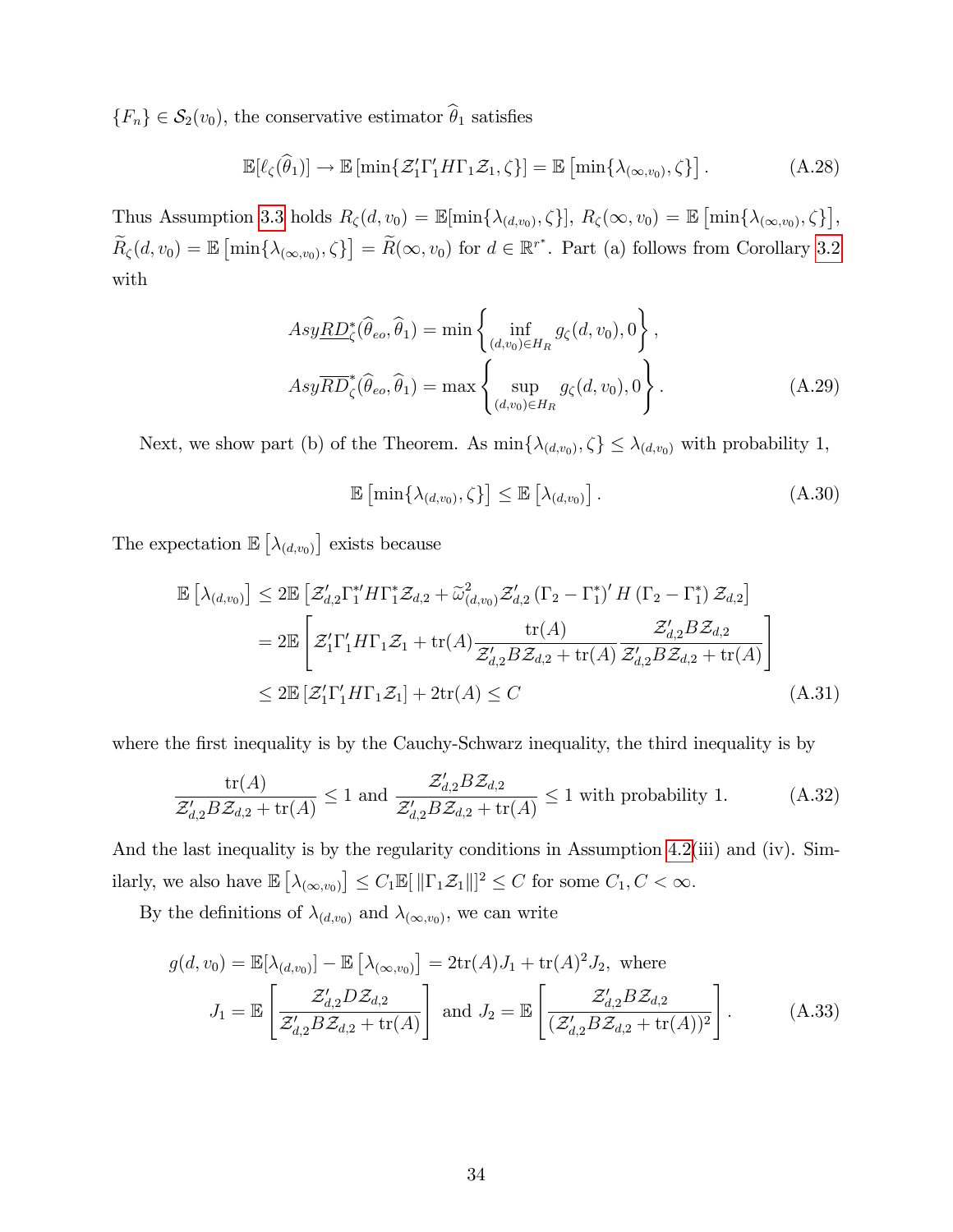From the definition of  $g_{\zeta}(d, v_0)$  and  $g(d, v_0)$ , we use [\(A.30\)](#page-34-0) to deduce that

$$
g_{\zeta}(d, v_0) = \mathbb{E} \left[ \min \{ \lambda_{(d, v_0)}, \zeta \} \right] - \mathbb{E} \left[ \min \{ \lambda_{(\infty, v_0)}, \zeta \} \right]
$$
  
\n
$$
\leq \mathbb{E} \left[ \lambda_{(d, v_0)} \right] - \mathbb{E} \left[ \min \{ \lambda_{(\infty, v_0)}, \zeta \} \right]
$$
  
\n
$$
= \mathbb{E} [\lambda_{(\infty, v_0)} - \min \{ \lambda_{(\infty, v_0)}, \zeta \} ] + g(d, v_0)
$$
 (A.34)

for any  $(d, v_0) \in H_R$ .

Next we show

<span id="page-35-1"></span>
$$
\lim_{\zeta \to \infty} \sup_{(d,v_0) \in H_R} \left\{ \mathbb{E} [\lambda_{(\infty,v_0)} - \min \{ \lambda_{(\infty,v_0)}, \zeta \} ] \right\} = 0. \tag{A.35}
$$

Recall that  $\Gamma_1$  is a function of  $G_1$  and  $\Omega_1$ . Define  $q(\mathcal{Z}, G_1, \Omega_1) \equiv \mathcal{Z}' \Omega_1^{1/2} \Gamma'_1 H \Gamma_1 \Omega_1^{1/2} \mathcal{Z}$ , where  $\mathcal{Z} \sim N(\mathbf{0}_{r_1}, I_{r_1 \times r_1})$ . Then we can write

$$
f_{\zeta}(G_1, \Omega_1) \equiv \mathbb{E}[\lambda_{(\infty, v_0)} - \min{\lambda_{(\infty, v_0)}, \zeta}]
$$
  
=  $\mathbb{E}[q(\mathcal{Z}, G_1, \Omega_1) - \min{\{q(\mathcal{Z}, G_1, \Omega_1), \zeta\}}]$  (A.36)

following the definition of  $\lambda_{(\infty,v_0)}$ . Let

<span id="page-35-0"></span>
$$
\Upsilon_1 = \{ (G_1, \Omega_1) : G_1(F_n) \to G_1 \text{ and } \Omega_1(F_n) \to \Omega_1 \text{ for some } \{F_n\} \in \mathcal{F} \}. \tag{A.37}
$$

We now have

$$
\lim_{\zeta \to \infty} \sup_{(d,v_0) \in H_R} f_{\zeta}(G_1, \Omega_1) \le \lim_{\zeta \to \infty} \sup_{(G_1, \Omega_1) \in \Upsilon_1} f_{\zeta}(G_1, \Omega_1)
$$
\n(A.38)

because  $(d, v_0) \in H_R$  requires the convergence listed in  $(A.37)$  as well as the convergence of some other functions.

It remains to show  $\lim_{\zeta \to \infty} \sup_{(G_1,\Omega_1) \in \Upsilon_1} f_{\zeta}(G_1,\Omega_1) = 0$ . First,  $\lim_{\zeta \to \infty} f_{\zeta}(G_1,\Omega_1) = 0$  $\forall (G_1, \Omega_1) \in \Upsilon_1$  by DCT, because

$$
0 \le q(\mathcal{Z}, G_1, \Omega_1) - \min\{q(\mathcal{Z}, G_1, \Omega_1), \zeta\} \le q(\mathcal{Z}, G_1, \Omega_1)
$$
\n(A.39)

and  $\mathbb{E}[q(\mathcal{Z}, G_1, \Omega_1)] = \text{tr}(H\Sigma_1) \leq C$ . Second, this convergence is uniform in  $(G_1, \Omega_1) \in \Upsilon_1$ by the Dini's Theorem (see, Rudin (1976)) because (i)  $f_{\zeta}(G_1, \Omega_1)$  is monotonically decreasing in  $\zeta$ , (ii)  $\Upsilon_1$  is compact, and (iii)  $f_{\zeta}(G_1,\Omega_1)$  is continuous in  $(G_1,\Omega_1)$ . The set  $\Upsilon_1$  is compact following Assumption [3.2\(](#page-10-1)i). The continuity of  $f_{\zeta}(G_1, \Omega_1)$  in  $(G_1, \Omega_1)$  is by the DCT because (a)  $q(\mathcal{Z}, G_1, \Omega_1)$  is continuous in  $(G_1, \Omega_1)$  and (b)  $\mathbb{E}[\sup_{(G_1, \Omega_1) \in \Upsilon_1} q(\mathcal{Z}, G_1, \Omega_1)] < \infty$ . To see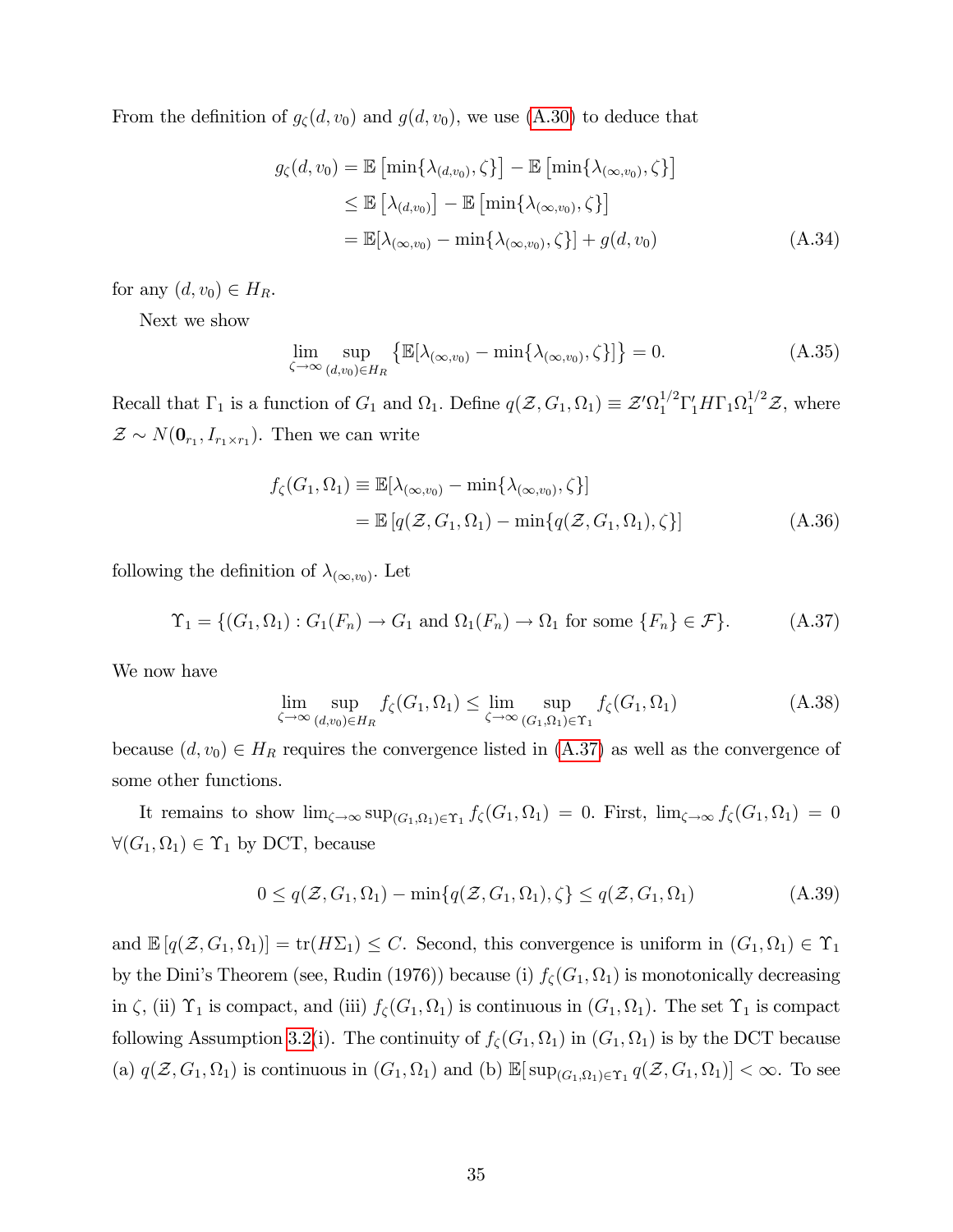(b), note that

$$
\sup_{(G_1,\Omega_1)\in\Upsilon_1} q(\mathcal{Z},G_1,\Omega_1) \le \left[ \sup_{(G_1,\Omega_1)\in\Upsilon_1} \lambda_{\max} \left( \Omega_1^{1/2} \Gamma_1' H \Gamma_1 \Omega_1^{1/2} \right) \right] \mathcal{Z}' \mathcal{Z} \le C\mathcal{Z}' \mathcal{Z} \tag{A.40}
$$

by Assumption [4.2\(](#page-14-1)iii) and (iv).

This completes the verification of [\(A.35\)](#page-35-1). It follows from (A.35) that for large  $\zeta$ ,

$$
\sup_{(d,v_0)\in H_R} g_{\zeta}(d,v_0) \le \sup_{(d,v_0)\in H_R} g(d,v_0) \text{ and } \inf_{(d,v_0)\in H_R} g_{\zeta}(d,v_0) \le \inf_{(d,v_0)\in H_R} g(d,v_0). \tag{A.41}
$$

Next, we provide a upper bound for  $J_1$ . Let

<span id="page-36-0"></span>
$$
\eta(x) = \frac{x}{x'Bx + \operatorname{tr}(A)}, \text{ where } x = \mathcal{Z}_{d,2} \text{ and } B = (\Gamma_2 - \Gamma_1^*)'H(\Gamma_2 - \Gamma_1^*). \tag{A.42}
$$

Its derivative is

<span id="page-36-1"></span>
$$
\frac{\partial \eta(x)'}{\partial x} = \frac{1}{x' B x + \text{tr}(A)} I_{r_2} - \frac{2}{(x' B x + \text{tr}(A))^2} B x x'. \tag{A.43}
$$

Recall that  $D = (\Gamma_2 - \Gamma_1^*)' H \Gamma_1^*$ , which satisfies  $DZ_{d,2} = DZ_2$  by construction because the last  $r^*$  rows of  $\Gamma_1^*$  are zeros. By Lemma 1 of Hansen (2014a), which is a matrix version of the Stein's Lemma (Stein, 1981),

<span id="page-36-2"></span>
$$
J_1 = \mathbb{E} \left( \eta(\mathcal{Z}_{d,2})' D \mathcal{Z}_{d,2} \right) = \mathbb{E} \left( \eta(\mathcal{Z}_{d,2})' D \mathcal{Z}_2 \right) = \mathbb{E} \left[ \text{tr} \left( \frac{\partial \eta(\mathcal{Z}_{d,2})'}{\partial x} D \Omega_2 \right) \right]. \tag{A.44}
$$

Applying Lemma 1.2 in the supplemental material yields

<span id="page-36-4"></span><span id="page-36-3"></span>
$$
\operatorname{tr}(D\Omega_2) = \operatorname{tr}((\Gamma_2 - \Gamma_1^*)' H \Gamma_1^* \Omega_2) = \operatorname{tr}(H (\Gamma_1^* \Omega_2 \Gamma_2 - \Gamma_1^* \Omega_2 \Gamma_1^*))
$$
  
= 
$$
\operatorname{tr}(H (\Sigma_2 - \Sigma_1)) = -\operatorname{tr}(A).
$$
 (A.45)

Plugging  $(A.42)$ - $(A.43)$  and D into  $(A.44)$ , we have

$$
J_{1} = \mathbb{E}\left[\frac{\mathcal{Z}_{d,2}'D\mathcal{Z}_{d,2}}{\mathcal{Z}_{d,2}B\mathcal{Z}_{d,2} + \text{tr}(A)}\right] = \mathbb{E}\left[\frac{\text{tr}\left(D\Omega_{2}\right)}{\mathcal{Z}_{d,2}'B\mathcal{Z}_{d,2} + \text{tr}(A)}\right] - 2\mathbb{E}\left[\frac{\text{tr}\left(\left\{B\mathcal{Z}_{d,2}\mathcal{Z}_{d,2}'\right\}D\Omega_{2}\right)}{\left(\mathcal{Z}_{d,2}'B\mathcal{Z}_{d,2} + \text{tr}(A)\right)^{2}}\right]
$$
  
\n
$$
\leq \mathbb{E}\left[\frac{-\text{tr}(A)}{\mathcal{Z}_{d,2}'B\mathcal{Z}_{d,2} + \text{tr}(A)}\right] + 2\mathbb{E}\left[\frac{\left(\mathcal{Z}_{d,2}'B\mathcal{Z}_{d,2}\right)\lambda_{\max}(A)}{\left(\mathcal{Z}_{d,2}'B\mathcal{Z}_{d,2} + \text{tr}(A)\right)^{2}}\right]
$$
  
\n
$$
= \mathbb{E}\left[\frac{-\text{tr}(A)}{\mathcal{Z}_{d,2}'B\mathcal{Z}_{d,2} + \text{tr}(A)}\right] + 2\mathbb{E}\left[\frac{\left[\left(\mathcal{Z}_{d,2}'B\mathcal{Z}_{d,2}\right) + \text{tr}(A)\right]\lambda_{\max}(A) - \text{tr}(A)\lambda_{\max}(A)}{\left(\mathcal{Z}_{d,2}'B\mathcal{Z}_{d,2} + \text{tr}(A)\right)^{2}}\right]
$$
  
\n
$$
= \mathbb{E}\left[\frac{2\lambda_{\max}(A) - \text{tr}(A)}{\mathcal{Z}_{d,2}'B\mathcal{Z}_{d,2} + \text{tr}(A)}\right] - \mathbb{E}\left[\frac{2\lambda_{\max}(A)\text{tr}(A)}{\left(\mathcal{Z}_{d,2}'B\mathcal{Z}_{d,2} + \text{tr}(A)\right)^{2}}\right],\tag{A.46}
$$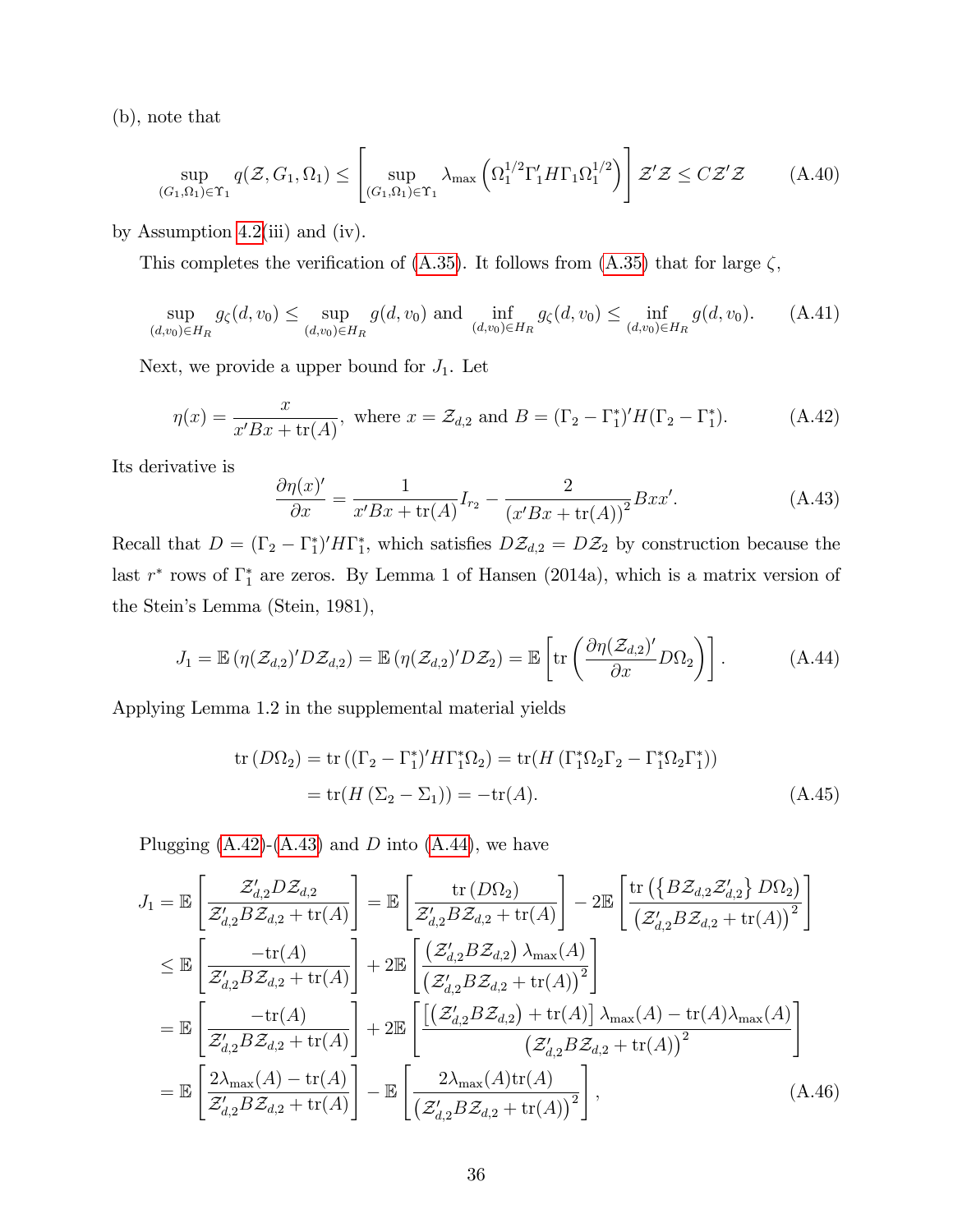where the inequality follows from  $(A.45)$  and  $tr(CD) \leq tr(C)\lambda_{max}(D)$ . Next, note that

<span id="page-37-0"></span>
$$
J_2 = \mathbb{E}\left[\frac{Z'_{d,2}BZ_{d,2}}{\left|Z'_{d,2}BZ_{d,2} + \text{tr}(A)\right|^2}\right] = \mathbb{E}\left[\frac{Z'_{d,2}BZ_{d,2} + \text{tr}(A) - \text{tr}(A)}{\left|Z'_{d,2}BZ_{d,2} + \text{tr}(A)\right|^2}\right]
$$

$$
= \mathbb{E}\left[\frac{1}{Z'_{d,2}BZ_{d,2} + \text{tr}(A)}\right] - \mathbb{E}\left[\frac{\text{tr}(A)}{\left(Z'_{d,2}BZ_{d,2} + \text{tr}(A)\right)^2}\right].
$$
(A.47)

Combining [\(A.46\)](#page-36-4) and [\(A.47\)](#page-37-0), we obtain that

$$
g(d, v_0) = 2\text{tr}(A)J_1 + \text{tr}(A)^2 J_2
$$
  
\n
$$
\leq 2\text{tr}(A) \left( \mathbb{E} \left[ \frac{2\lambda_{\max}(A) - \text{tr}(A)}{\mathcal{Z}_{d,2}'B\mathcal{Z}_{d,2} + \text{tr}(A)} \right] - \mathbb{E} \left[ \frac{2\text{tr}(A)\lambda_{\max}(A)}{\left(\mathcal{Z}_{d,2}'B\mathcal{Z}_{d,2} + \text{tr}(A)\right)^2} \right] \right)
$$
  
\n
$$
+ \text{tr}(A)^2 \left( \mathbb{E} \left[ \frac{1}{\mathcal{Z}_{d,2}'B\mathcal{Z}_{d,2} + \text{tr}(A)} \right] - \mathbb{E} \left[ \frac{\text{tr}(A)}{\left(\mathcal{Z}_{d,2}'B\mathcal{Z}_{d,2} + \text{tr}(A)\right)^2} \right] \right)
$$
  
\n
$$
= \mathbb{E} \left[ \frac{\text{tr}(A) \left( 4\lambda_{\max}(A) - \text{tr}(A) \right)}{\mathcal{Z}_{d,2}'B\mathcal{Z}_{d,2} + \text{tr}(A)} \right] - \mathbb{E} \left[ \frac{\text{tr}(A)^2 \left( 4\lambda_{\max}(A) + \text{tr}(A) \right)}{\left(\mathcal{Z}_{d,2}'B\mathcal{Z}_{d,2} + \text{tr}(A)\right)^2} \right].
$$
 (A.48)

To show part (c), note that for any  $v_0$  such that  $(d, v_0) \in H_R$  for some  $d \in \mathbb{R}^{r^*}$ , we have  $G_2 = G_2(F)$  and  $\Omega_2 = \Omega_2(F)$  for some  $F \in \mathcal{F}$ . This implies that  $\Sigma_1 = \Sigma_1(F)$  and  $\Sigma_2 = \Sigma_2(F)$  for some  $F \in \mathcal{F}$  for any  $(d, v_0) \in H_R$ . Therefore,

<span id="page-37-1"></span>
$$
\sup_{(d,v_0)\in H_R} g(d,v_0) \le 0 \text{ and } \inf_{(d,v_0)\in H_R} g(d,v_0) < 0 \tag{A.49}
$$

if  $A = H(\Sigma_1(F) - \Sigma_2(F))$  satisfies  $tr(A) > 0$  and  $4\lambda_{\max}(A) - tr(A) \leq 0$  for  $\forall F \in \mathcal{F}$ . The claim in part (c) follows from  $(A.49)$  and part (a).

### **References**

- [1] Andrews, D. W. K., and X. Cheng (2012): "Estimation and inference with weak, semi-strong and strong identification," Econometrica, 80, 2153-2211.
- [2] Andrews, D. W. K., X. Cheng and P. Guggenberger (2011): "Generic results for establishing the asymptotic size of confidence sets and tests," Cowles Foundation Discussion Paper.
- [3] Andrews, D. W. K., P. Guggenberger (2006): "On the asymptotic maximal risk of estimators and the Hausman pre-test estimator," Working Paper
- [4] Andrews, D. W. K. and P. Guggenberger (2009): "Hybrid and size-corrected subsampling methods,"  $Econometrica$ , 77(3), 721-762.
- [5] Arellano, M. (2003): Panel Data Econometrics. New York: Oxford University Press.
- [6] Buckland, S. T., K. P. Burnham, and N. H. Augustin (1997): "Model selection: an integral part of inference." Biometrics, 53, 603-618.
- [7] Burnham, K. P., and D. R. Anderson (2002): Model Selection and Multimodel Inference: A Practical Information—Theoretic Approach. Berlin: Springer-Verlag.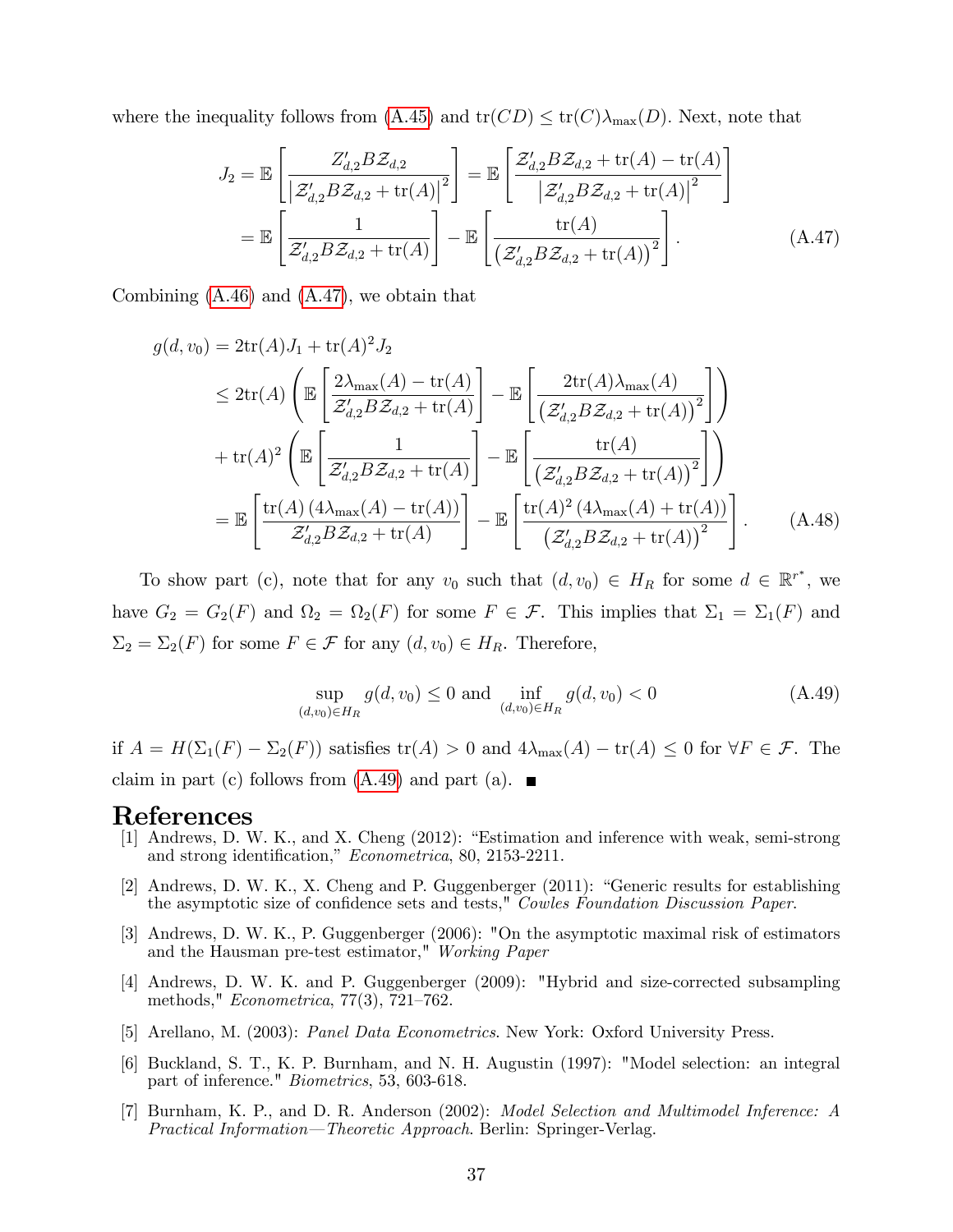- [8] Cheng X. and B. Hansen (2014): "Forecasting with factor-augmented regression: a frequentist model averaging approach," Journal of Econometrics, forthcoming.
- [9] Cheng X. and Z. Liao (2014): "Select the Valid and Relevant Moments: A One-step Procedure for GMM with Many Moments," Journal of Econometrics, forthcoming.
- [10] Claeskens, G. and R. J. Carroll (2007): "An asymptotic theory for model selection inference in general semiparametric problems," Biometrika, 94, 249-265.
- [11] Claeskens, G. and N. L. Hjort (2003): "The focused information criterion," Journal of the American Statistical Association, 98, 900-916.
- [12] Cochrane, John (2001): Asset Pricing. Princeton University Press.
- [13] DiTraglia, F. (2014): "Using invalid instruments on purpose: focused moment selection and averaging for GMM," University of Pennsylvania, Working Paper.
- [14] Hall, A. R. (2005): Generalized Method of Moments. New York: Oxford University Press.
- [15] Hall, A. R. and A. Inoue (2003): "The large sample behavior of the generalized method of moments estimator in misspecified models," Journal of Econometrics, 114, 361-394.
- [16] Hansen, B. E. (2007): "Least squares model averaging," Econometrica, 75, 1175-1189.
- [17] Hansen, B. E. (2008). "Least squares forecast averaging," Journal of Econometrics, 146, 342- 350.
- [18] Hansen, B. E. (2014a): "Efficient shrinkage in parametric models," Working Paper, University of Wisconsin.
- [19] Hansen, B. E. (2014b): "A Stein-like 2SLS estimator," Working Paper, University of Wisconsin.
- [20] Hansen, B.E., and Racine, J. (2012): "Jackknife model averaging," Journal of Econometrics,  $167, 38-46.$
- [21] Hansen, L.P. (1982): "Large sample properties of generalized method of moments estimators," Econometrica, 50, 1029-1054.
- [22] Hausman (1978): "Specification tests in econometrics," *Econometrica*, 46, 1251-1271.
- [23] Heckman, J.J. (1976): "Estimation of a human capital production function embedded in a life-cycle model of labor supply," In Household Production and Consumption, NBER, 225-264.
- [24] Hjort, N. L. and G. Claeskens (2003): "Frequestist model average estimators," Journal of the American Statistical Association, 98, 879-899.
- [25] Hjort, N. L. and G. Claeskens (2006): "Focused information criteria and model averaging for the Cox hazard regression model," Journal of the American Statistical Association, 101, 1449-1464.
- [26] Hokayem, C. and J. P. Ziliak (2014): "Health, human capital, and life cycle labor supply," American Economic Review, 2014, 104(5), 127-131.
- [27] Imai, S. and M. P. Kean (2004): "Intertemporal labor supply and human capital accumulation," International Economic Review, 45, 601-641.
- [28] Liang, H., G. Zou, A. T. Wan, and X. Zhang (2011): "Optimal weight choice for frequentist model average estimators," Journal of the American Statistical Association, 106, 1053-1066.
- [29] James W. and C. Stein (1961): "Estimation with quadratic loss," Proc. Fourth Berkeley Symp. Math. Statist. Probab., vol(1), 361-380.